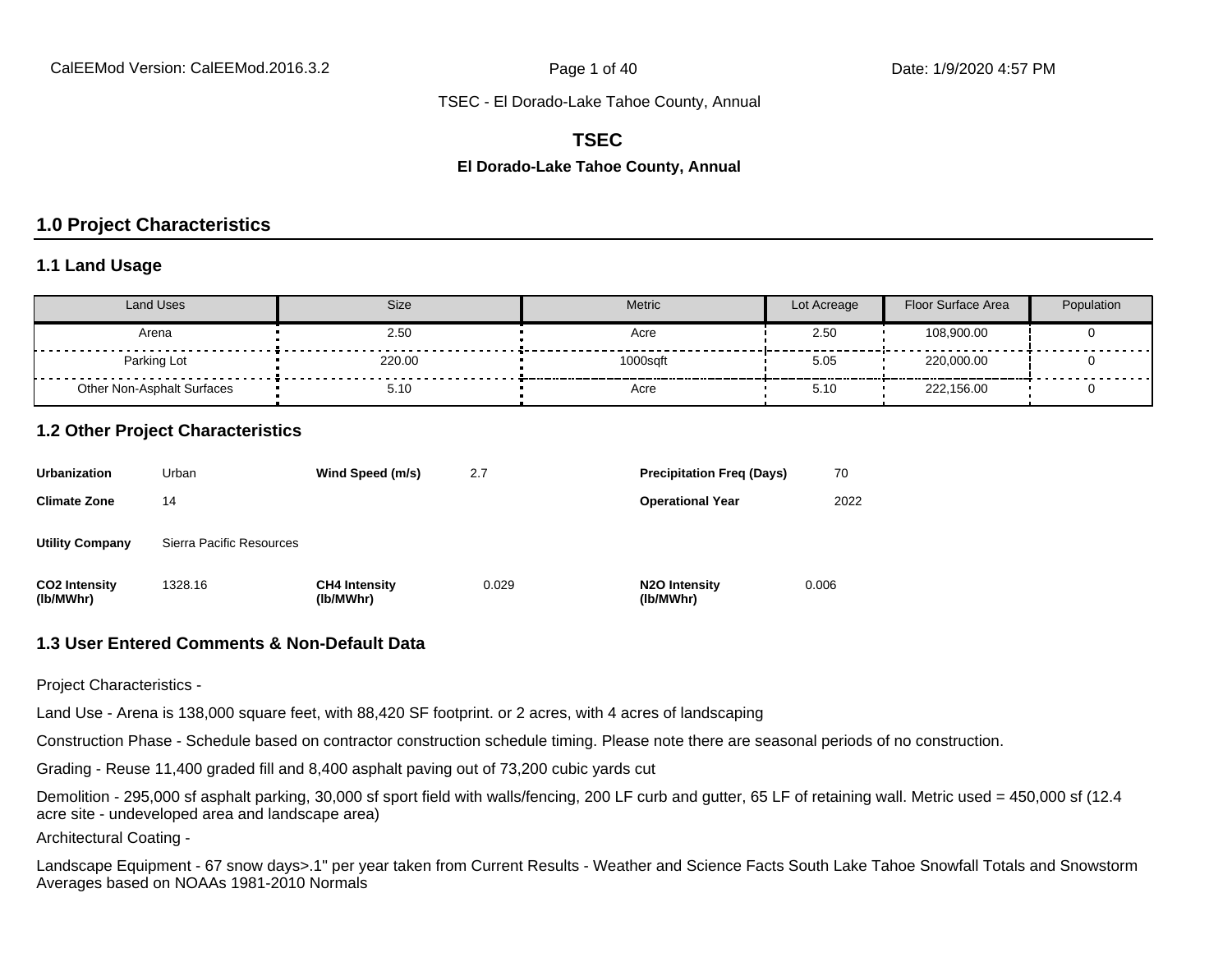Stationary Sources - Emergency Generators and Fire Pumps -

Stationary Sources - Process Boilers -

Land Use Change -

Sequestration -

Construction Off-road Equipment Mitigation -

Mobile Land Use Mitigation -

Area Mitigation -

Energy Mitigation -

Water Mitigation -

Waste Mitigation -

Vehicle Trips - No trips generated due to paid parking and microtransit. Project results in overall regional decrease in trips/VMT but the net reduction is not included. Trips are shown as 0 rather than a negative.

Trips and VMT - There is a potential for worker trips to be 0 or significantly reduced if workers are staying at the adjacent hotel; however, this was not adjusted down in the model. Construction worker trips and the associated emissions will likely be less than modeled.

Off-road Equipment - This phase covers landscaping, outdoor lighting installation, not structural construction

Off-road Equipment - Paving is more concrete paving - only 5 days of asphalt paving

Off-road Equipment -

Road Dust -

Off-road Equipment -

Off-road Equipment -

Off-road Equipment -

Off-road Equipment -

| Table Name              | Column Name                  | Default Value | New Value |
|-------------------------|------------------------------|---------------|-----------|
| tblAreaMitigation       | UseLowVOCPaintParkingCheck   | False         | True      |
| tblConstDustMitigation  | WaterUnpavedRoadVehicleSpeed |               |           |
| tblConstEquipMitigation | NumberOfEquipmentMitigated   | 0.00          | 1.00      |
| tblConstEquipMitigation | NumberOfEquipmentMitigated   | 0.00          | 5.00      |
| tblConstEquipMitigation | NumberOfEquipmentMitigated   | 0.00          | 1.00      |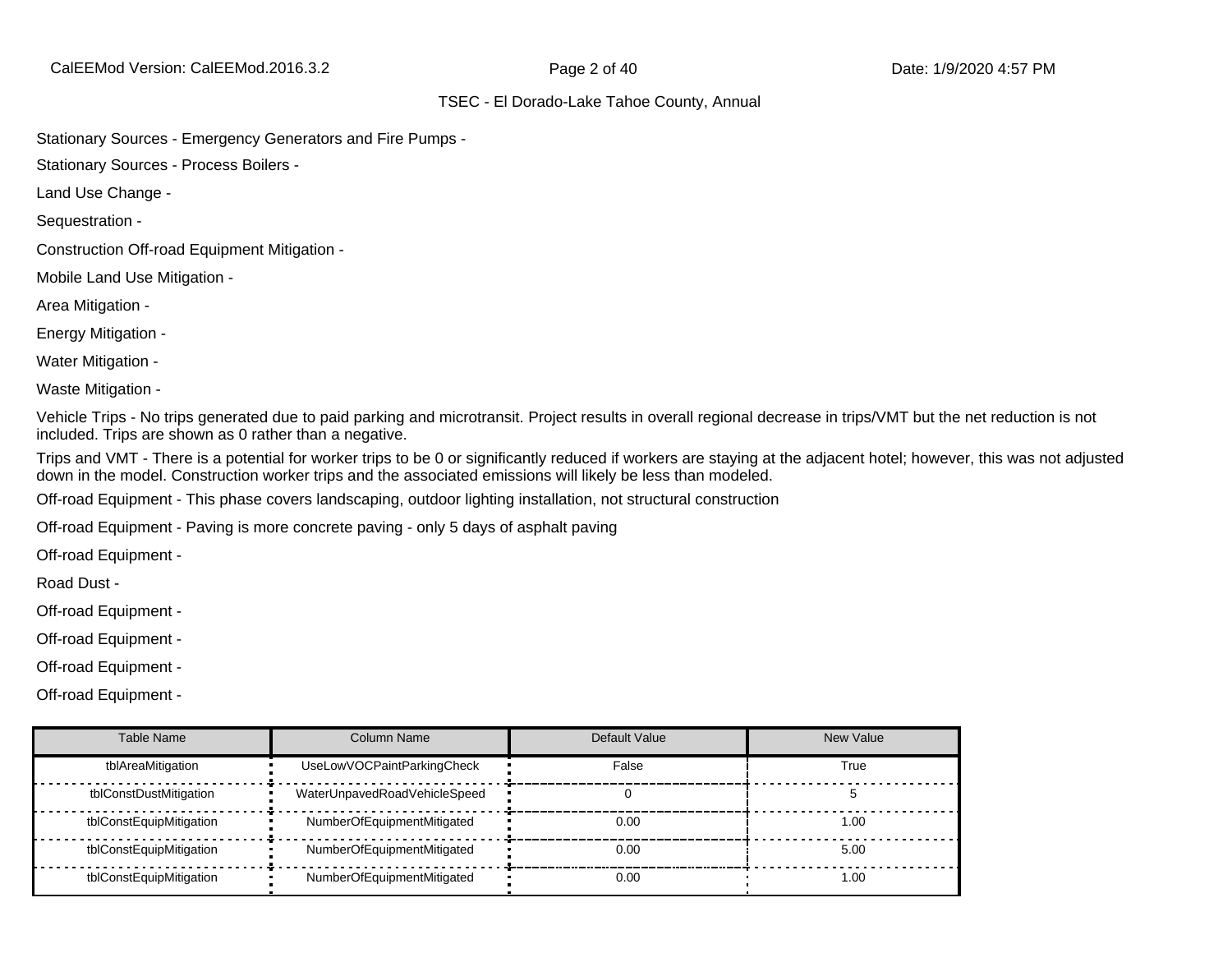| tblConstEquipMitigation | NumberOfEquipmentMitigated | 0.00       | 1.00      |
|-------------------------|----------------------------|------------|-----------|
| tblConstEquipMitigation | NumberOfEquipmentMitigated | 0.00       | 3.00      |
| tblConstEquipMitigation | NumberOfEquipmentMitigated | 0.00       | 1.00      |
| tblConstEquipMitigation | NumberOfEquipmentMitigated | 0.00       | 1.00      |
| tblConstEquipMitigation | NumberOfEquipmentMitigated | 0.00       | 2.00      |
| tblConstEquipMitigation | NumberOfEquipmentMitigated | 0.00       | 6.00      |
| tblConstEquipMitigation | NumberOfEquipmentMitigated | 0.00       | 9.00      |
| tblConstEquipMitigation | NumberOfEquipmentMitigated | 0.00       | 1.00      |
| tblConstEquipMitigation | NumberOfEquipmentMitigated | 0.00       | 2.00      |
| tblConstEquipMitigation | NumberOfEquipmentMitigated | 0.00       | 2.00      |
| tblConstEquipMitigation | NumberOfEquipmentMitigated | 0.00       | 1.00      |
| tblConstructionPhase    | NumDays                    | 20.00      | 40.00     |
| tblConstructionPhase    | NumDays                    | 300.00     | 441.00    |
| tblConstructionPhase    | NumDays                    | 20.00      | 18.00     |
| tblConstructionPhase    | NumDays                    | 30.00      | 49.00     |
| tblConstructionPhase    | NumDays                    | 20.00      | 25.00     |
| tblConstructionPhase    | NumDays                    | 10.00      | 99.00     |
| tblConstructionPhase    | NumDaysWeek                | 5.00       | 6.00      |
| tblConstructionPhase    | PhaseEndDate               | 11/12/2021 | 9/24/2021 |
| tblConstructionPhase    | PhaseEndDate               | 9/17/2021  | 1/10/2022 |
| tblConstructionPhase    | PhaseEndDate               | 5/29/2020  | 5/8/2020  |
| tblConstructionPhase    | PhaseEndDate               | 7/24/2020  | 7/6/2020  |
| tblConstructionPhase    | PhaseEndDate               | 10/15/2021 | 8/26/2021 |
| tblConstructionPhase    | PhaseEndDate               | 6/12/2020  | 10/9/2020 |
| tblConstructionPhase    | PhaseStartDate             | 10/16/2021 | 8/2/2021  |
| tblConstructionPhase    | PhaseStartDate             | 7/25/2020  | 5/3/2020  |
| tblConstructionPhase    | PhaseStartDate             | 5/4/2020   | 4/15/2020 |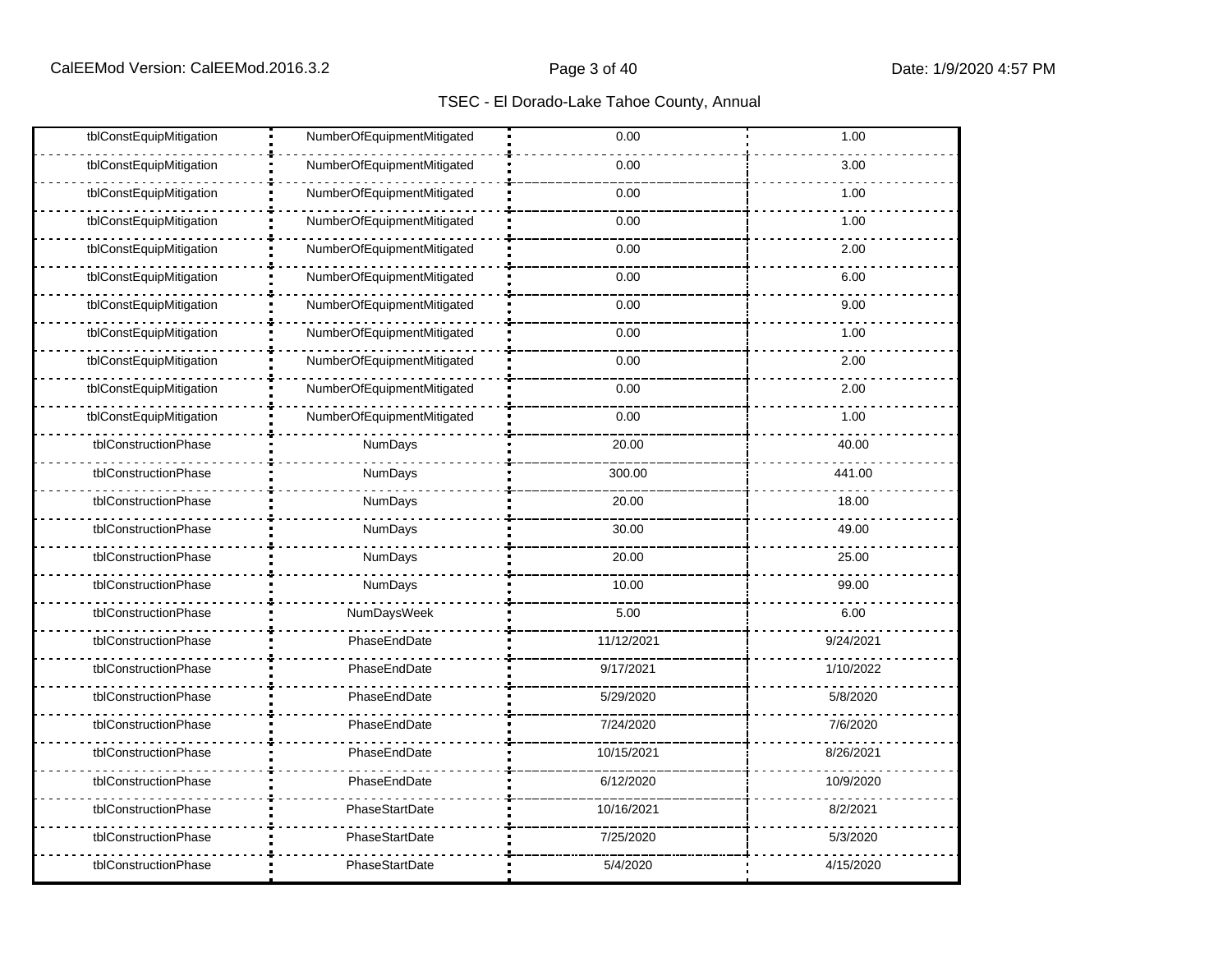| tblConstructionPhase            | PhaseStartDate          | 6/13/2020   | 5/11/2020   |
|---------------------------------|-------------------------|-------------|-------------|
| tblConstructionPhase            | PhaseStartDate          | 9/18/2021   | 7/23/2021   |
| tblConstructionPhase            | PhaseStartDate          | 5/30/2020   | 5/26/2020   |
| tblGrading                      | MaterialExported        | 0.00        | 53,400.00   |
| tblSequestration                | <b>NumberOfNewTrees</b> | 0.00        | 32.00       |
| tblSequestration                | NumberOfNewTrees        | 0.00        | 54.00       |
| tblSequestration                | NumberOfNewTrees        | 0.00        | 60.00       |
| tblSequestration                | NumberOfNewTrees        | 0.00        | 87.00       |
| tblStationaryBoilersUse         | AnnualHeatInput         | 0.00        | 900.00      |
| tblStationaryBoilersUse         | BoilerRatingValue       | 0.00        | 1.80        |
| tblStationaryBoilersUse         | NumberOfEquipment       | 0.00        | 2.00        |
| tblStationaryGeneratorsPumpsEF  | CH4_EF                  | 0.07        | 0.07        |
| tblStationaryGeneratorsPumpsEF  | CH4_EF                  | 0.07        | 0.07        |
| tblStationaryGeneratorsPumpsEF  | ROG_EF                  | 2.2480e-003 | 2.2477e-003 |
| tblStationaryGeneratorsPumpsEF  | ROG_EF                  | 2.2480e-003 | 2.2477e-003 |
| tblStationaryGeneratorsPumpsUse | HorsePowerValue         | 0.00        | 100.00      |
| tblStationaryGeneratorsPumpsUse | HorsePowerValue         | 0.00        | 100.00      |
| tblStationaryGeneratorsPumpsUse | HoursPerYear            | 0.00        | 12.00       |
| tblStationaryGeneratorsPumpsUse | HoursPerYear            | 0.00        | 12.00       |
| tblStationaryGeneratorsPumpsUse | NumberOfEquipment       | 0.00        | 1.00        |
| tblStationaryGeneratorsPumpsUse | NumberOfEquipment       | 0.00        | 1.00        |

# **2.0 Emissions Summary**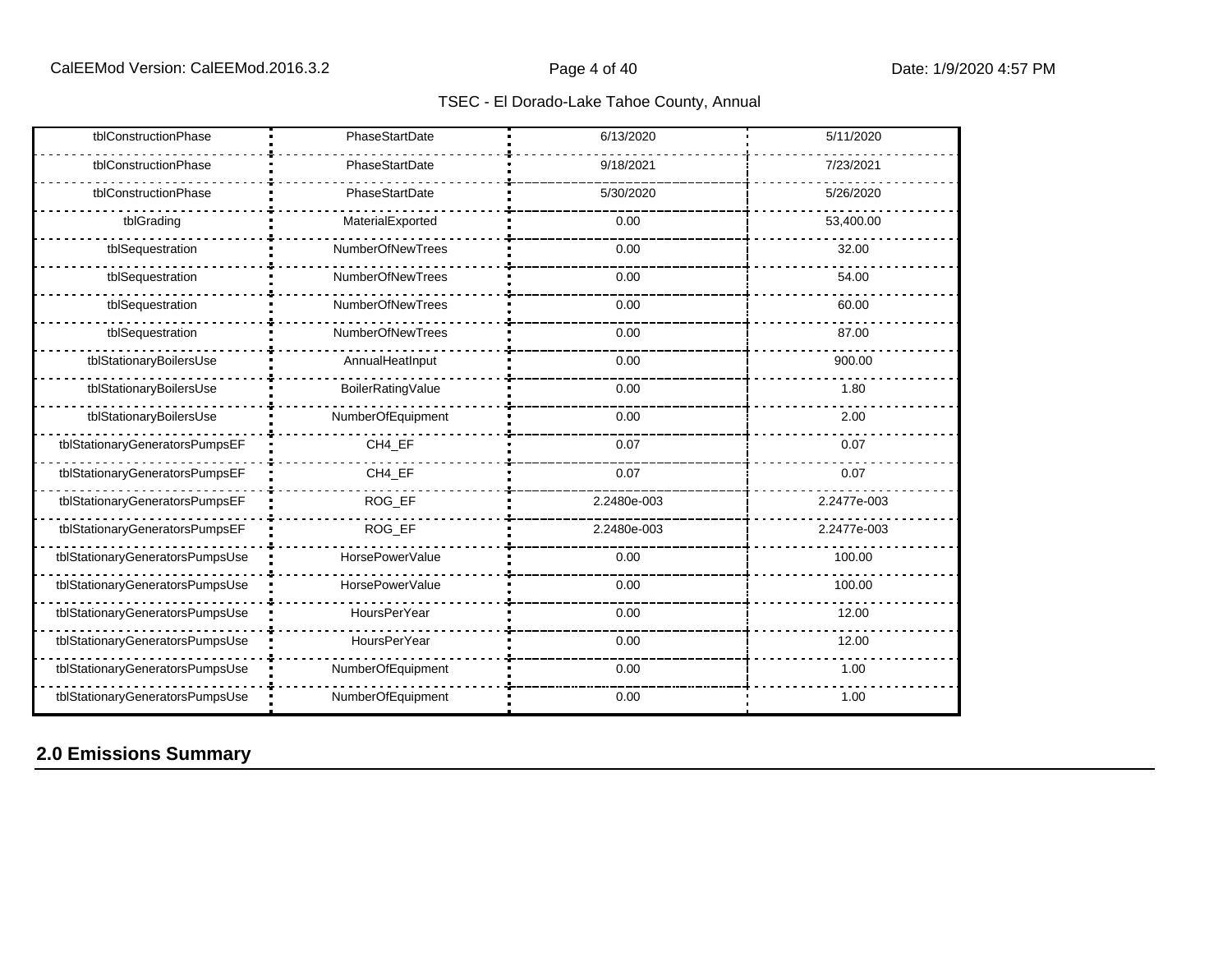#### **2.1 Overall Construction**

### **Unmitigated Construction**

|                | <b>ROG</b>                     | <b>NO<sub>x</sub></b>                                                                                                                                 | SO <sub>2</sub><br>CO<br><b>PM2.5 Total</b> Bio- CO2 NBio- CO2   Total CO2<br>Fugitive<br>Fugitive<br>Exhaust<br><b>PM10</b><br>Exhaust<br><b>PM10</b><br>PM2.5<br><b>PM10</b><br>PM2.5<br>Total |                 |         |        |        |        |        |        |        |           |                         | CH <sub>4</sub> | <b>N2O</b> | CO <sub>2</sub> e |
|----------------|--------------------------------|-------------------------------------------------------------------------------------------------------------------------------------------------------|--------------------------------------------------------------------------------------------------------------------------------------------------------------------------------------------------|-----------------|---------|--------|--------|--------|--------|--------|--------|-----------|-------------------------|-----------------|------------|-------------------|
| Year           |                                |                                                                                                                                                       |                                                                                                                                                                                                  |                 | tons/yr |        |        |        |        |        |        |           | MT/yr                   |                 |            |                   |
| 2020           | 0.7043                         | 7.8465                                                                                                                                                | 4.9795                                                                                                                                                                                           | 0.0135          | 1.6291  | 0.2871 | 1.9162 | 0.6942 | 0.2667 | 0.9608 | 0.0000 |           | $1,221.048$ $1,221.048$ | 0.1678          | 0.0000     | $\cdot$ 1,225.243 |
| 2021           | 1.8778<br>$\bullet\bullet$     | 3.9106                                                                                                                                                | 3.7678                                                                                                                                                                                           | 9.3500e-<br>003 | 0.3223  | 0.1414 | 0.4638 | 0.0875 | 0.1329 | 0.2205 | 0.0000 |           | 842.1943 842.1943       | 0.0930          | 0.0000     | .844.5193         |
| 2022           | $\blacksquare$ 9.0700e-<br>003 | 4.3600e-<br>0.0781<br>0.0778<br>2.0000e-<br>7.2100e-<br>9.7600e-<br>1.9600e-<br>2.5500e-<br>2.4000e-<br>004<br>003<br>003<br>003<br>003<br>003<br>003 |                                                                                                                                                                                                  |                 |         |        |        |        |        |        |        | 18.2802   | 18.2802                 | 1.9000e-<br>003 | 0.0000     | 18.3277           |
| <b>Maximum</b> | 1.8778                         | 4.9795<br>7.8465<br>0.0135<br>1.6291<br>0.2871<br>1.9162<br>0.6942<br>0.2667<br>0.9608                                                                |                                                                                                                                                                                                  |                 |         |        |        |        |        |        |        | 1,221.048 | 1,221.048               | 0.1678          | 0.0000     | 1,225.243         |

#### **Mitigated Construction**

|                | <b>ROG</b>        | <b>NO<sub>x</sub></b>                                                                                                                       | CO     | SO <sub>2</sub> | Fugitive<br><b>PM10</b> | Exhaust<br><b>PM10</b> | <b>PM10</b><br>Total | Fugitive<br>PM2.5 | Exhaust<br>PM2.5 | PM2.5 Total Bio- CO2 NBio- CO2 Total CO2 |        |         |                         | CH <sub>4</sub> | <b>N2O</b> | CO <sub>2e</sub>  |
|----------------|-------------------|---------------------------------------------------------------------------------------------------------------------------------------------|--------|-----------------|-------------------------|------------------------|----------------------|-------------------|------------------|------------------------------------------|--------|---------|-------------------------|-----------------|------------|-------------------|
| Year           |                   |                                                                                                                                             |        |                 |                         | tons/yr                |                      |                   |                  |                                          | MT/yr  |         |                         |                 |            |                   |
| 2020           | 0.7043            | 7.8465                                                                                                                                      | 4.9795 | 0.0135          | 0.8945                  | 0.2871                 | 1.1816               | 0.3563            | 0.2667           | 0.6230                                   | 0.0000 |         | $1,221.048$ $1,221.048$ | 0.1678          | 0.0000     | $\cdot$ 1,225.242 |
| 2021           | 1.8778            | 3.9106                                                                                                                                      | 3.7678 | 9.3500e-<br>003 | 0.3223                  | 0.1414                 | 0.4638               | 0.0875            | 0.1329           | 0.2205                                   | 0.0000 |         | 842.1939 842.1939       | 0.0930          | 0.0000     | .844.5190         |
| 2022           | " 9.0700e-<br>003 | 0.0781<br>0.0778<br>2.0000e-<br>7.2100e-<br>2.5500e-<br>9.7600e-<br>$.9600e -$<br>2.4000e-<br>003<br>003<br>003<br>004<br>003<br>003<br>003 |        |                 |                         |                        |                      |                   |                  | 4.3600e-                                 | 0.0000 | 18.2802 | 18.2802                 | 1.9000e-<br>003 | 0.0000     | 18.3277           |
| <b>Maximum</b> | 1.8778            | 7.8465<br>4.9795<br>0.0135<br>0.8945<br>0.2871<br>1.1816<br>0.6230<br>0.3563<br>0.2667                                                      |        |                 |                         |                        |                      |                   |                  |                                          | 0.0000 |         | 1,221.048   1,221.048   | 0.1678          | 0.0000     | 1,225.242         |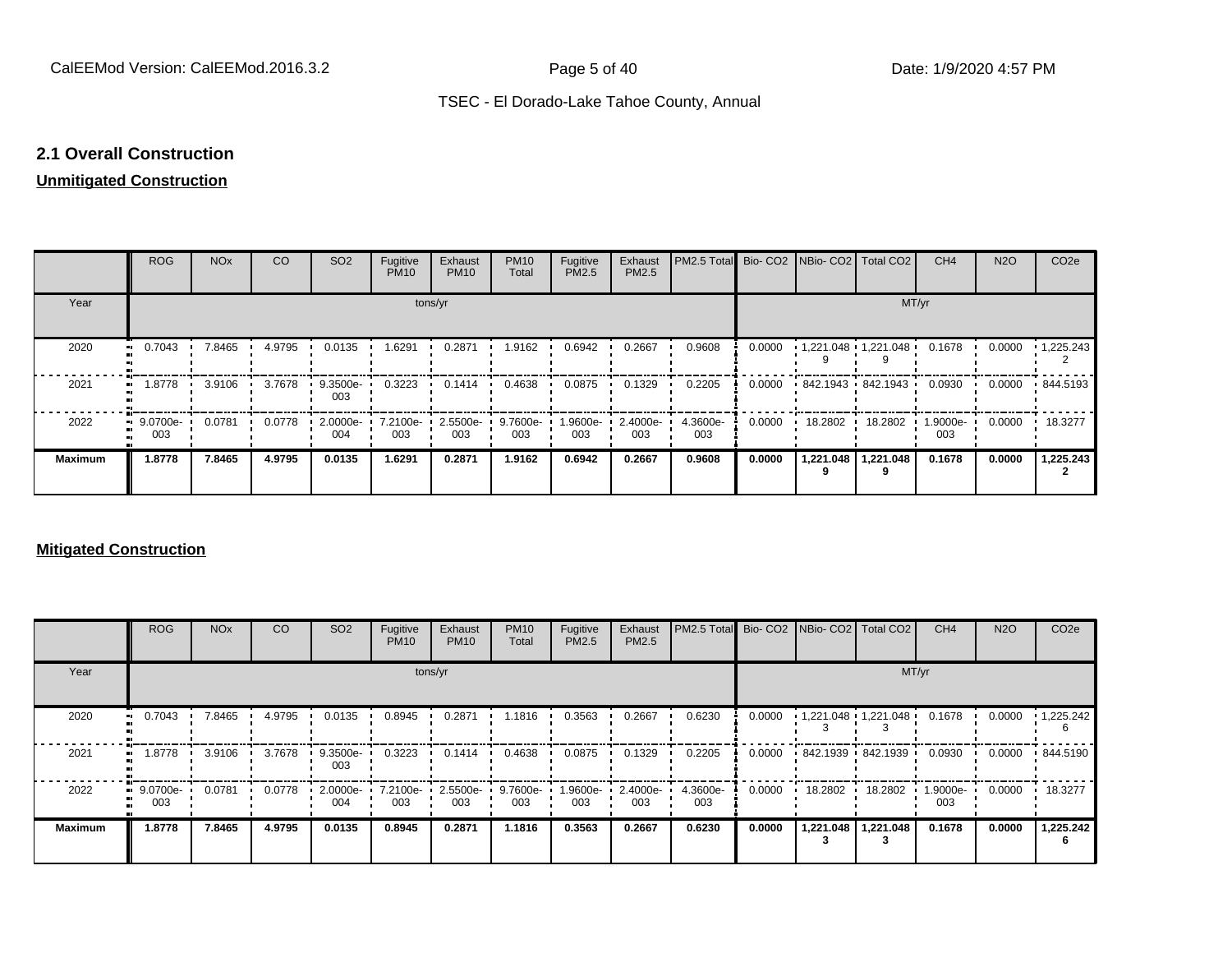|                             | <b>ROG</b> | <b>NO<sub>x</sub></b> | CO   | <b>SO2</b> | <b>Fugitive</b><br><b>PM10</b> | <b>Exhaust</b><br><b>PM10</b> | <b>PM10</b><br>Total | <b>Fugitive</b><br><b>PM2.5</b> | <b>Exhaust</b><br><b>PM2.5</b> | <b>PM2.5</b><br><b>Total</b> | Bio- CO2   NBio-CO2   Total CO2 |      |      | CH <sub>4</sub> | <b>N20</b> | CO <sub>2e</sub> |
|-----------------------------|------------|-----------------------|------|------------|--------------------------------|-------------------------------|----------------------|---------------------------------|--------------------------------|------------------------------|---------------------------------|------|------|-----------------|------------|------------------|
| Percent<br><b>Reduction</b> | 0.00       | 0.00                  | 0.00 | 0.00       | 37.51                          | 0.00                          | 30.74                | 43.12                           | 0.00                           | 28.50                        | 0.00                            | 0.00 | 0.00 | 0.00            | 0.00       | 0.00             |

| Quarter      | <b>Start Date</b> | <b>End Date</b> | Maximum Unmitigated ROG + NOX (tons/quarter) | Maximum Mitigated ROG + NOX (tons/quarter) |
|--------------|-------------------|-----------------|----------------------------------------------|--------------------------------------------|
|              | 5-4-2020          | 8-3-2020        | 4.9108                                       | 4.9108                                     |
| $\mathbf{2}$ | 8-4-2020          | 11-3-2020       | 2.2625                                       | 2.2625                                     |
| 3            | 11-4-2020         | 2-3-2021        | 1.1164                                       | 1.1164                                     |
| 4            | 2-4-2021          | $5 - 3 - 2021$  | 1.0108                                       | 1.0108                                     |
| 5            | 5-4-2021          | 8-3-2021        | 1.1527                                       | 1.1527                                     |
| 6            | 8-4-2021          | 11-3-2021       | 2.5167                                       | 2.5167                                     |
| 7            | 11-4-2021         | 2-3-2022        | 0.7660                                       | 0.7660                                     |
|              |                   | <b>Highest</b>  | 4.9108                                       | 4.9108                                     |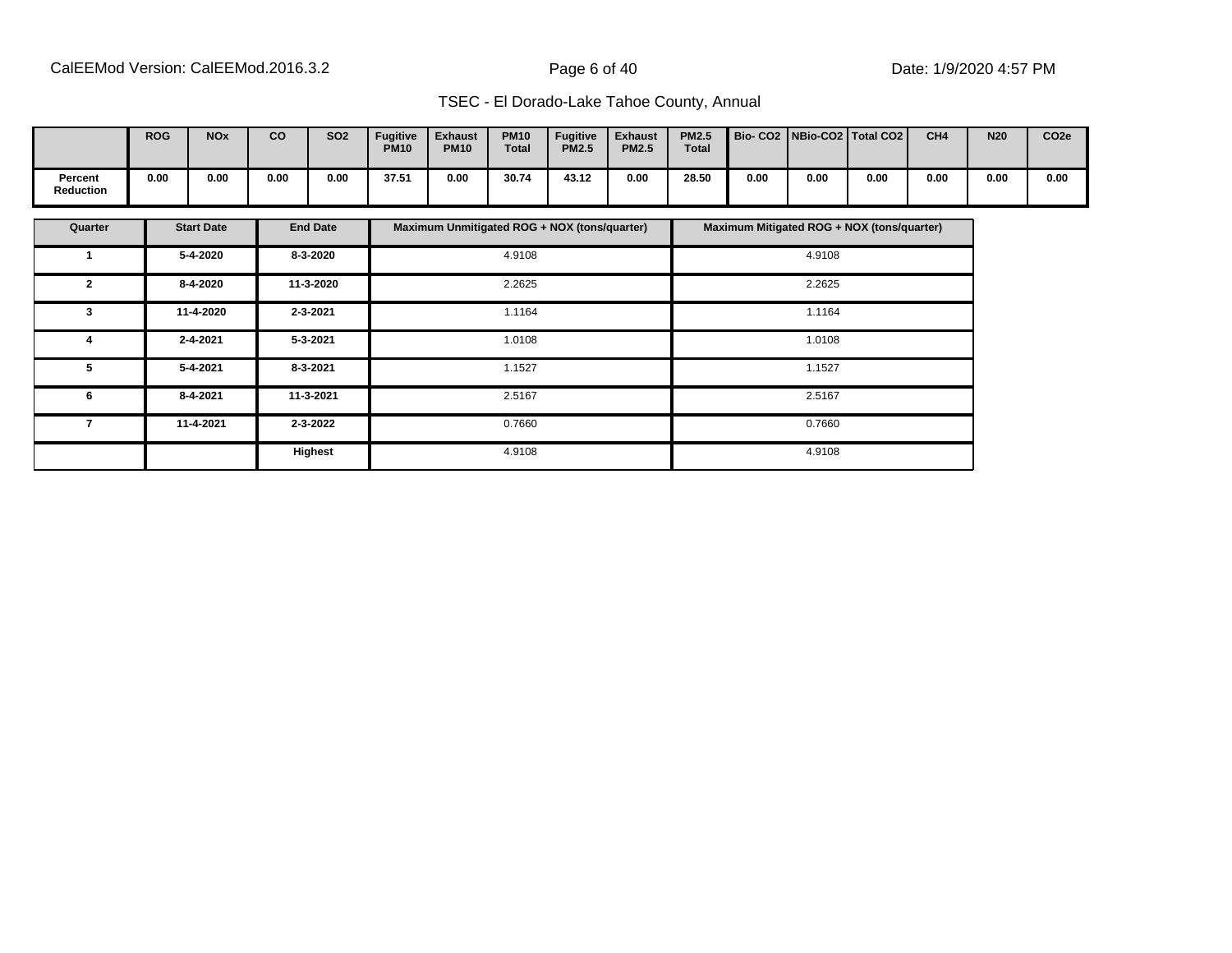# **2.2 Overall Operational**

#### **Unmitigated Operational**

|              | <b>ROG</b>            | <b>NO<sub>x</sub></b> | CO              | SO <sub>2</sub>  | Fugitive<br><b>PM10</b> | Exhaust<br><b>PM10</b> | <b>PM10</b><br>Total | Fugitive<br>PM2.5 | Exhaust<br>PM2.5      | PM2.5 Total     | Bio-CO <sub>2</sub> | NBio- CO2   Total CO2 |                   | CH <sub>4</sub>    | <b>N2O</b>      | CO <sub>2e</sub> |  |  |
|--------------|-----------------------|-----------------------|-----------------|------------------|-------------------------|------------------------|----------------------|-------------------|-----------------------|-----------------|---------------------|-----------------------|-------------------|--------------------|-----------------|------------------|--|--|
| Category     |                       |                       |                 |                  | tons/yr                 |                        |                      |                   |                       |                 | MT/yr               |                       |                   |                    |                 |                  |  |  |
| Area         | 0.5956<br>            | 2.0000e-<br>005       | 2.0900e-<br>003 | 0.0000           |                         | 1.0000e-<br>005        | 1.0000e-<br>005      |                   | 1.0000e-<br>005       | 1.0000e-<br>005 | 0.0000              | 4.0700e-<br>003       | 4.0700e-<br>003   | 1.0000e-<br>005    | 0.0000          | 4.3400e-<br>003  |  |  |
| Energy       | $2.0600e-$<br><br>003 | 0.0187                | 0.0157          | 1.1000e ·<br>004 |                         | 1.4200e-<br>003        | 1.4200e-<br>003      |                   | 1.4200e-<br>003       | 1.4200e-<br>003 | 0.0000              |                       | 347.5798 347.5798 | 7.5300e-<br>003    | 1.8500e-<br>003 | $\cdot$ 348.3201 |  |  |
| Mobile       | 0.0173                | 0.0549                | 0.1807          | 4.8000e-<br>004  | 0.0427                  | 5.0000e-<br>004        | 0.0432               | 0.0115            | 4.7000e-<br>004       | 0.0119          | 0.0000              | 43.9555               | 43.9555           | 1.5100e-<br>003    | 0.0000          | 43.9932          |  |  |
| Stationary   | 6.8200e-<br>003       | 0.0271                | 0.0936          | 5.4000e-<br>004  |                         | 7.0600e-<br>003        | 7.0600e-<br>003      |                   | $17.0600e - 1$<br>003 | 7.0600e-<br>003 | 0.0000              | 96.9704               | 96.9704           | $1.9700e-$<br>003  | 0.0000          | 97.0196          |  |  |
| Waste        |                       |                       |                 |                  |                         | 0.0000                 | 0.0000               |                   | 0.0000                | 0.0000          | 0.0426              | 0.0000                | 0.0426            | $2.5200e -$<br>003 | 0.0000          | 0.1056           |  |  |
| Water        |                       |                       |                 |                  |                         | 0.0000                 | 0.0000               |                   | 0.0000                | 0.0000          | 1.0677              | 11.4235 1 12.4912     |                   | 0.1099             | 2.6400e-<br>003 | 16.0260          |  |  |
| <b>Total</b> | 0.6219                | 0.1008                | 0.2921          | 1.1300e-<br>003  | 0.0427                  | 8.9900e-<br>003        | 0.0517               | 0.0115            | 8.9600e-<br>003       | 0.0204          | 1.1103              | 499.9333              | 501.0437          | 0.1235             | 4.4900e-<br>003 | 505.4689         |  |  |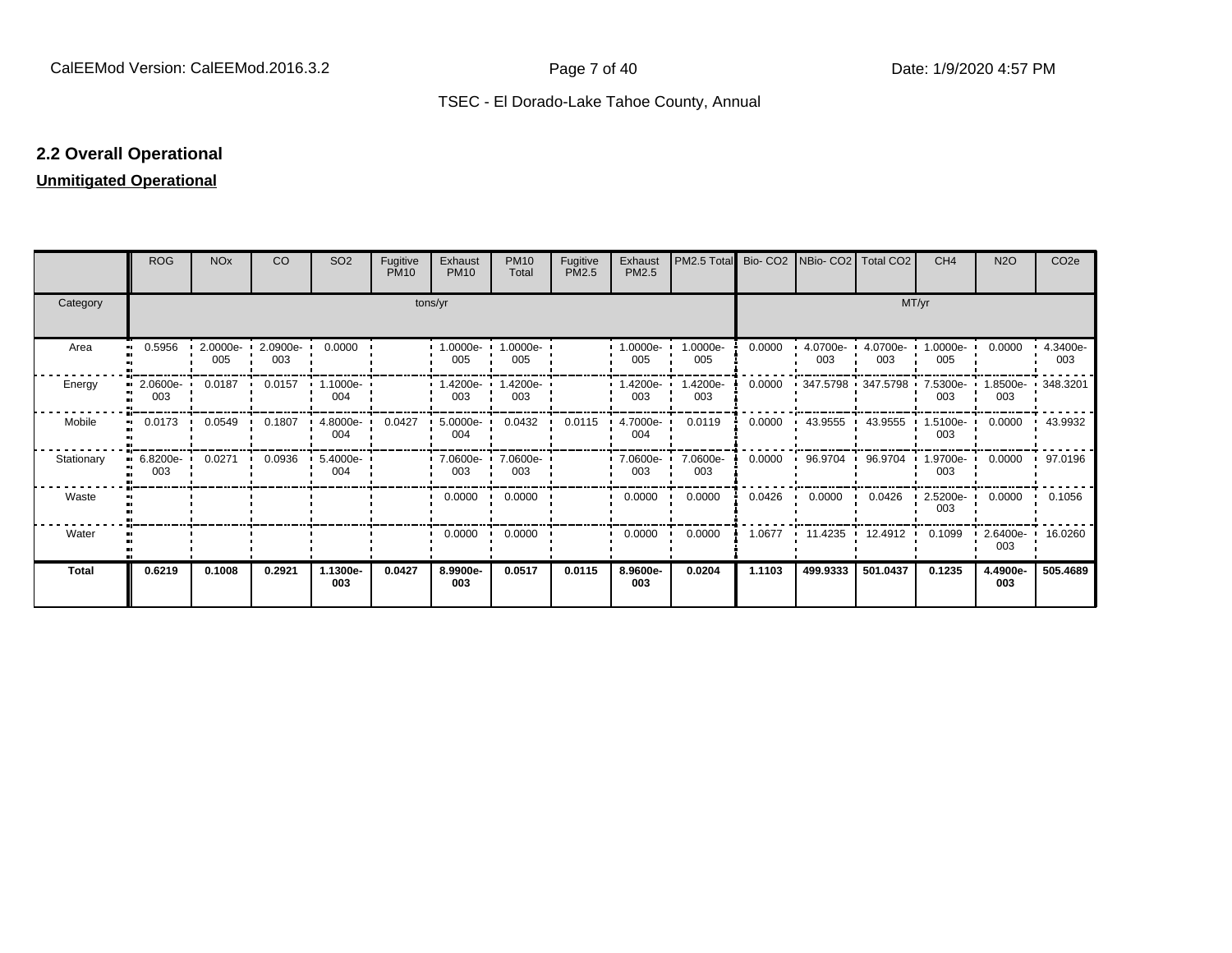# **2.2 Overall Operational**

### **Mitigated Operational**

|                      | <b>ROG</b>                                       | <b>NO<sub>x</sub></b> |                       | CO     | <b>SO2</b>                       | Fugitive<br><b>PM10</b> |                                | Exhaust<br><b>PM10</b> | <b>PM10</b><br>Total               | Fugitive<br><b>PM2.5</b>    |                                 | Exhaust<br><b>PM2.5</b> | PM2.5 Total Bio- CO2 NBio- CO2 Total CO2 |                       |        |                                                      |       |           | CH <sub>4</sub> | <b>N2O</b>                     |            | CO <sub>2e</sub>         |
|----------------------|--------------------------------------------------|-----------------------|-----------------------|--------|----------------------------------|-------------------------|--------------------------------|------------------------|------------------------------------|-----------------------------|---------------------------------|-------------------------|------------------------------------------|-----------------------|--------|------------------------------------------------------|-------|-----------|-----------------|--------------------------------|------------|--------------------------|
| Category             |                                                  |                       |                       |        |                                  | tons/yr                 |                                |                        |                                    |                             |                                 |                         | MT/yr                                    |                       |        |                                                      |       |           |                 |                                |            |                          |
| Area                 | 0.5638<br>$\bullet$                              | 005                   |                       | 003    | $\cdot$ 2.0000e- 2.0900e- 0.0000 |                         |                                | $005$ $\phantom{0}$    | $1.0000e - 1.0000e - 1$<br>005     |                             |                                 | 005                     | $1.0000e - 1.0000e$<br>005               |                       | 0.0000 | 0.0000 · 4.0700e · 1.0000e · 0.0000 · 4.3400e<br>003 | 003   |           | 005             |                                |            | 003                      |
| Energy               | 2.0600e- 0.0187 0.0157 1.1000e-<br>003           |                       |                       |        | 004                              |                         |                                | 003                    | $\cdot$ 1.4200e- 1.4200e- 1<br>003 |                             |                                 | $1.4200e -$<br>003      | 1.4200e-<br>003                          |                       | 0.0000 | 226.0807 · 226.0807 · 4.8800e- · 1.3000e- · 226.5911 |       |           | 003             | 003                            |            |                          |
| Mobile               | 0.0156                                           | 0.0423                |                       | 0.1381 | 3.2000e-<br>004                  | 0.0278                  |                                | 3.5000e- 0.0281<br>004 |                                    | $-7.4400e-$<br>003          |                                 | 004                     | 3.3000e- 1 7.7700e-<br>003               |                       | 0.0000 | 29.3458 ·                                            |       | 29.3458 · | 1.1100e-<br>003 |                                |            | $0.0000$ $\cdot$ 29.3735 |
| Stationary           | $\bullet$ 6.8200e $\bullet$ 0.0271 0.0936<br>003 |                       |                       |        | $5.4000e -$<br>004               |                         |                                |                        | 1 7.0600e- 1 7.0600e- 1<br>003 003 |                             |                                 | 003                     | 7.0600e- 7.0600e-<br>003                 |                       | 0.0000 | 96.9704 ·                                            |       |           | 003             | 96.9704 1.9700e 0.0000 97.0196 |            |                          |
| Waste                |                                                  |                       |                       |        |                                  |                         |                                |                        | $0.0000$ $\cdot$ 0.0000 $\cdot$    |                             |                                 | 0.0000                  | 0.0000<br>. .                            |                       | 0.0320 | 0.0000                                               |       |           | 003             | $0.0320$ 1.8900e 0.0000 0.0792 |            |                          |
| Water                |                                                  |                       |                       |        |                                  |                         |                                |                        | $0.0000$ $\cdot$ 0.0000 $\cdot$    |                             |                                 | 0.0000                  | 0.0000                                   |                       | 0.8542 | 9.2018 10.0559 0.0879 2.1100e 12.8839                |       |           |                 | 003                            |            |                          |
| <b>Total</b>         | 0.5883                                           | 0.0881                |                       | 0.2495 | 9.7000e-<br>004                  | 0.0278                  |                                | 8.8400e-<br>003        | 0.0366                             | 7.4400e-<br>003             |                                 | 8.8200e-<br>003         | 0.0163                                   |                       | 0.8861 | 361.6028                                             |       | 362.4889  | 0.0978          | 3.4100e-<br>003                |            | 365.9516                 |
|                      | <b>ROG</b>                                       |                       | <b>NO<sub>x</sub></b> |        | <b>CO</b>                        | <b>SO2</b>              | <b>Fugitive</b><br><b>PM10</b> |                        | <b>Exhaust</b><br><b>PM10</b>      | <b>PM10</b><br><b>Total</b> | <b>Fugitive</b><br><b>PM2.5</b> |                         | <b>Exhaust</b><br><b>PM2.5</b>           | PM2.5<br><b>Total</b> |        | Bio- CO2   NBio-CO2   Total CO2                      |       |           |                 | CH <sub>4</sub>                | <b>N20</b> | CO <sub>2e</sub>         |
| Percent<br>Reduction | 5.39                                             |                       | 12.56                 |        | 14.59                            | 14.16                   | 35.00                          |                        | 1.67                               | 29.21                       | 35.02                           |                         | 1.56                                     | 20.33                 | 20.19  |                                                      | 27.67 | 27.65     |                 | 20.79                          | 24.05      | 27.60                    |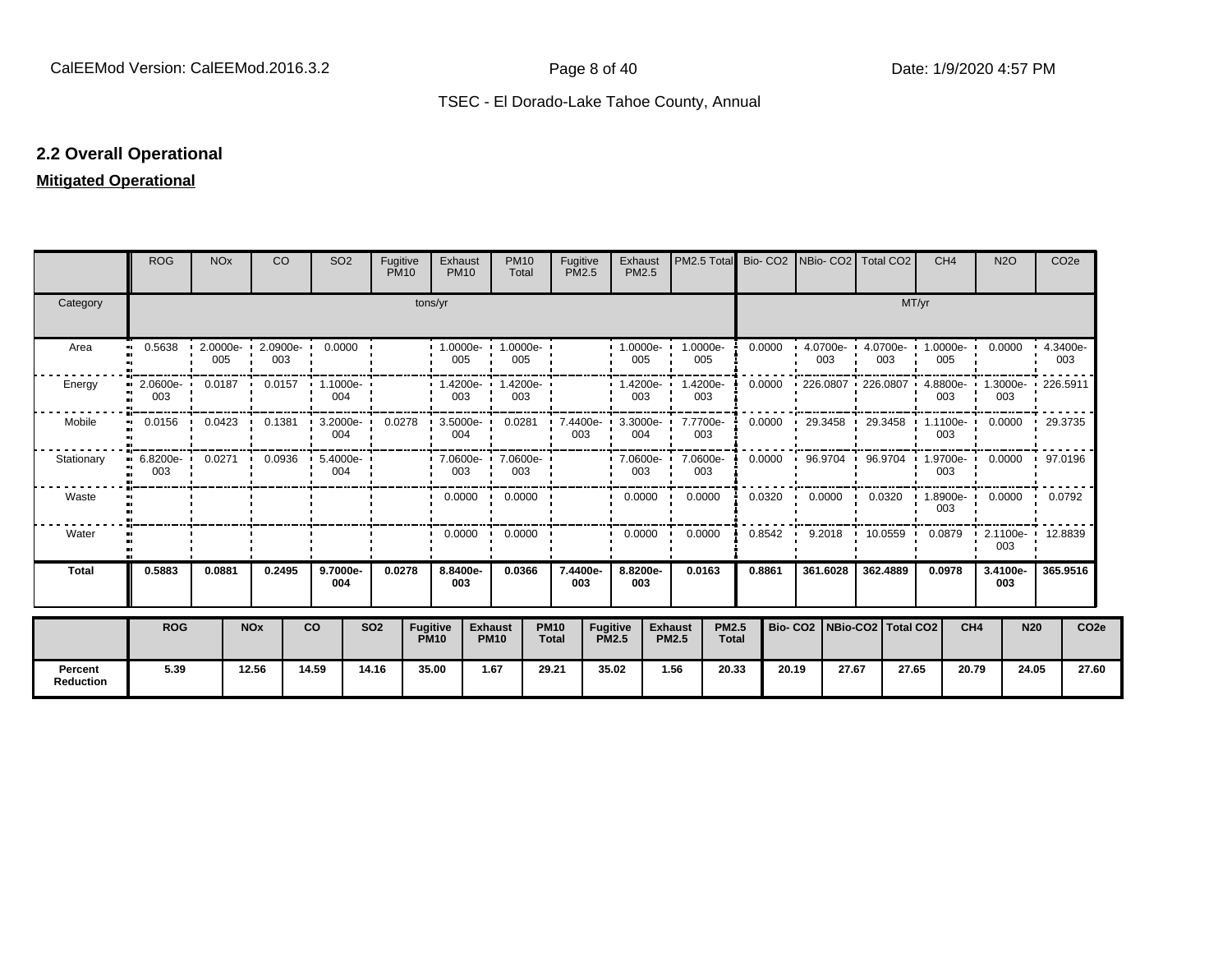#### **2.3 Vegetation**

**Vegetation**

|                                  | CO <sub>2e</sub> |
|----------------------------------|------------------|
| Category                         | <b>MT</b>        |
| <b>New Trees</b>                 | 169.0660         |
| <b>Vegetation Land</b><br>Change | 0.0000           |
| Total                            | 169.0660         |

#### **3.0 Construction Detail**

#### **Construction Phase**

| Phase<br>Number | <b>Phase Name</b>            | Phase Type                   | <b>Start Date</b> | End Date   | Week | Num Days Num Days | <b>Phase Description</b> |
|-----------------|------------------------------|------------------------------|-------------------|------------|------|-------------------|--------------------------|
|                 | •Demolition                  | •Demolition                  | 14/15/2020        | !5/8/2020  |      | 18                |                          |
|                 | <b>Building Construction</b> | <b>Building Construction</b> | 15/3/2020         | !1/10/2022 |      | 441               |                          |
|                 | •Grading                     | •Grading                     | 15/11/2020        | !7/6/2020  |      | 49'               |                          |
|                 | Site Preparation             | Site Preparation             | 15/26/2020        | !10/9/2020 |      | 99                |                          |
|                 | • Paving                     | • Paving                     | 17/23/2021        | !8/26/2021 |      | 25                |                          |
|                 | Architectural Coating        | • Architectural Coating      | 8/2/2021          | 9/24/2021  |      | 40 <sup>°</sup>   |                          |

**Acres of Grading (Site Preparation Phase): 0**

**Acres of Grading (Grading Phase): 122.5**

**Acres of Paving: 10.15**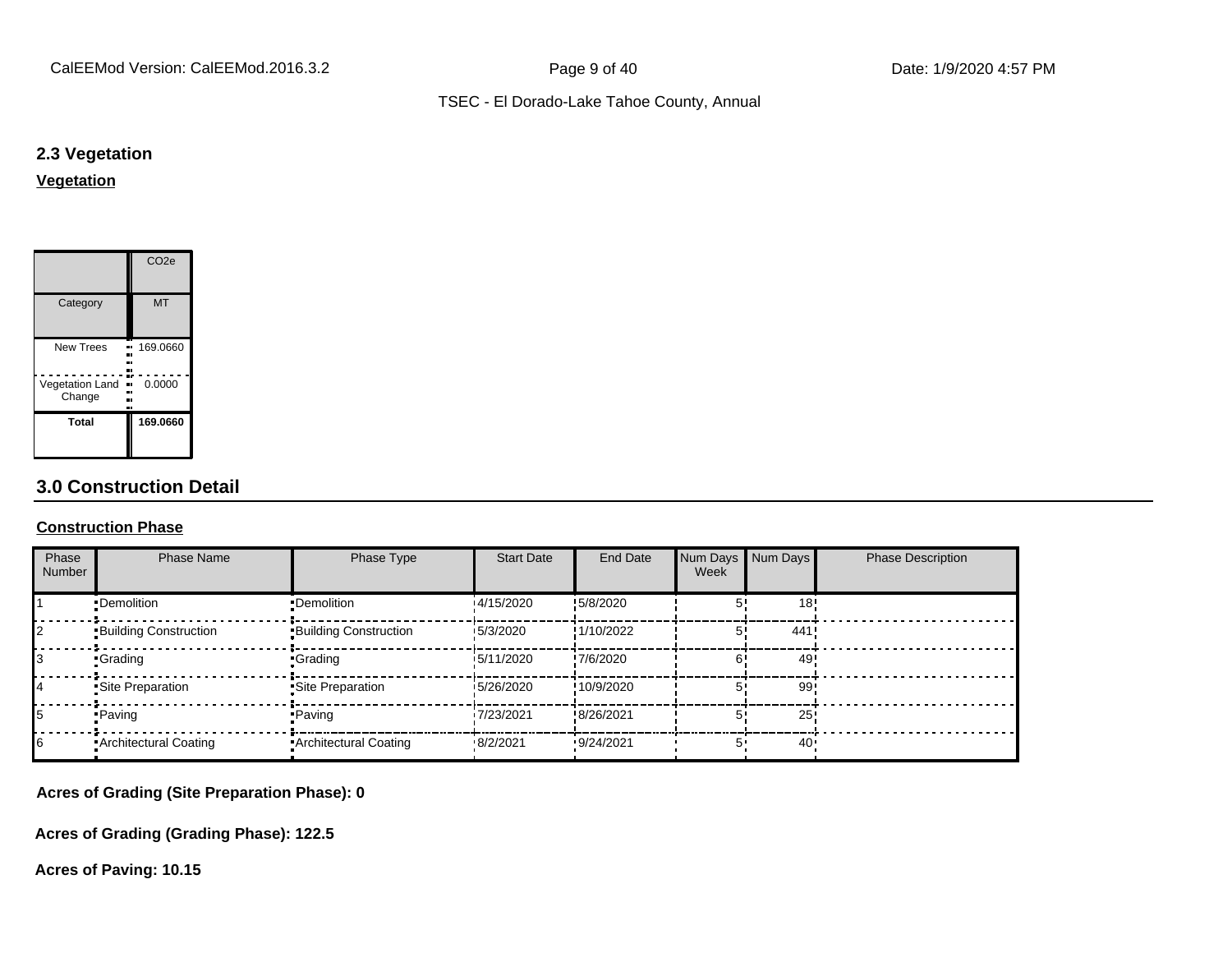**Residential Indoor: 0; Residential Outdoor: 0; Non-Residential Indoor: 163,350; Non-Residential Outdoor: 54,450; Striped Parking Area: 26,529 (Architectural Coating ±sqft)**

# **OffRoad Equipment**

| <b>Phase Name</b>            | <b>Offroad Equipment Type</b> | Amount | <b>Usage Hours</b> | <b>Horse Power</b> | <b>Load Factor</b> |
|------------------------------|-------------------------------|--------|--------------------|--------------------|--------------------|
| <b>Architectural Coating</b> | Air Compressors               |        | 6.00:              | 78!                | 0.48               |
| Demolition                   | <b>Excavators</b>             | 31     | 8.00               | 158                | 0.38               |
| Demolition                   | -Concrete/Industrial Saws     |        | 8.00               | 81 <sub>1</sub>    | 0.73               |
| Grading                      | Excavators                    | 2i     | 8.00               | 158                | 0.38               |
| <b>Building Construction</b> | Cranes <sup>-</sup>           |        | 7.00               | 231                | 0.29               |
| <b>Building Construction</b> | -Forklifts                    | 3      | 8.00               | 89:                | 0.20               |
| <b>Building Construction</b> | -Generator Sets               |        | 8.00               | 84!                | 0.74               |
| Paving                       | Pavers                        | 2      | 8.00               | 130                | 0.42               |
| Paving                       | Rollers <sup>-</sup>          |        | 8.00               | 80 <sub>1</sub>    | 0.38               |
| Demolition                   | Rubber Tired Dozers           |        | 8.00               | 247                | 0.40               |
| Grading                      | Rubber Tired Dozers           |        | 8.00               | 247                | 0.40               |
| <b>Building Construction</b> | Tractors/Loaders/Backhoes     | 3i     | 7.00               | 97                 | 0.37               |
| Grading                      | <b>Craders</b>                |        | 8.00               | 187                | 0.41               |
| Grading                      | Tractors/Loaders/Backhoes     | 2      | 8.00               | 97                 | 0.37               |
| Paving                       | Paving Equipment              | 2i     | 8.00               | 132                | 0.36               |
| Site Preparation             | Tractors/Loaders/Backhoes     | 4i     | 8.00               | 97                 | 0.37               |
| Site Preparation             | Rubber Tired Dozers           | Зi     | 8.00               | 247                | 0.40               |
| Grading                      | Scrapers <sup>-</sup>         | ا 2    | 8.00               | 367                | 0.48               |
| <b>Building Construction</b> | •Welders                      | 1:     | 8.00:              | 46'                | 0.45               |

**Trips and VMT**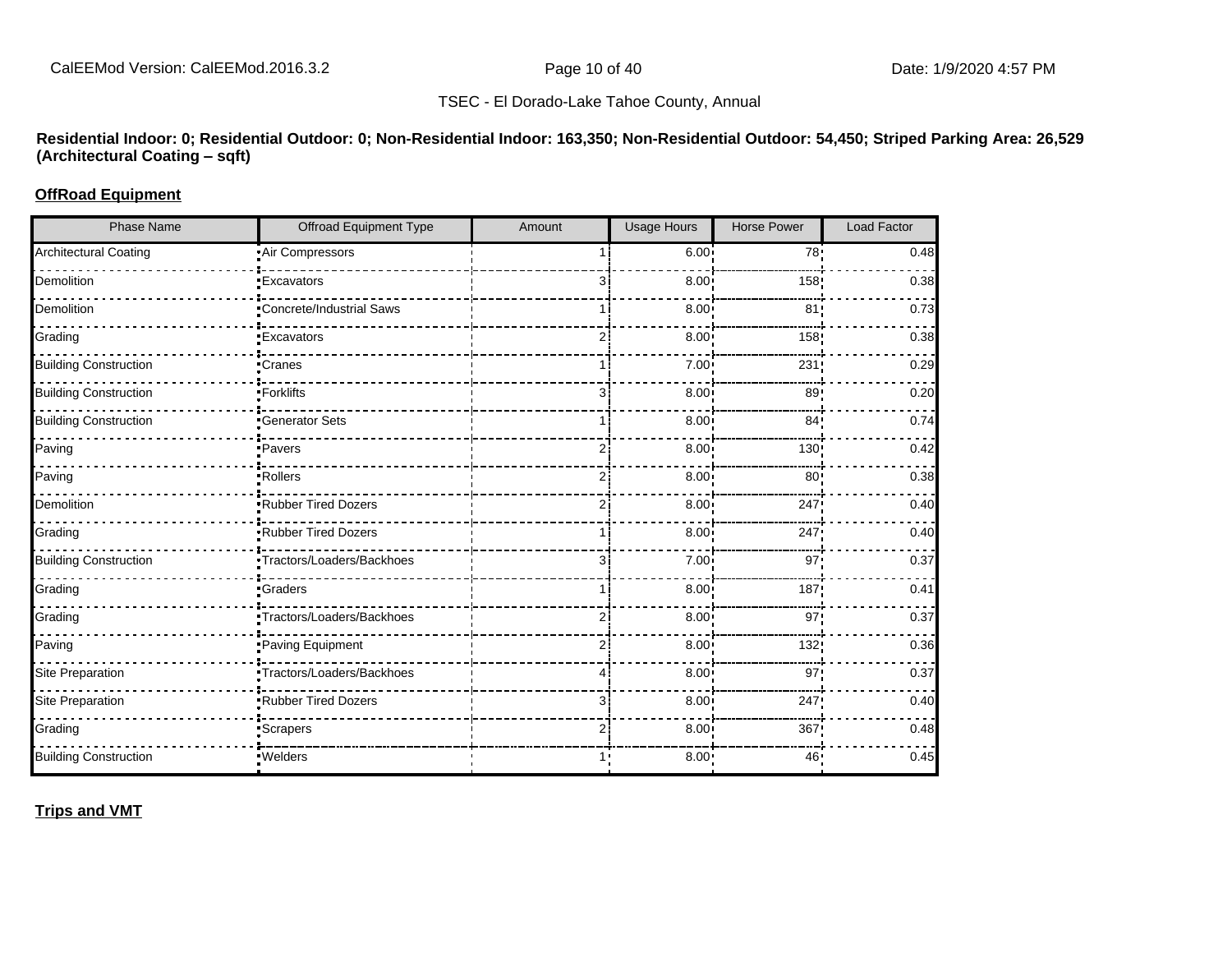|  | TSEC - El Dorado-Lake Tahoe County, Annual |  |  |
|--|--------------------------------------------|--|--|
|--|--------------------------------------------|--|--|

| <b>Phase Name</b>            | <b>Offroad Equipment</b><br>Count | <b>Worker Trip</b><br><b>Number</b> | Vendor Trip<br><b>Number</b> | <b>Hauling Trip</b><br>Number | <b>Worker Trip</b><br>Length | Vendor Trip<br>Length | <b>Hauling Trip</b><br>Length | <b>Worker Vehicle</b><br>Class | Vendor         | Hauling<br>Vehicle Class Vehicle Class |
|------------------------------|-----------------------------------|-------------------------------------|------------------------------|-------------------------------|------------------------------|-----------------------|-------------------------------|--------------------------------|----------------|----------------------------------------|
| <b>Demolition</b>            |                                   | 15.00                               | 0.00                         | $2,047.00 \cdot$              | 10.80i                       | 7.30!                 |                               | 20.00 LD Mix                   | <b>HDT Mix</b> | !HHDT                                  |
| Site Preparation             |                                   | 18.00                               | 0.00                         | $0.00 \cdot$                  | 10.80i                       | 7.30!                 |                               | 20.00 LD Mix                   | <b>HDT Mix</b> | !HHDT                                  |
| Grading                      |                                   | 20.00                               | 0.00                         | 6.675.00                      | 10.80                        | 7.30!                 |                               | 20.00 LD Mix                   | <b>HDT Mix</b> | !HHDT                                  |
| <b>Building Construction</b> |                                   | 231.00                              | 90.00                        | $0.00 \cdot$                  | 10.80i                       | 7.30!                 |                               | 20.00 LD Mix                   | <b>HDT Mix</b> | !HHDT                                  |
| Paving                       |                                   | 15.00                               | 0.00                         | $0.00 \cdot$                  | 10.80                        | 7.30!                 |                               | 20.00 LD Mix                   | <b>HDT Mix</b> | !HHDT                                  |
| Architectural Coating        |                                   | 46.00                               | $0.00 \cdot$                 | $0.00 \cdot$                  | 10.80                        | $7.30 \cdot$          |                               | 20.00 LD Mix                   | <b>HDT Mix</b> | <b>HHDT</b>                            |

#### **3.1 Mitigation Measures Construction**

Use Soil Stabilizer

Replace Ground Cover

Water Exposed Area

Reduce Vehicle Speed on Unpaved Roads

#### **3.2 Demolition - 2020**

|                      | <b>ROG</b> | <b>NO<sub>x</sub></b> | CO     | SO <sub>2</sub>    | Fugitive<br><b>PM10</b> | Exhaust<br><b>PM10</b> | <b>PM10</b><br>Total | Fugitive<br>PM2.5 | Exhaust<br>PM2.5 | PM2.5 Total Bio- CO2 NBio- CO2 Total CO2 |        |         |         | CH <sub>4</sub> | <b>N2O</b> | CO <sub>2e</sub> |
|----------------------|------------|-----------------------|--------|--------------------|-------------------------|------------------------|----------------------|-------------------|------------------|------------------------------------------|--------|---------|---------|-----------------|------------|------------------|
| Category             |            |                       |        |                    |                         | tons/yr                |                      |                   |                  |                                          |        |         | MT/yr   |                 |            |                  |
| <b>Fugitive Dust</b> |            |                       |        |                    | 0.2250                  | 0.0000                 | 0.2250               | 0.0341            | 0.0000           | 0.0341                                   | 0.0000 | 0.0000  | 0.0000  | 0.0000          | 0.0000     | 0.0000           |
| Off-Road             | 0.0298     | 0.2988                | 0.1958 | $3.5000e -$<br>004 |                         | 0.0149                 | 0.0149               |                   | 0.0139           | 0.0139                                   | 0.0000 | 30.5988 | 30.5988 | 8.6400e-<br>003 | 0.0000     | 30.8147          |
| <b>Total</b>         | 0.0298     | 0.2988                | 0.1958 | 3.5000e-<br>004    | 0.2250                  | 0.0149                 | 0.2399               | 0.0341            | 0.0139           | 0.0479                                   | 0.0000 | 30.5988 | 30.5988 | 8.6400e-<br>003 | 0.0000     | 30,8147          |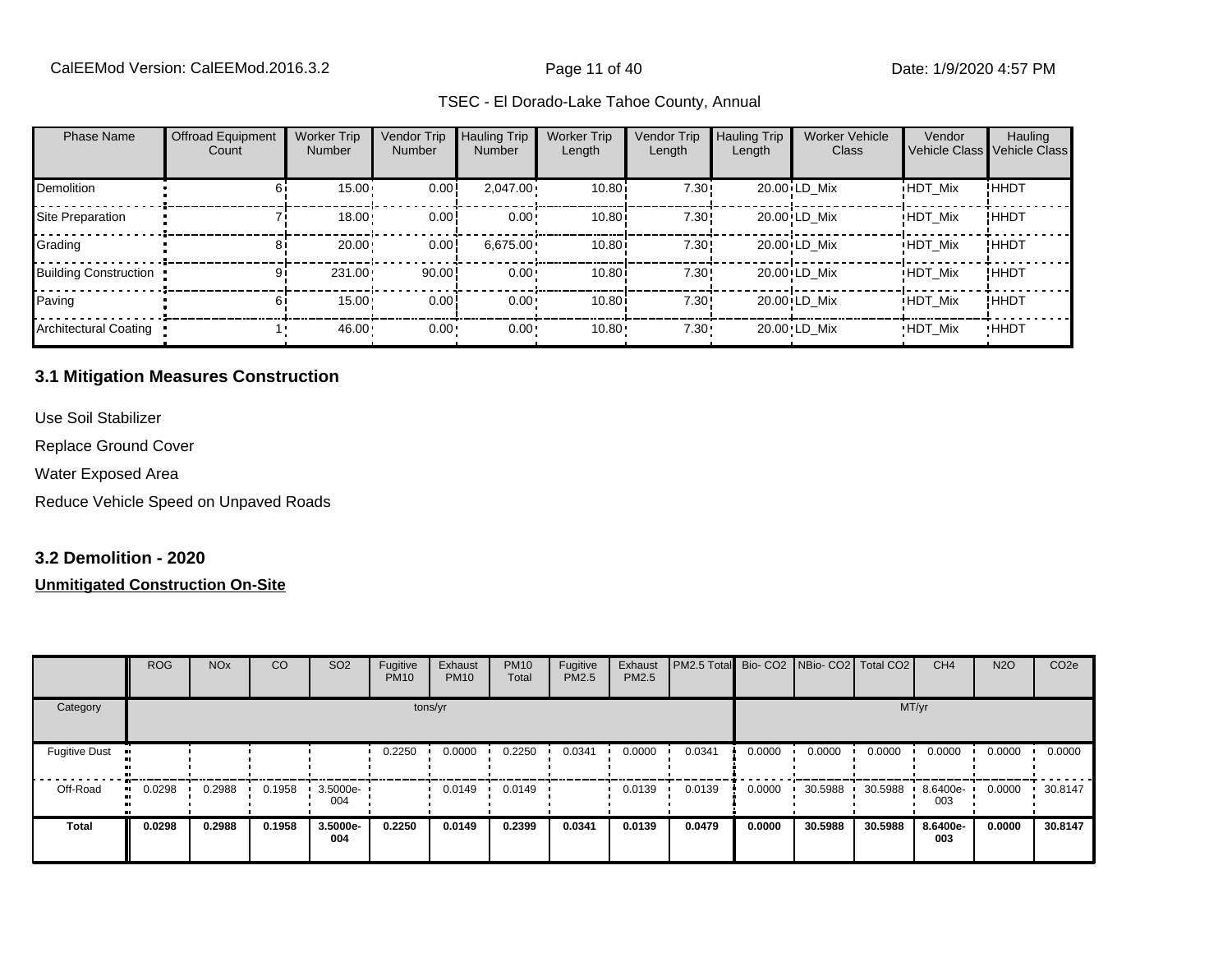#### **3.2 Demolition - 2020**

# **Unmitigated Construction Off-Site**

|               | <b>ROG</b>          | <b>NO<sub>x</sub></b> | CO              | SO <sub>2</sub> | Fugitive<br><b>PM10</b> | Exhaust<br><b>PM10</b> | <b>PM10</b><br>Total | Fugitive<br><b>PM2.5</b> | Exhaust<br>PM2.5 | PM2.5 Total Bio- CO2 NBio- CO2 Total CO2 |        |         |         | CH <sub>4</sub> | <b>N2O</b> | CO <sub>2e</sub> |
|---------------|---------------------|-----------------------|-----------------|-----------------|-------------------------|------------------------|----------------------|--------------------------|------------------|------------------------------------------|--------|---------|---------|-----------------|------------|------------------|
| Category      |                     |                       |                 |                 | tons/yr                 |                        |                      |                          |                  |                                          | MT/yr  |         |         |                 |            |                  |
| Hauling<br>81 | 8.9400e-<br>003     | 0.3493                | 0.0994          | 8.4000e-<br>004 | 0.0170                  | -.3900e<br>003         | 0.0184               | 4.6600e-<br>003          | 1.3300e-<br>003  | 5.9900e-<br>003                          | 0.0000 | 79.3959 | 79.3959 | 1.0200e-<br>003 | 0.0000     | 79.4213          |
| Vendor        | 0.0000<br>$\bullet$ | 0.0000                | 0.0000          | 0.0000          | 0.0000                  | 0.0000                 | 0.0000               | 0.0000                   | 0.0000           | 0.0000                                   | 0.0000 | 0.0000  | 0.0000  | 0.0000          | 0.0000     | 0.0000           |
| Worker        | $-6.7000e-$<br>004  | 4.2000e-<br>004       | 4.4500e-<br>003 | 1.0000e-<br>005 | 1.0600e-<br>003         | 1.0000e-<br>005        | 1.0700e-<br>003      | 2.8000e-<br>004          | 1.0000e-<br>005  | 2.9000e-<br>004                          | 0.0000 | 0.9516  | 0.9516  | 3.0000e-<br>005 | 0.0000     | 0.9524           |
| <b>Total</b>  | 9.6100e-<br>003     | 0.3497                | 0.1039          | 8.5000e-<br>004 | 0.0181                  | 1.4000e-<br>003        | 0.0195               | 4.9400e-<br>003          | 1.3400e-<br>003  | 6.2800e-<br>003                          | 0.0000 | 80.3475 | 80.3475 | 1.0500e-<br>003 | 0.0000     | 80.3736          |

|                      | <b>ROG</b> | <b>NO<sub>x</sub></b> | CO     | SO <sub>2</sub> | Fugitive<br><b>PM10</b> | Exhaust<br><b>PM10</b> | <b>PM10</b><br>Total | Fugitive<br><b>PM2.5</b> | Exhaust<br>PM2.5 | <b>PM2.5</b><br>Total |        | Bio- CO2   NBio- CO2   Total CO2 |         | CH <sub>4</sub> | <b>N2O</b> | CO <sub>2e</sub> |
|----------------------|------------|-----------------------|--------|-----------------|-------------------------|------------------------|----------------------|--------------------------|------------------|-----------------------|--------|----------------------------------|---------|-----------------|------------|------------------|
| Category             |            |                       |        |                 |                         | tons/yr                |                      |                          |                  |                       |        |                                  | MT/yr   |                 |            |                  |
| <b>Fugitive Dust</b> |            |                       |        |                 | 0.1012                  | 0.0000                 | 0.1012               | 0.0153                   | 0.0000           | 0.0153                | 0.0000 | 0.0000                           | 0.0000  | 0.0000          | 0.0000     | 0.0000           |
| Off-Road             | 0.0298     | 0.2988                | 0.1958 | 3.5000e-<br>004 |                         | 0.0149                 | 0.0149               |                          | 0.0139           | 0.0139                | 0.0000 | 30.5987                          | 30.5987 | 8.6400e-<br>003 | 0.0000     | 30.8147          |
| <b>Total</b>         | 0.0298     | 0.2988                | 0.1958 | 3.5000e-<br>004 | 0.1012                  | 0.0149                 | 0.1162               | 0.0153                   | 0.0139           | 0.0292                | 0.0000 | 30.5987                          | 30.5987 | 8.6400e-<br>003 | 0.0000     | 30.8147          |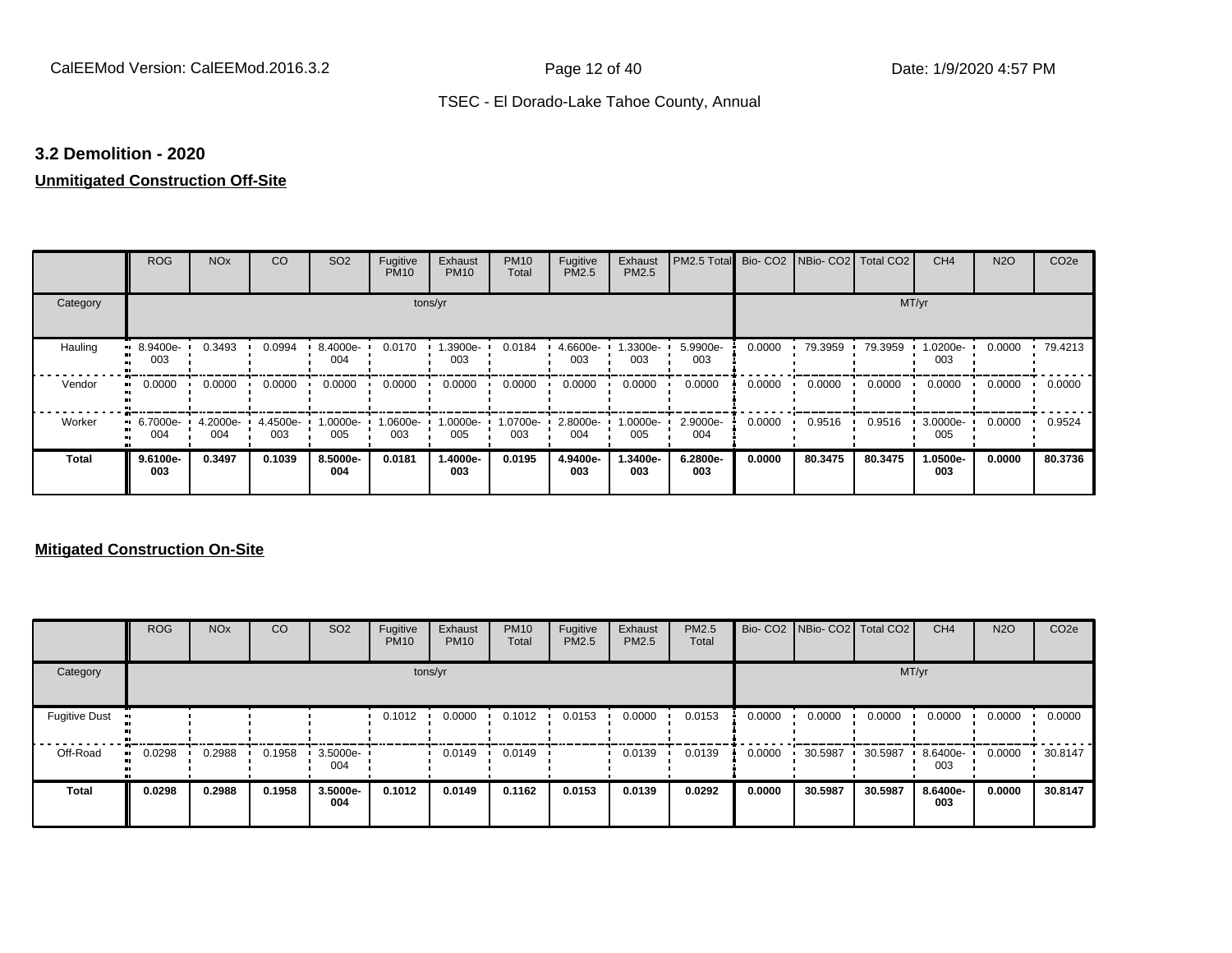#### **3.2 Demolition - 2020**

# **Mitigated Construction Off-Site**

|              | <b>ROG</b>          | <b>NO<sub>x</sub></b> | CO              | SO <sub>2</sub> | Fugitive<br><b>PM10</b> | Exhaust<br><b>PM10</b> | <b>PM10</b><br>Total | Fugitive<br><b>PM2.5</b> | Exhaust<br>PM2.5  | PM2.5 Total     |        | Bio- CO2   NBio- CO2   Total CO2 |         | CH <sub>4</sub> | <b>N2O</b> | CO <sub>2e</sub> |
|--------------|---------------------|-----------------------|-----------------|-----------------|-------------------------|------------------------|----------------------|--------------------------|-------------------|-----------------|--------|----------------------------------|---------|-----------------|------------|------------------|
| Category     |                     |                       |                 |                 | tons/yr                 |                        |                      |                          |                   |                 |        |                                  | MT/yr   |                 |            |                  |
| Hauling      | 8.9400e-<br><br>003 | 0.3493                | 0.0994          | 8.4000e-<br>004 | 0.0170                  | .3900e-<br>003         | 0.0184               | 4.6600e-<br>003          | .3300e-<br>003    | 5.9900e-<br>003 | 0.0000 | 79.3959                          | 79.3959 | 1.0200e-<br>003 | 0.0000     | 79.4213          |
| Vendor       | 0.0000<br>$\bullet$ | 0.0000                | 0.0000          | 0.0000          | 0.0000                  | 0.0000                 | 0.0000               | 0.0000                   | 0.0000            | 0.0000          | 0.0000 | 0.0000                           | 0.0000  | 0.0000          | 0.0000     | 0.0000           |
| Worker       | 6.7000e-<br>004     | 4.2000e-<br>004       | 4.4500e-<br>003 | -0000e-<br>005  | 1.0600e-<br>003         | 1.0000e-<br>005        | 1.0700e-<br>003      | 2.8000e-<br>004          | --0000e- I<br>005 | 2.9000e-<br>004 | 0.0000 | 0.9516                           | 0.9516  | 3.0000e-<br>005 | 0.0000     | 0.9524           |
| <b>Total</b> | 9.6100e-<br>003     | 0.3497                | 0.1039          | 8.5000e-<br>004 | 0.0181                  | 1.4000e-<br>003        | 0.0195               | 4.9400e-<br>003          | -.3400e<br>003    | 6.2800e-<br>003 | 0.0000 | 80.3475                          | 80.3475 | 1.0500e-<br>003 | 0.0000     | 80.3736          |

**3.3 Building Construction - 2020**

|              | <b>ROG</b>            | <b>NO<sub>x</sub></b> | CO     | SO <sub>2</sub>         | Fugitive<br><b>PM10</b> | Exhaust<br><b>PM10</b> | <b>PM10</b><br>Total | Fugitive<br><b>PM2.5</b> | Exhaust<br>PM2.5 | <b>PM2.5</b><br>Total |        |          | Bio- CO2   NBio- CO2   Total CO2 | CH <sub>4</sub> | <b>N2O</b> | CO <sub>2e</sub> |
|--------------|-----------------------|-----------------------|--------|-------------------------|-------------------------|------------------------|----------------------|--------------------------|------------------|-----------------------|--------|----------|----------------------------------|-----------------|------------|------------------|
| Category     |                       |                       |        |                         |                         | tons/yr                |                      |                          |                  |                       |        |          |                                  | MT/yr           |            |                  |
| Off-Road     | $\blacksquare$ 0.1844 | 1.6692                | 1.4658 | $\cdot$ 2.3400e-<br>003 |                         | 0.0972                 | 0.0972               |                          | 0.0914           | 0.0914                | 0.0000 |          | 201.5007 201.5007                | 0.0492          | 0.0000     | 202.7297         |
| <b>Total</b> | 0.1844                | 1.6692                | 1.4658 | 2.3400e-<br>003         |                         | 0.0972                 | 0.0972               |                          | 0.0914           | 0.0914                | 0.0000 | 201.5007 | 201.5007                         | 0.0492          | 0.0000     | 202.7297         |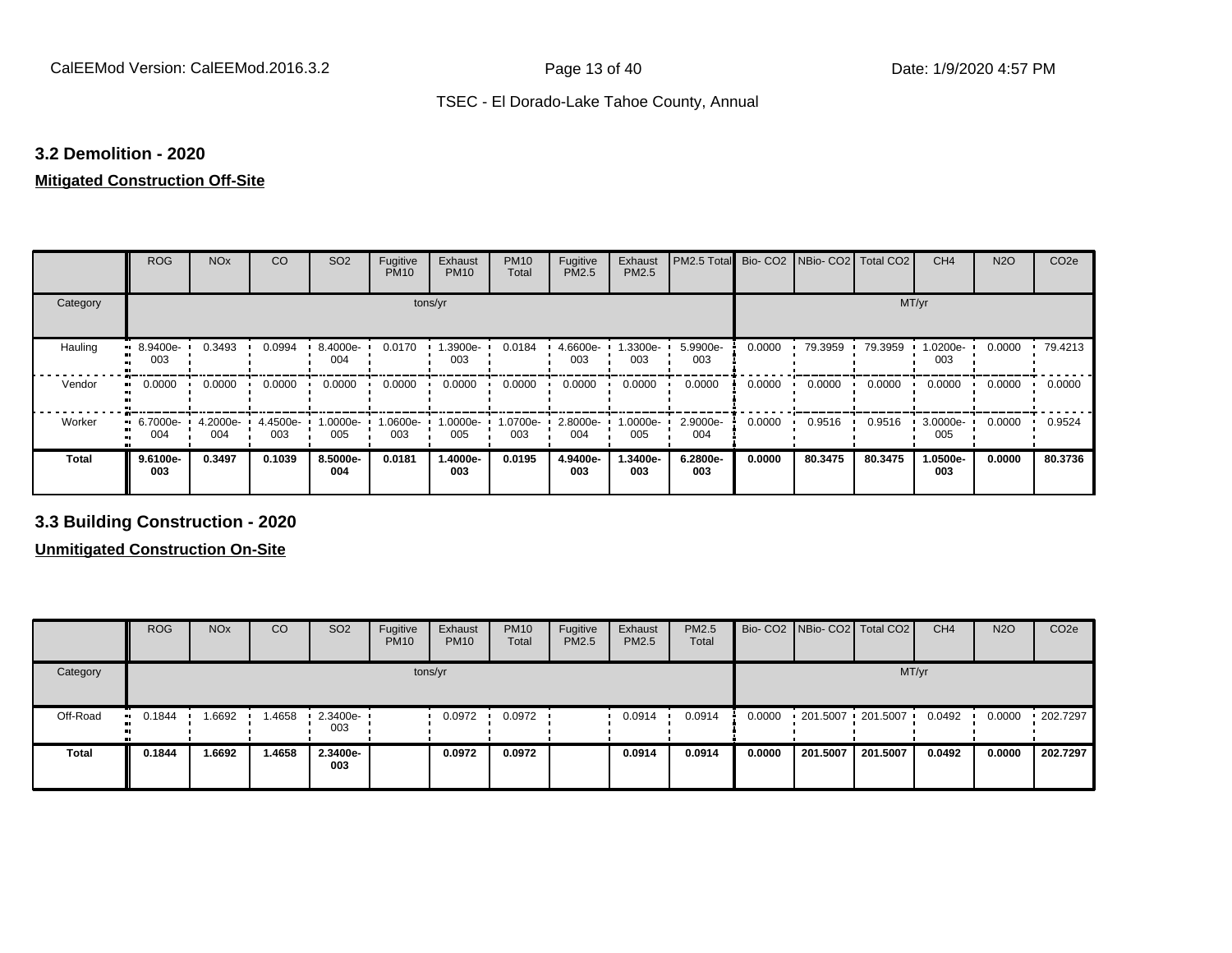# **3.3 Building Construction - 2020**

# **Unmitigated Construction Off-Site**

|                        | <b>ROG</b> | <b>NO<sub>x</sub></b> | CO     | SO <sub>2</sub>   | Fugitive<br><b>PM10</b> | Exhaust<br><b>PM10</b> | <b>PM10</b><br>Total | Fugitive<br><b>PM2.5</b> | Exhaust<br>PM2.5 | PM2.5 Total Bio- CO2 NBio- CO2 Total CO2 |        |                     |                     | CH <sub>4</sub>   | <b>N2O</b> | CO <sub>2e</sub> |
|------------------------|------------|-----------------------|--------|-------------------|-------------------------|------------------------|----------------------|--------------------------|------------------|------------------------------------------|--------|---------------------|---------------------|-------------------|------------|------------------|
| Category               |            |                       |        |                   |                         | tons/yr                |                      |                          |                  |                                          |        |                     | MT/yr               |                   |            |                  |
| Hauling<br>œ           | 0.0000     | 0.0000                | 0.0000 | 0.0000            | 0.0000                  | 0.0000                 | 0.0000               | 0.0000                   | 0.0000           | 0.0000                                   | 0.0000 | 0.0000              | 0.0000              | 0.0000            | 0.0000     | 0.0000           |
| Vendor<br>œ            | 0.0336     | 0.9940                | 0.3333 | $2.1100e-$<br>003 | 0.0509                  | 5.6900e-<br>003        | 0.0566               | 0.0147                   | 5.4400e-<br>003  | 0.0201                                   | 0.0000 |                     | 199.3383 199.3383 ' | 4.0900e-<br>003   | 0.0000     | .199.4406        |
| Worker<br>$\mathbf{u}$ | 0.1001     | 0.0620                | 0.6632 | 1.5700e-<br>003   | 0.1582                  | 1.2500e-<br>003        | 0.1595               | 0.0421                   | 1.1500e-<br>003  | 0.0433                                   | 0.0000 | $141.6612$ 141.6612 |                     | $4.5200e-$<br>003 | 0.0000     | $\cdot$ 141.7742 |
| <b>Total</b>           | 0.1336     | 1.0559                | 0.9965 | 3.6800e-<br>003   | 0.2091                  | 6.9400e-<br>003        | 0.2160               | 0.0568                   | 6.5900e-<br>003  | 0.0634                                   | 0.0000 | 340.9995            | 340.9995            | 8.6100e-<br>003   | 0.0000     | 341.2148         |

|              | <b>ROG</b>            | <b>NO<sub>x</sub></b> | CO     | SO <sub>2</sub>                 | Fugitive<br><b>PM10</b> | Exhaust<br><b>PM10</b> | <b>PM10</b><br><b>Total</b> | Fugitive<br>PM2.5 | Exhaust<br><b>PM2.5</b> | <b>PM2.5 Total</b> Bio- CO2 NBio- CO2 Total CO2 |        |                        |          | CH <sub>4</sub> | <b>N2O</b> | CO <sub>2e</sub> |
|--------------|-----------------------|-----------------------|--------|---------------------------------|-------------------------|------------------------|-----------------------------|-------------------|-------------------------|-------------------------------------------------|--------|------------------------|----------|-----------------|------------|------------------|
| Category     |                       |                       |        |                                 |                         | tons/yr                |                             |                   |                         |                                                 |        |                        |          | MT/yr           |            |                  |
| Off-Road     | $\blacksquare$ 0.1844 | 1.6692                | 1.4658 | $\cdot$ 2.3400e- $\cdot$<br>003 |                         | 0.0972                 | 0.0972                      |                   | 0.0914                  | 0.0914                                          | 0.0000 | $-201.5005 - 201.5005$ |          | 0.0492          | 0.0000     | .202.7294        |
| <b>Total</b> | 0.1844                | 1.6692                | 1.4658 | 2.3400e-<br>003                 |                         | 0.0972                 | 0.0972                      |                   | 0.0914                  | 0.0914                                          | 0.0000 | 201.5005               | 201.5005 | 0.0492          | 0.0000     | 202.7294         |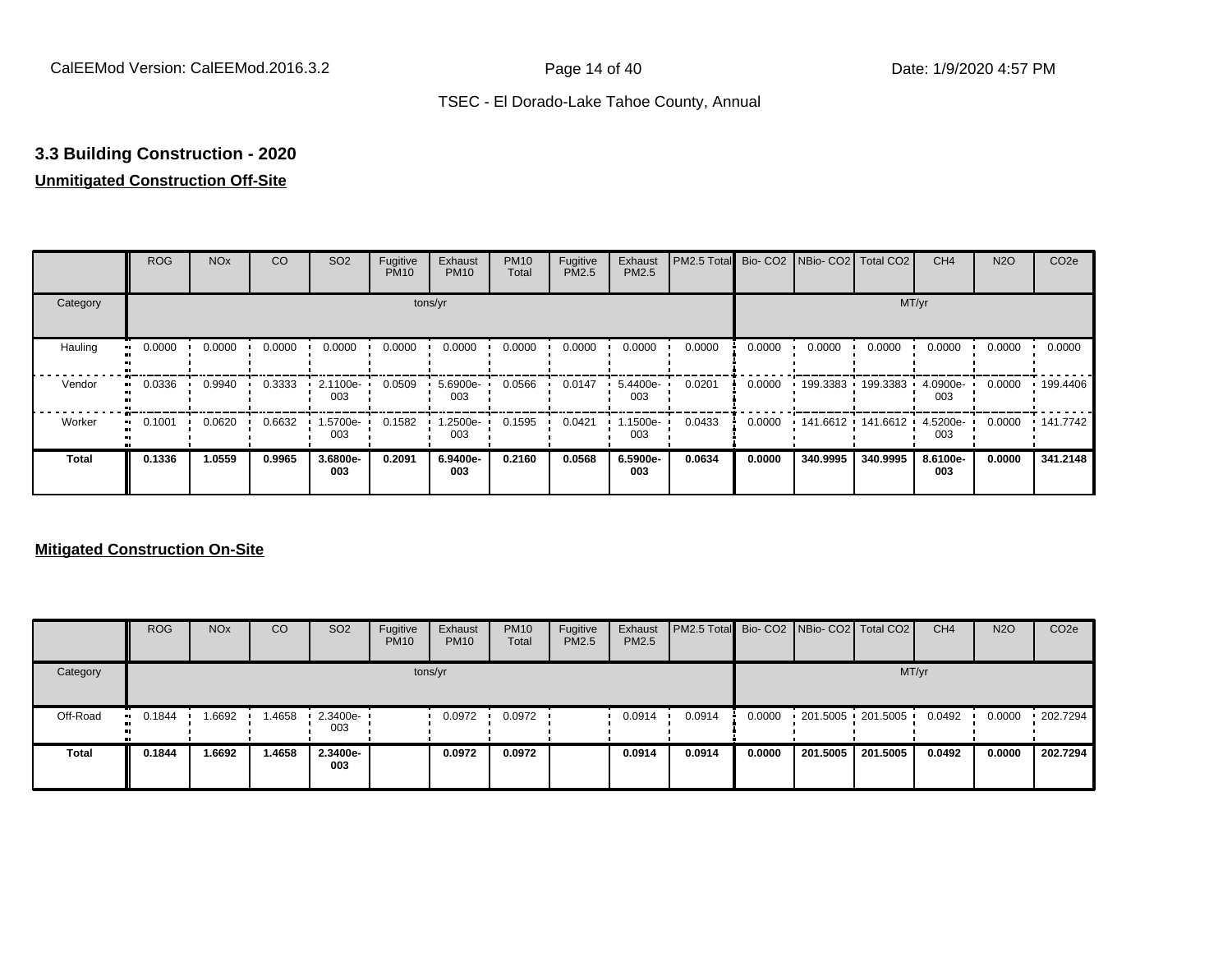# **3.3 Building Construction - 2020**

# **Mitigated Construction Off-Site**

|                      | <b>ROG</b>       | <b>NO<sub>x</sub></b> | CO     | SO <sub>2</sub> | Fugitive<br><b>PM10</b> | Exhaust<br><b>PM10</b> | <b>PM10</b><br>Total | Fugitive<br>PM2.5 | Exhaust<br>PM2.5 | PM2.5 Total |        | Bio-CO2 NBio-CO2 Total CO2 |          | CH <sub>4</sub> | <b>N2O</b> | CO <sub>2e</sub> |
|----------------------|------------------|-----------------------|--------|-----------------|-------------------------|------------------------|----------------------|-------------------|------------------|-------------|--------|----------------------------|----------|-----------------|------------|------------------|
| Category             | MT/yr<br>tons/yr |                       |        |                 |                         |                        |                      |                   |                  |             |        |                            |          |                 |            |                  |
| Hauling<br>$\bullet$ | 0.0000           | 0.0000                | 0.0000 | 0.0000          | 0.0000                  | 0.0000                 | 0.0000               | 0.0000            | 0.0000           | 0.0000      | 0.0000 | 0.0000                     | 0.0000   | 0.0000          | 0.0000     | 0.0000           |
| Vendor               | 0.0336           | 0.9940                | 0.3333 | 2.1100e-<br>003 | 0.0509                  | 5.6900e-<br>003        | 0.0566               | 0.0147            | 5.4400e-<br>003  | 0.0201      | 0.0000 | 199.3383                   | 199.3383 | 4.0900e-<br>003 | 0.0000     | .199.4406        |
| Worker<br>$\bullet$  | 0.1001           | 0.0620                | 0.6632 | 1.5700e-<br>003 | 0.1582                  | 1.2500e-<br>003        | 0.1595               | 0.0421            | -1500e.<br>003   | 0.0433      | 0.0000 | 141.6612                   | 141.6612 | 4.5200e-<br>003 | 0.0000     | $+ 141.7742$     |
| <b>Total</b>         | 0.1336           | 1.0559                | 0.9965 | 3.6800e-<br>003 | 0.2091                  | 6.9400e-<br>003        | 0.2160               | 0.0568            | 6.5900e-<br>003  | 0.0634      | 0.0000 | 340.9995                   | 340.9995 | 8.6100e-<br>003 | 0.0000     | 341.2148         |

**3.3 Building Construction - 2021**

|              | <b>ROG</b>   | <b>NO<sub>x</sub></b> | CO     | SO <sub>2</sub>                 | Fugitive<br><b>PM10</b> | Exhaust<br><b>PM10</b> | <b>PM10</b><br>Total | Fugitive<br><b>PM2.5</b> | Exhaust<br><b>PM2.5</b> | <b>PM2.5 Total</b> Bio- CO2 NBio- CO2 Total CO2 |        |          |                   | CH <sub>4</sub> | <b>N2O</b> | CO <sub>2e</sub> |
|--------------|--------------|-----------------------|--------|---------------------------------|-------------------------|------------------------|----------------------|--------------------------|-------------------------|-------------------------------------------------|--------|----------|-------------------|-----------------|------------|------------------|
| Category     |              |                       |        |                                 |                         | tons/yr                |                      |                          |                         |                                                 |        |          |                   | MT/yr           |            |                  |
| Off-Road     | 0.2481<br>ш. | 2.2749                | 2.1631 | $\cdot$ 3.5100e- $\cdot$<br>003 |                         | 0.1251                 | 0.1251               |                          | 0.1176                  | 0.1176                                          | 0.0000 |          | 302.2867 302.2867 | 0.0729          | 0.0000     | $\cdot$ 304.1099 |
| <b>Total</b> | 0.2481       | 2.2749                | 2.1631 | 3.5100e-<br>003                 |                         | 0.1251                 | 0.1251               |                          | 0.1176                  | 0.1176                                          | 0.0000 | 302.2867 | 302.2867          | 0.0729          | 0.0000     | 304.1099         |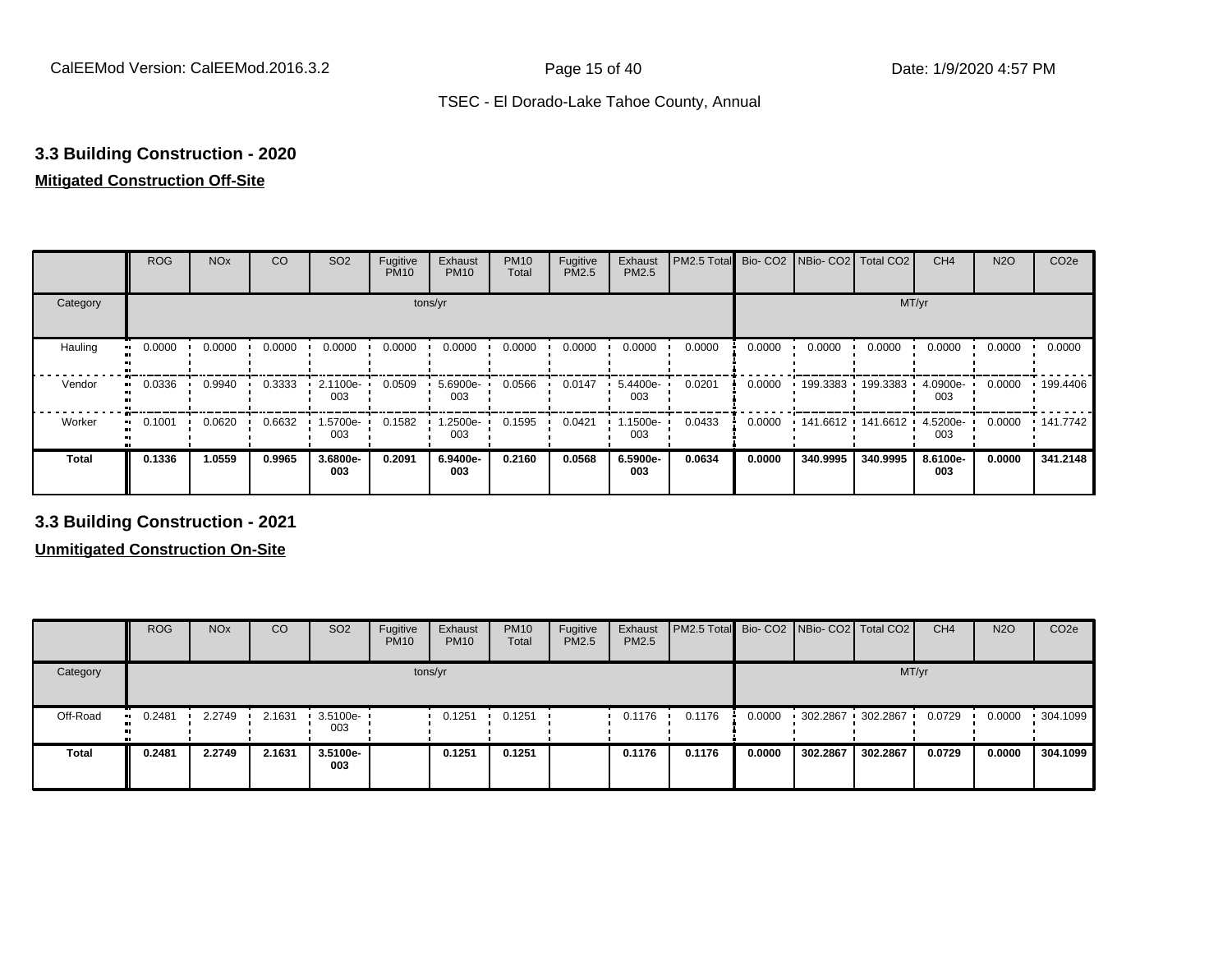# **3.3 Building Construction - 2021**

### **Unmitigated Construction Off-Site**

|              | <b>ROG</b>          | <b>NO<sub>x</sub></b> | CO     | SO <sub>2</sub> | Fugitive<br><b>PM10</b> | Exhaust<br><b>PM10</b> | <b>PM10</b><br>Total | Fugitive<br>PM2.5 | Exhaust<br>PM2.5 | PM2.5 Total Bio- CO2 NBio- CO2 Total CO2 |        |          |                   | CH <sub>4</sub>    | <b>N2O</b> | CO <sub>2e</sub> |
|--------------|---------------------|-----------------------|--------|-----------------|-------------------------|------------------------|----------------------|-------------------|------------------|------------------------------------------|--------|----------|-------------------|--------------------|------------|------------------|
| Category     |                     |                       |        |                 |                         | tons/yr                |                      |                   |                  |                                          |        |          | MT/yr             |                    |            |                  |
| Hauling<br>œ | 0.0000              | 0.0000                | 0.0000 | 0.0000          | 0.0000                  | 0.0000                 | 0.0000               | 0.0000            | 0.0000           | 0.0000                                   | 0.0000 | 0.0000   | 0.0000            | 0.0000             | 0.0000     | 0.0000           |
| Vendor       | 0.0410<br>$\bullet$ | 1.3571                | 0.4464 | 3.1400e-<br>003 | 0.0763                  | 4.0900e-<br>003        | 0.0804               | 0.0221            | 3.9100e-<br>003  | 0.0260                                   | 0.0000 |          | 296.9489 296.9489 | $5.3400e -$<br>003 | 0.0000     | .297.0825        |
| Worker       | 0.1413<br>$\bullet$ | 0.0835                | 0.9056 | 2.2700e-<br>003 | 0.2373                  | 1.8100e-<br>003        | 0.2391               | 0.0632            | -9006-1.6<br>003 | 0.0648                                   | 0.0000 |          | 205.2812 205.2812 | 6.0600e-<br>003    | 0.0000     | .205.4327        |
| Total        | 0.1823              | 1.4406                | 1.3519 | 5.4100e-<br>003 | 0.3136                  | 5.9000e-<br>003        | 0.3195               | 0.0852            | 5.5800e-<br>003  | 0.0908                                   | 0.0000 | 502.2301 | 502.2301          | 0.0114             | 0.0000     | 502.5152         |

|              | <b>ROG</b>            | <b>NO<sub>x</sub></b> | CO     | SO <sub>2</sub>      | Fugitive<br><b>PM10</b> | Exhaust<br><b>PM10</b> | <b>PM10</b><br>Total | Fugitive<br><b>PM2.5</b> | Exhaust<br><b>PM2.5</b> | PM2.5 Total Bio- CO2 NBio- CO2 Total CO2 |        |          |                   | CH <sub>4</sub> | <b>N2O</b> | CO <sub>2</sub> e |
|--------------|-----------------------|-----------------------|--------|----------------------|-------------------------|------------------------|----------------------|--------------------------|-------------------------|------------------------------------------|--------|----------|-------------------|-----------------|------------|-------------------|
| Category     |                       |                       |        |                      |                         | tons/yr                |                      |                          |                         |                                          |        |          |                   | MT/yr           |            |                   |
| Off-Road     | $\blacksquare$ 0.2481 | 2.2749                | 2.1631 | $9.5100e - 1$<br>003 |                         | 0.1251                 | 0.1251               |                          | 0.1176                  | 0.1176                                   | 0.0000 |          | 302.2863 302.2863 | 0.0729          | 0.0000     | .304.1095         |
| <b>Total</b> | 0.2481                | 2.2749                | 2.1631 | 3.5100e-<br>003      |                         | 0.1251                 | 0.1251               |                          | 0.1176                  | 0.1176                                   | 0.0000 | 302.2863 | 302.2863          | 0.0729          | 0.0000     | 304.1095          |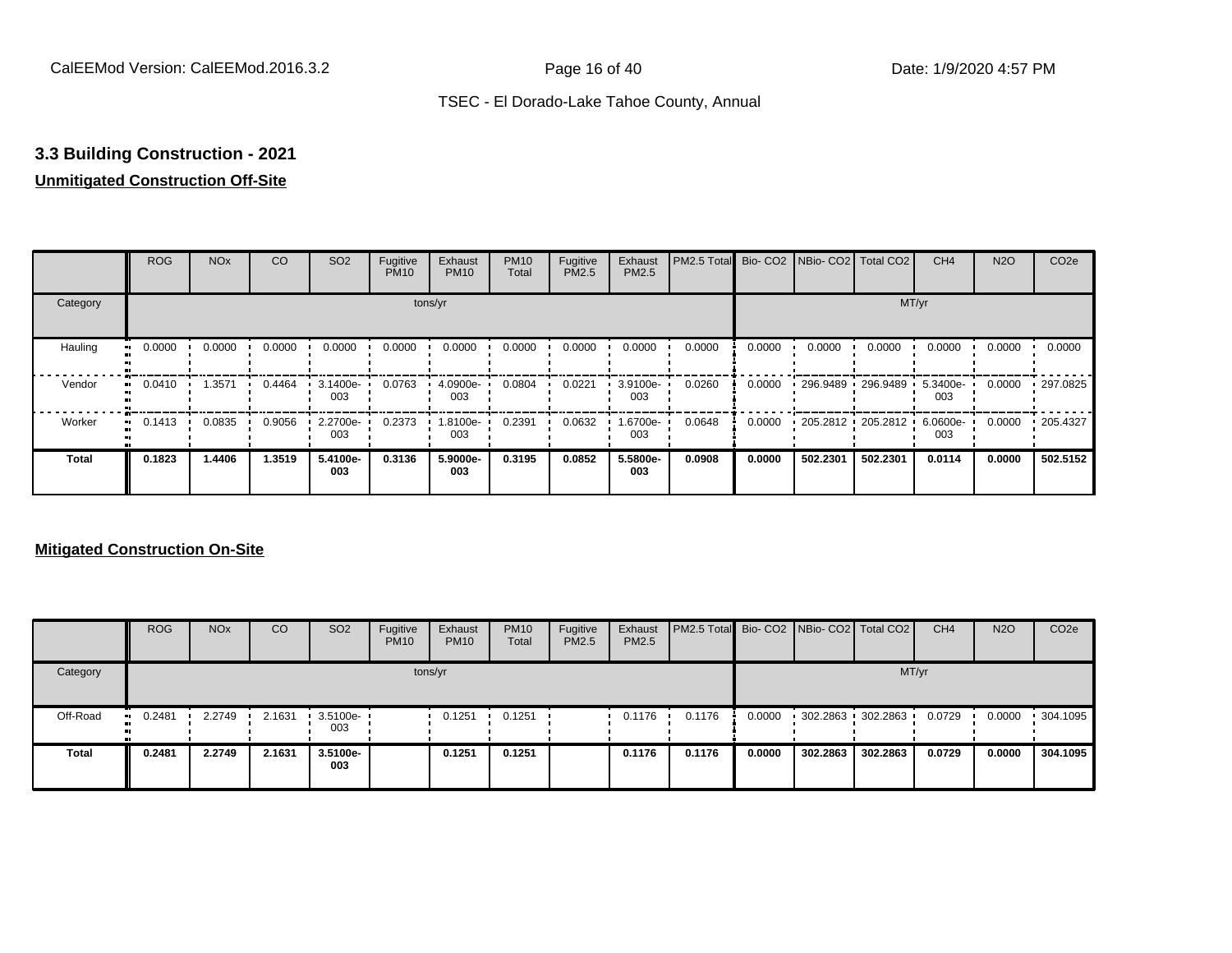# **3.3 Building Construction - 2021**

### **Mitigated Construction Off-Site**

|                      | <b>ROG</b>                 | <b>NO<sub>x</sub></b> | CO     | SO <sub>2</sub> | Fugitive<br><b>PM10</b> | Exhaust<br><b>PM10</b> | <b>PM10</b><br>Total | Fugitive<br>PM2.5 | Exhaust<br>PM2.5 | PM2.5 Total |        | Bio- CO2   NBio- CO2   Total CO2 |          | CH <sub>4</sub> | <b>N2O</b> | CO <sub>2e</sub> |
|----------------------|----------------------------|-----------------------|--------|-----------------|-------------------------|------------------------|----------------------|-------------------|------------------|-------------|--------|----------------------------------|----------|-----------------|------------|------------------|
| Category             |                            |                       |        |                 |                         | tons/yr                |                      |                   |                  |             |        |                                  | MT/yr    |                 |            |                  |
| Hauling<br>$\bullet$ | 0.0000                     | 0.0000                | 0.0000 | 0.0000          | 0.0000                  | 0.0000                 | 0.0000               | 0.0000            | 0.0000           | 0.0000      | 0.0000 | 0.0000                           | 0.0000   | 0.0000          | 0.0000     | 0.0000           |
| Vendor               | 0.0410<br>$\bullet\bullet$ | 1.3571                | 0.4464 | 3.1400e-<br>003 | 0.0763                  | 4.0900e-<br>003        | 0.0804               | 0.0221            | 3.9100e-<br>003  | 0.0260      | 0.0000 | 296.9489 296.9489                |          | 5.3400e-<br>003 | 0.0000     | 297.0825         |
| Worker<br>$\bullet$  | 0.1413                     | 0.0835                | 0.9056 | 2.2700e-<br>003 | 0.2373                  | 1.8100e-<br>003        | 0.2391               | 0.0632            | .6700e-<br>003   | 0.0648      | 0.0000 | 205.2812 205.2812                |          | 6.0600e-<br>003 | 0.0000     | 205.4327         |
| <b>Total</b>         | 0.1823                     | 1.4406                | 1.3519 | 5.4100e-<br>003 | 0.3136                  | 5.9000e-<br>003        | 0.3195               | 0.0852            | 5.5800e-<br>003  | 0.0908      | 0.0000 | 502.2301                         | 502.2301 | 0.0114          | 0.0000     | 502.5152         |

**3.3 Building Construction - 2022**

|              | <b>ROG</b>                   | <b>NO<sub>x</sub></b> | CO     | SO <sub>2</sub>    | Fugitive<br><b>PM10</b> | Exhaust<br><b>PM10</b>          | <b>PM10</b><br>Total | Fugitive<br><b>PM2.5</b> | Exhaust<br>PM2.5 | <b>PM2.5 Total</b> Bio- CO2 NBio- CO2 Total CO2 |        |        |        | CH <sub>4</sub> | <b>N2O</b> | CO <sub>2e</sub> |
|--------------|------------------------------|-----------------------|--------|--------------------|-------------------------|---------------------------------|----------------------|--------------------------|------------------|-------------------------------------------------|--------|--------|--------|-----------------|------------|------------------|
| Category     |                              |                       |        |                    |                         | tons/yr                         |                      |                          |                  |                                                 |        |        | MT/yr  |                 |            |                  |
| Off-Road     | $-5.1200e-$<br><br>003<br>m. | 0.0469                | 0.0491 | $.80000e -$<br>005 |                         | $-2.4300e - 2.4300e - 1$<br>003 | 003                  |                          | 2.2800e-<br>003  | 2.2800e-<br>003                                 | 0.0000 | 6.9518 | 6.9518 | 1.6700e-<br>003 | 0.0000     | 6.9934           |
| <b>Total</b> | 5.1200e-<br>003              | 0.0469                | 0.0491 | 8.0000e-<br>005    |                         | 2.4300e-<br>003                 | 2.4300e-<br>003      |                          | 2.2800e-<br>003  | 2.2800e-<br>003                                 | 0.0000 | 6.9518 | 6.9518 | 1.6700e-<br>003 | 0.0000     | 6.9934           |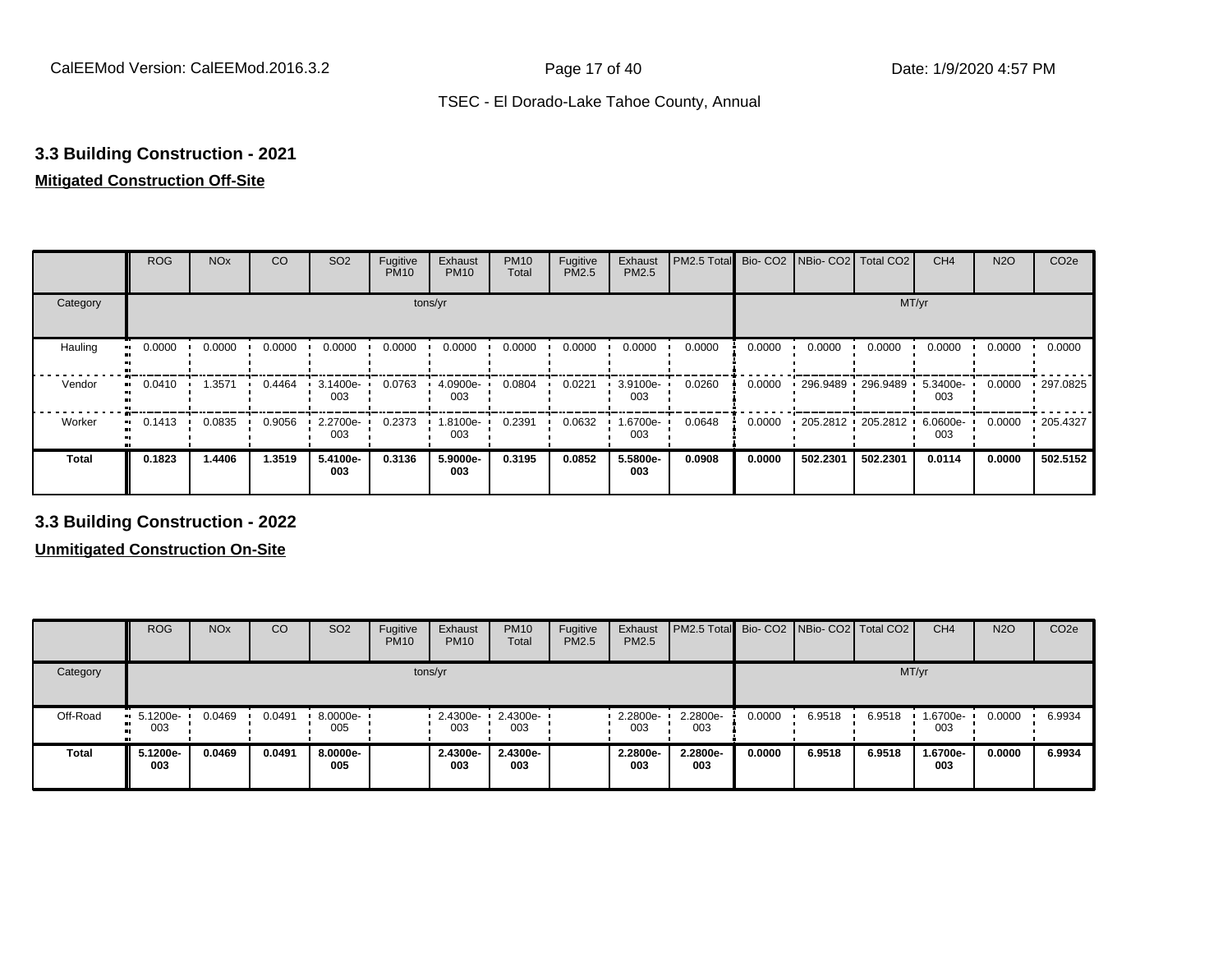# **3.3 Building Construction - 2022**

# **Unmitigated Construction Off-Site**

|              | <b>ROG</b>                   | <b>NO<sub>x</sub></b> | CO              | SO <sub>2</sub> | Fugitive<br><b>PM10</b> | Exhaust<br><b>PM10</b> | <b>PM10</b><br>Total | Fugitive<br>PM2.5 | Exhaust<br>PM2.5 | PM2.5 Total Bio- CO2 NBio- CO2 Total CO2 |        |         |         | CH <sub>4</sub> | <b>N2O</b> | CO <sub>2e</sub> |
|--------------|------------------------------|-----------------------|-----------------|-----------------|-------------------------|------------------------|----------------------|-------------------|------------------|------------------------------------------|--------|---------|---------|-----------------|------------|------------------|
| Category     |                              |                       |                 |                 |                         | tons/yr                |                      |                   |                  |                                          |        |         | MT/yr   |                 |            |                  |
| Hauling      | 0.0000<br>œ                  | 0.0000                | 0.0000          | 0.0000          | 0.0000                  | 0.0000                 | 0.0000               | 0.0000            | 0.0000           | 0.0000                                   | 0.0000 | 0.0000  | 0.0000  | 0.0000          | 0.0000     | 0.0000           |
| Vendor       | 8.8000e-<br>004              | 0.0296                | 9.6500e-<br>003 | 7.0000e-<br>005 | 1.7500e-<br>003         | 8.0000e-<br>005        | 1.8400e-<br>003      | 5.1000e-<br>004   | 8.0000e-<br>005  | 5.9000e-<br>004                          | 0.0000 | 6.7768  | 6.7768  | 1.1000e-<br>004 | 0.0000     | 6.7796           |
| Worker       | 3.0700e-<br>$\bullet$<br>003 | 1.7300e-<br>003       | 0.0190          | 5.0000e-<br>005 | 5.4600e-<br>003         | 4.0000e-<br>005        | 5.5000e-<br>003      | .4500e-<br>003    | 4.0000e-<br>005  | 1.4900e-<br>003                          | 0.0000 | 4.5516  | 4.5516  | 1.2000e-<br>004 | 0.0000     | 4.5547           |
| <b>Total</b> | 3.9500e-<br>003              | 0.0313                | 0.0287          | 1.2000e-<br>004 | 7.2100e-<br>003         | 1.2000e-<br>004        | 7.3400e-<br>003      | 1.9600e-<br>003   | -2000e.<br>004   | 2.0800e-<br>003                          | 0.0000 | 11.3284 | 11.3284 | 2.3000e-<br>004 | 0.0000     | 11.3344          |

|              | <b>ROG</b>                           | <b>NO<sub>x</sub></b> | CO     | <b>SO2</b>      | Fugitive<br><b>PM10</b> | Exhaust<br><b>PM10</b> | <b>PM10</b><br><b>Total</b> | Fugitive<br><b>PM2.5</b> | Exhaust<br><b>PM2.5</b> | <b>PM2.5 Total Bio-CO2 NBio-CO2 Total CO2</b> |        |        |        | CH <sub>4</sub> | <b>N2O</b> | CO <sub>2e</sub> |
|--------------|--------------------------------------|-----------------------|--------|-----------------|-------------------------|------------------------|-----------------------------|--------------------------|-------------------------|-----------------------------------------------|--------|--------|--------|-----------------|------------|------------------|
| Category     |                                      |                       |        |                 |                         | tons/yr                |                             |                          |                         |                                               |        |        |        | MT/yr           |            |                  |
| Off-Road     | $-5.1200e-$<br><br>003<br><b>ALC</b> | 0.0469                | 0.0491 | 8.0000e-<br>005 |                         | 003                    | 2.4300e- 2.4300e-<br>003    |                          | $\cdot$ 2.2800e-<br>003 | 2.2800e-<br>003                               | 0.0000 | 6.9518 | 6.9518 | 1.6700e-<br>003 | 0.0000     | 6.9934           |
| <b>Total</b> | 5.1200e-<br>003                      | 0.0469                | 0.0491 | 8.0000e-<br>005 |                         | 2.4300e-<br>003        | 2.4300e-<br>003             |                          | 2.2800e-<br>003         | 2.2800e-<br>003                               | 0.0000 | 6.9518 | 6.9518 | 1.6700e-<br>003 | 0.0000     | 6.9934           |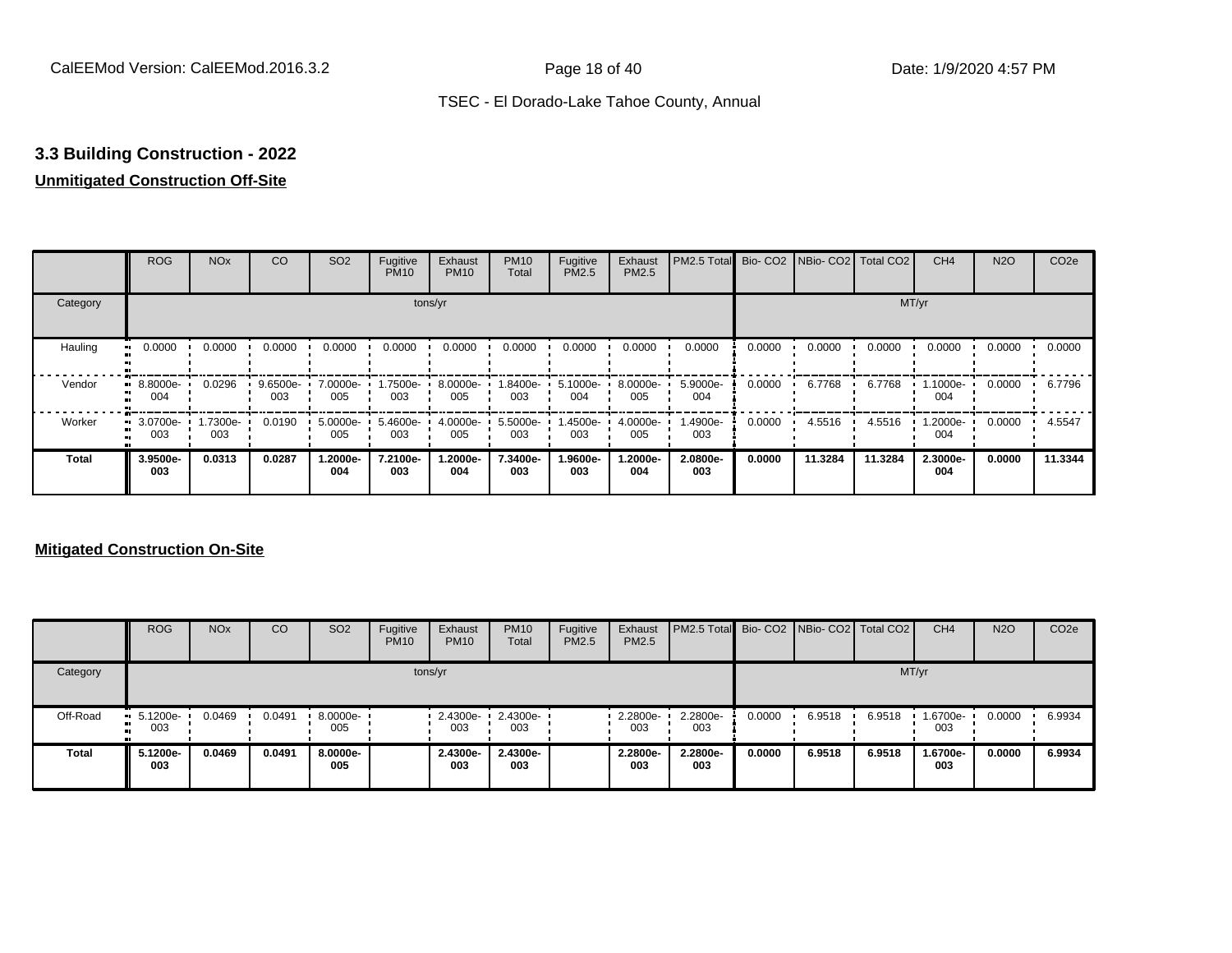# **3.3 Building Construction - 2022**

# **Mitigated Construction Off-Site**

|                     | <b>ROG</b>      | <b>NO<sub>x</sub></b> | CO              | SO <sub>2</sub> | Fugitive<br><b>PM10</b> | Exhaust<br><b>PM10</b> | <b>PM10</b><br>Total | Fugitive<br>PM2.5 | Exhaust<br>PM2.5 | PM2.5 Total     |        | Bio- CO2 NBio- CO2 Total CO2 |         | CH <sub>4</sub> | <b>N2O</b> | CO <sub>2e</sub> |
|---------------------|-----------------|-----------------------|-----------------|-----------------|-------------------------|------------------------|----------------------|-------------------|------------------|-----------------|--------|------------------------------|---------|-----------------|------------|------------------|
| Category            |                 |                       |                 |                 | tons/yr                 |                        |                      |                   |                  |                 |        |                              | MT/yr   |                 |            |                  |
| Hauling<br>81       | 0.0000          | 0.0000                | 0.0000          | 0.0000          | 0.0000                  | 0.0000                 | 0.0000               | 0.0000            | 0.0000           | 0.0000          | 0.0000 | 0.0000                       | 0.0000  | 0.0000          | 0.0000     | 0.0000           |
| Vendor              | 8.8000e-<br>004 | 0.0296                | 9.6500e-<br>003 | 7.0000e-<br>005 | 1.7500e-<br>003         | 8.0000e-<br>005        | 1.8400e-<br>003      | 5.1000e-<br>004   | 8.0000e-<br>005  | 5.9000e-<br>004 | 0.0000 | 6.7768                       | 6.7768  | 1.1000e-<br>004 | 0.0000     | 6.7796           |
| Worker<br>$\bullet$ | 3.0700e-<br>003 | 1.7300e-<br>003       | 0.0190          | 5.0000e-<br>005 | 5.4600e-<br>003         | 4.0000e-<br>005        | 5.5000e-<br>003      | 1.4500e-<br>003   | 4.0000e-<br>005  | 1.4900e-<br>003 | 0.0000 | 4.5516                       | 4.5516  | 1.2000e-<br>004 | 0.0000     | 4.5547           |
| <b>Total</b>        | 3.9500e-<br>003 | 0.0313                | 0.0287          | 1.2000e-<br>004 | 7.2100e-<br>003         | 1.2000e-<br>004        | 7.3400e-<br>003      | 1.9600e-<br>003   | -2000e.<br>004   | 2.0800e-<br>003 | 0.0000 | 11.3284                      | 11.3284 | 2.3000e-<br>004 | 0.0000     | 11.3344          |

**3.4 Grading - 2020**

|                      | <b>ROG</b> | <b>NO<sub>x</sub></b> | CO     | SO <sub>2</sub> | Fugitive<br><b>PM10</b> | Exhaust<br><b>PM10</b> | <b>PM10</b><br>Total | Fugitive<br>PM2.5 | Exhaust<br><b>PM2.5</b> | PM2.5 Total Bio- CO2 NBio- CO2 Total CO2 |        |          |                     | CH <sub>4</sub> | <b>N2O</b> | CO <sub>2e</sub> |
|----------------------|------------|-----------------------|--------|-----------------|-------------------------|------------------------|----------------------|-------------------|-------------------------|------------------------------------------|--------|----------|---------------------|-----------------|------------|------------------|
| Category             |            |                       |        |                 |                         | tons/yr                |                      |                   |                         |                                          |        |          | MT/yr               |                 |            |                  |
| <b>Fugitive Dust</b> |            |                       |        |                 | 0.2164                  | 0.0000                 | 0.2164               | 0.0887            | 0.0000                  | 0.0887                                   | 0.0000 | 0.0000   | 0.0000              | 0.0000          | 0.0000     | 0.0000           |
| Off-Road             | 0.1090     | 1.2298                | 0.7830 | 1.5200e-<br>003 |                         | 0.0533                 | 0.0533               |                   | 0.0490                  | 0.0490                                   | 0.0000 |          | 133.4865 133.4865 1 | 0.0432          | 0.0000     | $+134.5658$      |
| <b>Total</b>         | 0.1090     | 1.2298                | 0.7830 | 1.5200e-<br>003 | 0.2164                  | 0.0533                 | 0.2697               | 0.0887            | 0.0490                  | 0.1377                                   | 0.0000 | 133.4865 | 133.4865            | 0.0432          | 0.0000     | 134.5658         |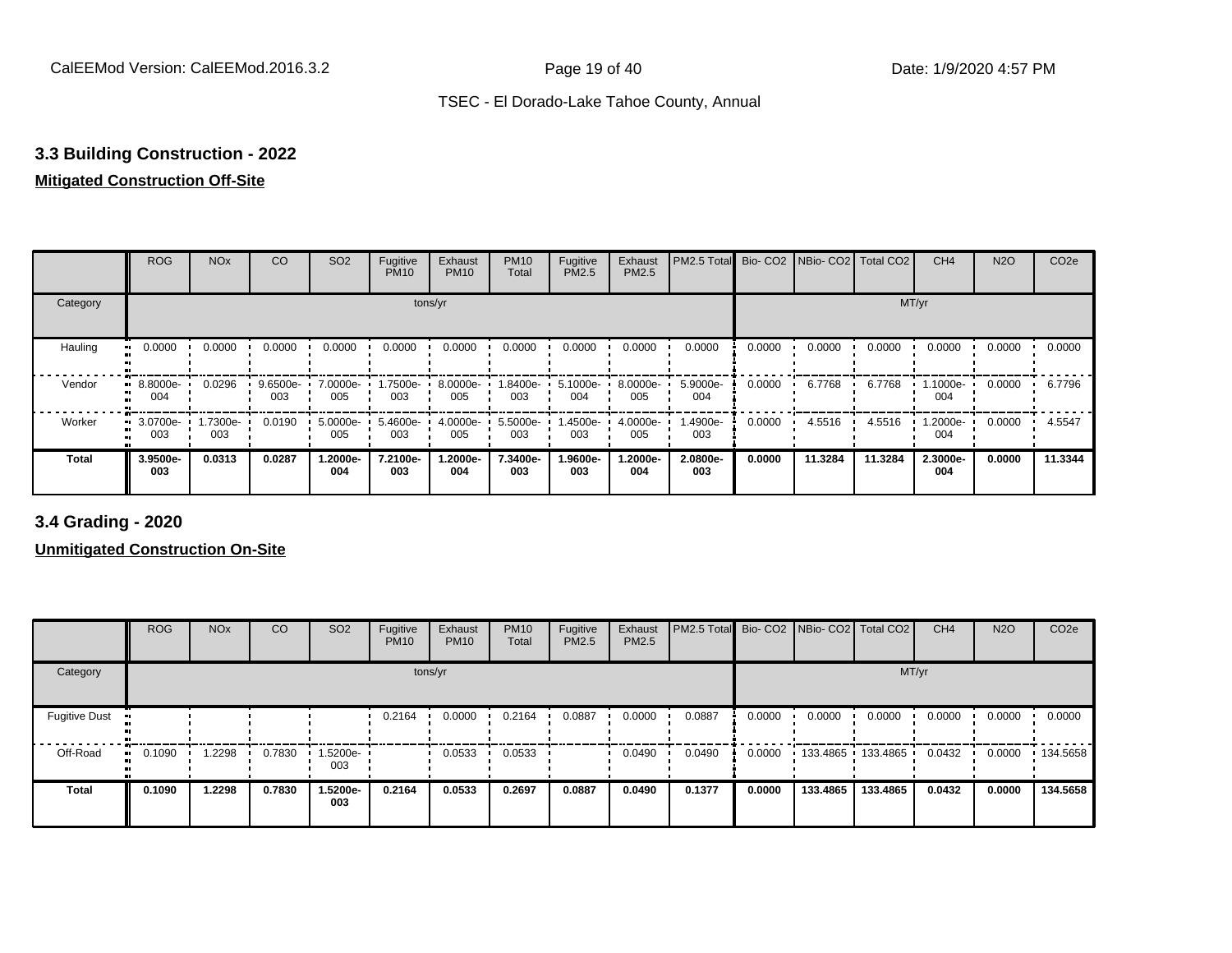#### **3.4 Grading - 2020**

# **Unmitigated Construction Off-Site**

|              | <b>ROG</b>      | <b>NO<sub>x</sub></b> | CO     | SO <sub>2</sub> | Fugitive<br><b>PM10</b> | Exhaust<br><b>PM10</b> | <b>PM10</b><br>Total | Fugitive<br>PM2.5 | Exhaust<br>PM2.5 | PM2.5 Total     | Bio-CO <sub>2</sub> | NBio-CO2 Total CO2 |          | CH <sub>4</sub> | <b>N2O</b> | CO <sub>2e</sub> |
|--------------|-----------------|-----------------------|--------|-----------------|-------------------------|------------------------|----------------------|-------------------|------------------|-----------------|---------------------|--------------------|----------|-----------------|------------|------------------|
| Category     |                 |                       |        |                 |                         | tons/yr                |                      |                   |                  |                 |                     |                    | MT/yr    |                 |            |                  |
| Hauling      | 0.0292          | 1.1391                | 0.3241 | 2.7300e-<br>003 | 0.0554                  | 4.5300e-<br>003        | 0.0600               | 0.0152            | 4.3300e-<br>003  | 0.0195          | 0.0000              | 258.8996           | 258.8996 | 3.3100e-<br>003 | 0.0000     | $-258.9825$      |
| Vendor       | 0.0000          | 0.0000                | 0.0000 | 0.0000          | 0.0000                  | 0.0000                 | 0.0000               | 0.0000            | 0.0000           | 0.0000          | 0.0000              | 0.0000             | 0.0000   | 0.0000          | 0.0000     | 0.0000           |
| Worker       | 2.4400e-<br>003 | 1.5100e-<br>003       | 0.0162 | 4.0000e-<br>005 | 3.8600e-<br>003         | 3.0000e-<br>005        | 3.8900e-<br>003      | 1.0300e-<br>003   | 3.0000e-<br>005  | 1.0500e-<br>003 | 0.0000              | 3.4540             | 3.4540   | 1.1000e-<br>004 | 0.0000     | 3.4567           |
| <b>Total</b> | 0.0316          | 1.1406                | 0.3403 | 2.7700e-<br>003 | 0.0593                  | 4.5600e-<br>003        | 0.0639               | 0.0162            | 4.3600e-<br>003  | 0.0206          | 0.0000              | 262.3536           | 262.3536 | 3.4200e-<br>003 | 0.0000     | 262.4392         |

|                      | <b>ROG</b>   | <b>NO<sub>x</sub></b> | CO     | SO <sub>2</sub> | Fugitive<br><b>PM10</b> | Exhaust<br><b>PM10</b> | <b>PM10</b><br>Total | Fugitive<br><b>PM2.5</b> | Exhaust<br><b>PM2.5</b> | PM2.5 Total Bio- CO2 NBio- CO2 Total CO2 |        |                   |          | CH <sub>4</sub> | <b>N2O</b> | CO <sub>2e</sub> |
|----------------------|--------------|-----------------------|--------|-----------------|-------------------------|------------------------|----------------------|--------------------------|-------------------------|------------------------------------------|--------|-------------------|----------|-----------------|------------|------------------|
| Category             |              |                       |        |                 |                         | tons/yr                |                      |                          |                         |                                          |        |                   | MT/yr    |                 |            |                  |
| <b>Fugitive Dust</b> |              |                       |        |                 | 0.0974                  | 0.0000                 | 0.0974               | 0.0399                   | 0.0000                  | 0.0399                                   | 0.0000 | 0.0000            | 0.0000   | 0.0000          | 0.0000     | 0.0000           |
| Off-Road             | 0.1090<br>ш. | 1.2298                | 0.7830 | -5200e-<br>003  |                         | 0.0533                 | 0.0533               |                          | 0.0490                  | 0.0490                                   | 0.0000 | 133.4864 133.4864 |          | 0.0432          | 0.0000     | $+134.5657$      |
| <b>Total</b>         | 0.1090       | 1.2298                | 0.7830 | 1.5200e-<br>003 | 0.0974                  | 0.0533                 | 0.1507               | 0.0399                   | 0.0490                  | 0.0889                                   | 0.0000 | 133.4864          | 133.4864 | 0.0432          | 0.0000     | 134.5657         |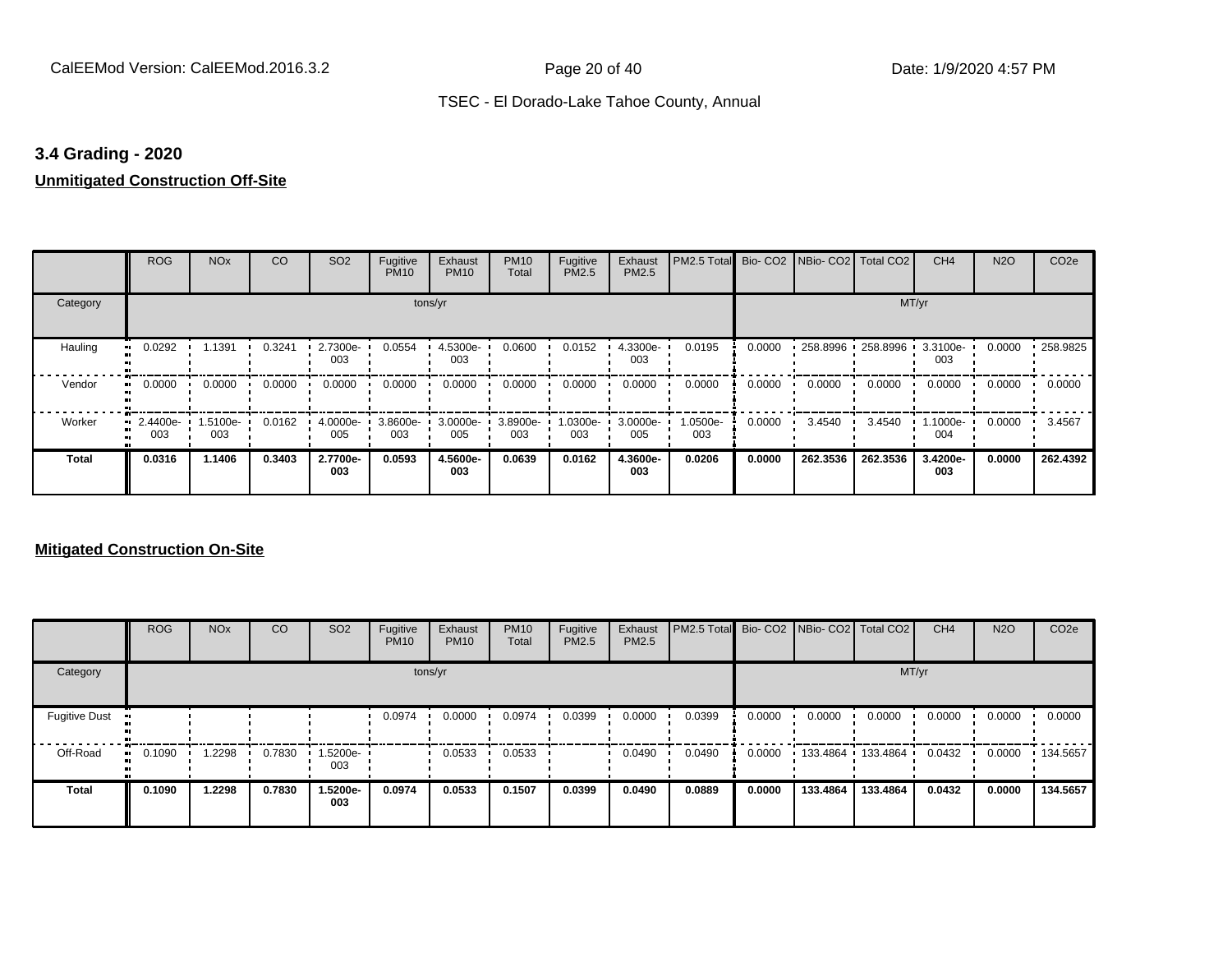#### **3.4 Grading - 2020**

#### **Mitigated Construction Off-Site**

|                      | <b>ROG</b>      | <b>NO<sub>x</sub></b> | CO     | SO <sub>2</sub> | Fugitive<br><b>PM10</b> | Exhaust<br><b>PM10</b> | <b>PM10</b><br>Total | Fugitive<br>PM2.5 | Exhaust<br>PM2.5 | PM2.5 Total Bio- CO2 NBio- CO2 Total CO2 |        |                   |          | CH <sub>4</sub> | <b>N2O</b> | CO <sub>2e</sub> |
|----------------------|-----------------|-----------------------|--------|-----------------|-------------------------|------------------------|----------------------|-------------------|------------------|------------------------------------------|--------|-------------------|----------|-----------------|------------|------------------|
| Category             |                 |                       |        |                 |                         | tons/yr                |                      |                   |                  |                                          |        |                   | MT/yr    |                 |            |                  |
| Hauling<br>$\bullet$ | 0.0292          | 1.1391                | 0.3241 | 2.7300e-<br>003 | 0.0554                  | 4.5300e-<br>003        | 0.0600               | 0.0152            | 4.3300e-<br>003  | 0.0195                                   | 0.0000 | 258.8996 258.8996 |          | 3.3100e-<br>003 | 0.0000     | .258.9825        |
| Vendor               | 0.0000          | 0.0000                | 0.0000 | 0.0000          | 0.0000                  | 0.0000                 | 0.0000               | 0.0000            | 0.0000           | 0.0000                                   | 0.0000 | 0.0000            | 0.0000   | 0.0000          | 0.0000     | 0.0000           |
| Worker               | 2.4400e-<br>003 | 1.5100e-<br>003       | 0.0162 | 4.0000e-<br>005 | $3.8600e -$<br>003      | 3.0000e-<br>005        | 3.8900e-<br>003      | 1.0300e-<br>003   | 3.0000e-<br>005  | 1.0500e-<br>003                          | 0.0000 | 3.4540            | 3.4540   | 1.1000e-<br>004 | 0.0000     | 3.4567           |
| <b>Total</b>         | 0.0316          | 1.1406                | 0.3403 | 2.7700e-<br>003 | 0.0593                  | 4.5600e-<br>003        | 0.0639               | 0.0162            | 4.3600e-<br>003  | 0.0206                                   | 0.0000 | 262.3536          | 262.3536 | 3.4200e-<br>003 | 0.0000     | 262.4392         |

**3.5 Site Preparation - 2020**

|                      | <b>ROG</b>                 | <b>NO<sub>x</sub></b> | CO     | SO <sub>2</sub> | Fugitive<br><b>PM10</b> | Exhaust<br><b>PM10</b> | <b>PM10</b><br>Total | Fugitive<br><b>PM2.5</b> | Exhaust<br>PM2.5 | PM2.5 Total Bio- CO2 NBio- CO2   Total CO2 |        |          |                     | CH <sub>4</sub> | <b>N2O</b> | CO <sub>2e</sub> |
|----------------------|----------------------------|-----------------------|--------|-----------------|-------------------------|------------------------|----------------------|--------------------------|------------------|--------------------------------------------|--------|----------|---------------------|-----------------|------------|------------------|
| Category             |                            |                       |        |                 | tons/yr                 |                        |                      |                          |                  |                                            |        |          | MT/yr               |                 |            |                  |
| <b>Fugitive Dust</b> |                            |                       |        |                 | 0.8943                  | 0.0000                 | 0.8943               | 0.4916                   | 0.0000           | 0.4916                                     | 0.0000 | 0.0000   | 0.0000              | 0.0000          | 0.0000     | 0.0000           |
| Off-Road             | 0.2018<br>$\bullet\bullet$ | 2.0997                | 1.0649 | -9006- I<br>003 |                         | 0.1088                 | 0.1088               |                          | 0.1001           | 0.1001                                     | 0.0000 |          | 165.4819 165.4819 ' | 0.0535          | 0.0000     | 166.8199         |
| Total                | 0.2018                     | 2.0997                | 1.0649 | 1.8800e-<br>003 | 0.8943                  | 0.1088                 | 1.0031               | 0.4916                   | 0.1001           | 0.5916                                     | 0.0000 | 165.4819 | 165.4819            | 0.0535          | 0.0000     | 166.8199         |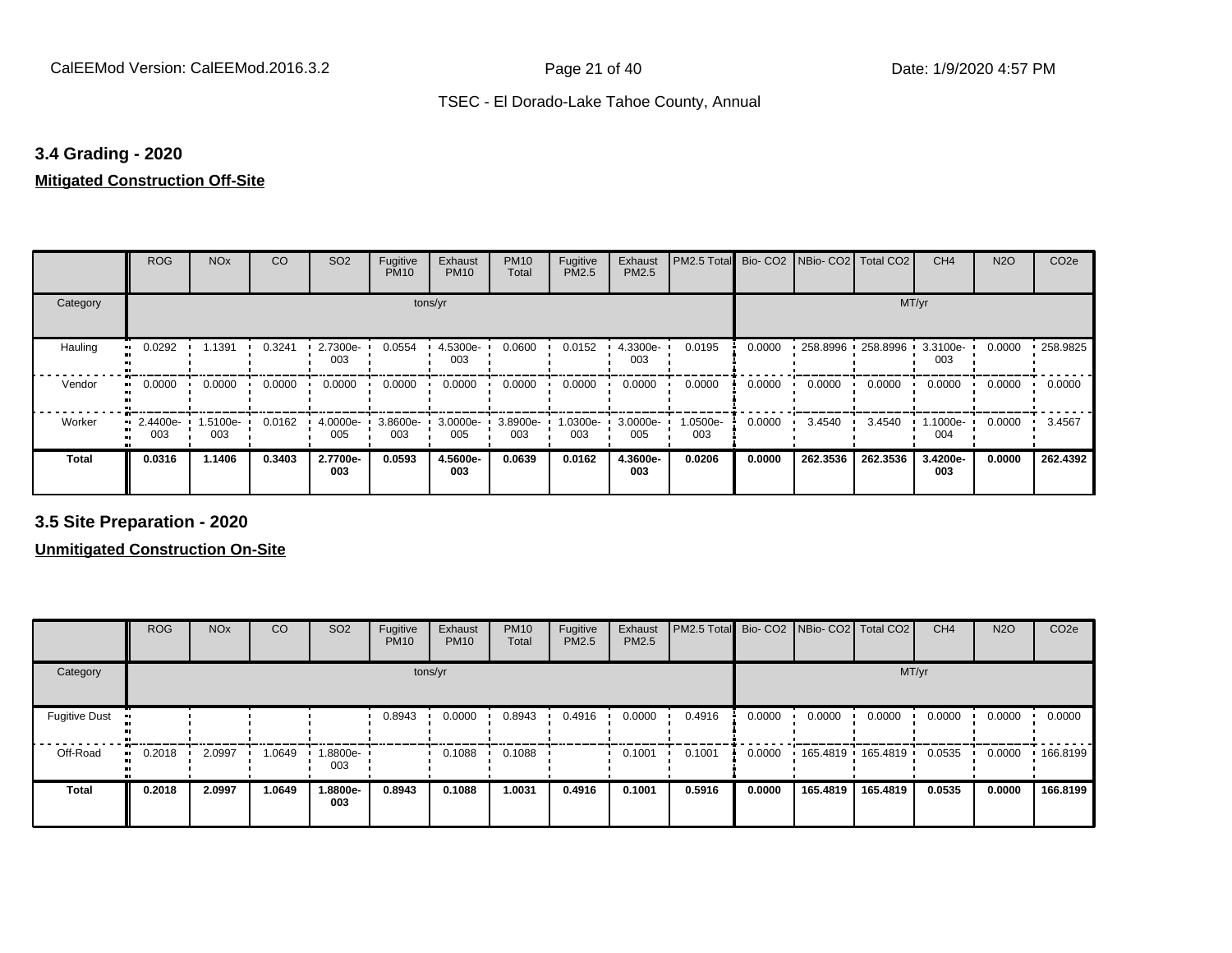#### **3.5 Site Preparation - 2020**

#### **Unmitigated Construction Off-Site**

|               | <b>ROG</b>          | <b>NO<sub>x</sub></b> | CO     | SO <sub>2</sub> | Fugitive<br><b>PM10</b> | Exhaust<br><b>PM10</b> | <b>PM10</b><br>Total | Fugitive<br>PM2.5 | Exhaust<br>PM2.5 | PM2.5 Total Bio- CO2 NBio- CO2 Total CO2 |        |        |        | CH <sub>4</sub> | <b>N2O</b> | CO <sub>2e</sub> |
|---------------|---------------------|-----------------------|--------|-----------------|-------------------------|------------------------|----------------------|-------------------|------------------|------------------------------------------|--------|--------|--------|-----------------|------------|------------------|
| Category      |                     |                       |        |                 | tons/yr                 |                        |                      |                   |                  |                                          |        |        | MT/yr  |                 |            |                  |
| Hauling<br>81 | 0.0000              | 0.0000                | 0.0000 | 0.0000          | 0.0000                  | 0.0000                 | 0.0000               | 0.0000            | 0.0000           | 0.0000                                   | 0.0000 | 0.0000 | 0.0000 | 0.0000          | 0.0000     | 0.0000           |
| Vendor        | 0.0000<br>$\bullet$ | 0.0000                | 0.0000 | 0.0000          | 0.0000                  | 0.0000                 | 0.0000               | 0.0000            | 0.0000           | 0.0000                                   | 0.0000 | 0.0000 | 0.0000 | 0.0000          | 0.0000     | 0.0000           |
| Worker        | $-4.4400e-$<br>003  | 2.7500e-<br>003       | 0.0294 | 7.0000e-<br>005 | 7.0100e-<br>003         | 6.0000e-<br>005        | 7.0700e-<br>003      | 1.8700e-<br>003   | 5.0000e-<br>005  | 1.9200e-<br>003                          | 0.0000 | 6.2806 | 6.2806 | 2.0000e-<br>004 | 0.0000     | 6.2856           |
| <b>Total</b>  | 4.4400e-<br>003     | 2.7500e-<br>003       | 0.0294 | 7.0000e-<br>005 | 7.0100e-<br>003         | 6.0000e-<br>005        | 7.0700e-<br>003      | 1.8700e-<br>003   | 5.0000e-<br>005  | 1.9200e-<br>003                          | 0.0000 | 6.2806 | 6.2806 | 2.0000e-<br>004 | 0.0000     | 6.2856           |

|                      | <b>ROG</b> | <b>NO<sub>x</sub></b> | CO     | SO <sub>2</sub> | Fugitive<br><b>PM10</b> | Exhaust<br><b>PM10</b> | <b>PM10</b><br>Total | Fugitive<br><b>PM2.5</b> | Exhaust<br><b>PM2.5</b> | PM2.5 Total Bio- CO2 NBio- CO2   Total CO2 |        |          |          | CH <sub>4</sub> | <b>N2O</b> | CO <sub>2e</sub> |
|----------------------|------------|-----------------------|--------|-----------------|-------------------------|------------------------|----------------------|--------------------------|-------------------------|--------------------------------------------|--------|----------|----------|-----------------|------------|------------------|
| Category             |            |                       |        |                 |                         | tons/yr                |                      |                          |                         |                                            |        |          | MT/yr    |                 |            |                  |
| <b>Fugitive Dust</b> |            |                       |        |                 | 0.4024                  | 0.0000                 | 0.4024               | 0.2212                   | 0.0000                  | 0.2212                                     | 0.0000 | 0.0000   | 0.0000   | 0.0000          | 0.0000     | 0.0000           |
| Off-Road             | 0.2018     | 2.0997                | 1.0649 | .8800e-<br>003  |                         | 0.1088                 | 0.1088               |                          | 0.1001                  | 0.1001                                     | 0.0000 | 165.4817 | 165.4817 | 0.0535          | 0.0000     | 166.8197         |
| <b>Total</b>         | 0.2018     | 2.0997                | 1.0649 | 1.8800e-<br>003 | 0.4024                  | 0.1088                 | 0.5112               | 0.2212                   | 0.1001                  | 0.3213                                     | 0.0000 | 165.4817 | 165.4817 | 0.0535          | 0.0000     | 166.8197         |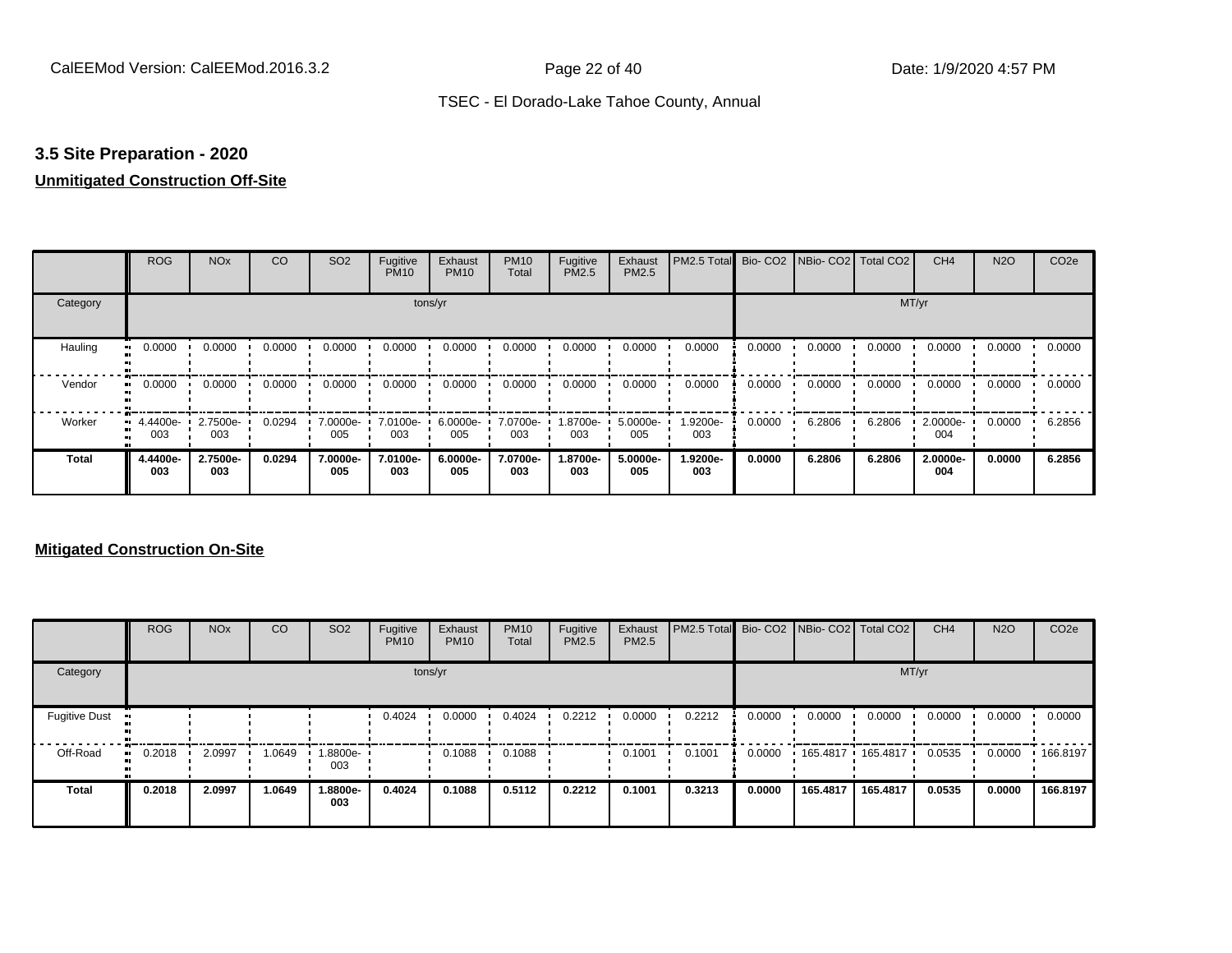#### **3.5 Site Preparation - 2020**

#### **Mitigated Construction Off-Site**

|          | <b>ROG</b>         | <b>NO<sub>x</sub></b> | CO     | SO <sub>2</sub> | Fugitive<br><b>PM10</b> | Exhaust<br><b>PM10</b> | <b>PM10</b><br>Total | Fugitive<br>PM2.5 | Exhaust<br>PM2.5 | PM2.5 Total Bio- CO2 NBio- CO2 Total CO2 |        |        |        | CH <sub>4</sub> | <b>N2O</b> | CO <sub>2e</sub> |
|----------|--------------------|-----------------------|--------|-----------------|-------------------------|------------------------|----------------------|-------------------|------------------|------------------------------------------|--------|--------|--------|-----------------|------------|------------------|
| Category |                    |                       |        |                 | tons/yr                 |                        |                      |                   |                  |                                          |        |        | MT/yr  |                 |            |                  |
| Hauling  | 0.0000             | 0.0000                | 0.0000 | 0.0000          | 0.0000                  | 0.0000                 | 0.0000               | 0.0000            | 0.0000           | 0.0000                                   | 0.0000 | 0.0000 | 0.0000 | 0.0000          | 0.0000     | 0.0000           |
| Vendor   | 0.0000             | 0.0000                | 0.0000 | 0.0000          | 0.0000                  | 0.0000                 | 0.0000               | 0.0000            | 0.0000           | 0.0000                                   | 0.0000 | 0.0000 | 0.0000 | 0.0000          | 0.0000     | 0.0000           |
| Worker   | $-4.4400e-$<br>003 | 2.7500e-<br>003       | 0.0294 | 7.0000e-<br>005 | 7.0100e-<br>003         | 6.0000e-<br>005        | 7.0700e-<br>003      | 1.8700e-<br>003   | 5.0000e-<br>005  | 1.9200e-<br>003                          | 0.0000 | 6.2806 | 6.2806 | 2.0000e-<br>004 | 0.0000     | 6.2856           |
| Total    | 4.4400e-<br>003    | 2.7500e-<br>003       | 0.0294 | 7.0000e-<br>005 | 7.0100e-<br>003         | 6.0000e-<br>005        | 7.0700e-<br>003      | 1.8700e-<br>003   | 5.0000e-<br>005  | 1.9200e-<br>003                          | 0.0000 | 6.2806 | 6.2806 | 2.0000e-<br>004 | 0.0000     | 6.2856           |

**3.6 Paving - 2021**

|              | <b>ROG</b>         | <b>NO<sub>x</sub></b> | CO     | SO <sub>2</sub> | Fugitive<br><b>PM10</b> | Exhaust<br><b>PM10</b> | <b>PM10</b><br>Total | Fugitive<br>PM2.5 | Exhaust<br><b>PM2.5</b> | PM2.5 Total Bio- CO2 NBio- CO2 Total CO2 |        |         |         | CH <sub>4</sub> | <b>N2O</b> | CO <sub>2e</sub> |
|--------------|--------------------|-----------------------|--------|-----------------|-------------------------|------------------------|----------------------|-------------------|-------------------------|------------------------------------------|--------|---------|---------|-----------------|------------|------------------|
| Category     |                    |                       |        |                 |                         | tons/yr                |                      |                   |                         |                                          |        |         | MT/yr   |                 |            |                  |
| Off-Road     | 0.0157             | 0.1615                | 0.1832 | 2.8000e-<br>004 |                         | 8.4700e-<br>003        | 8.4700e-<br>003      |                   | 7.7900e-<br>003         | 7.7900e-<br>003                          | 0.0000 | 25.0294 | 25.0294 | 8.0900e-<br>003 | 0.0000     | 25.2317          |
| Paving       | $-6.6200e-$<br>003 |                       |        |                 |                         | 0.0000                 | 0.0000               |                   | 0.0000                  | 0.0000                                   | 0.0000 | 0.0000  | 0.0000  | 0.0000          | 0.0000     | 0.0000           |
| <b>Total</b> | 0.0223             | 0.1615                | 0.1832 | 2.8000e-<br>004 |                         | 8.4700e-<br>003        | 8.4700e-<br>003      |                   | 7.7900e-<br>003         | 7.7900e-<br>003                          | 0.0000 | 25.0294 | 25.0294 | 8.0900e-<br>003 | 0.0000     | 25.2317          |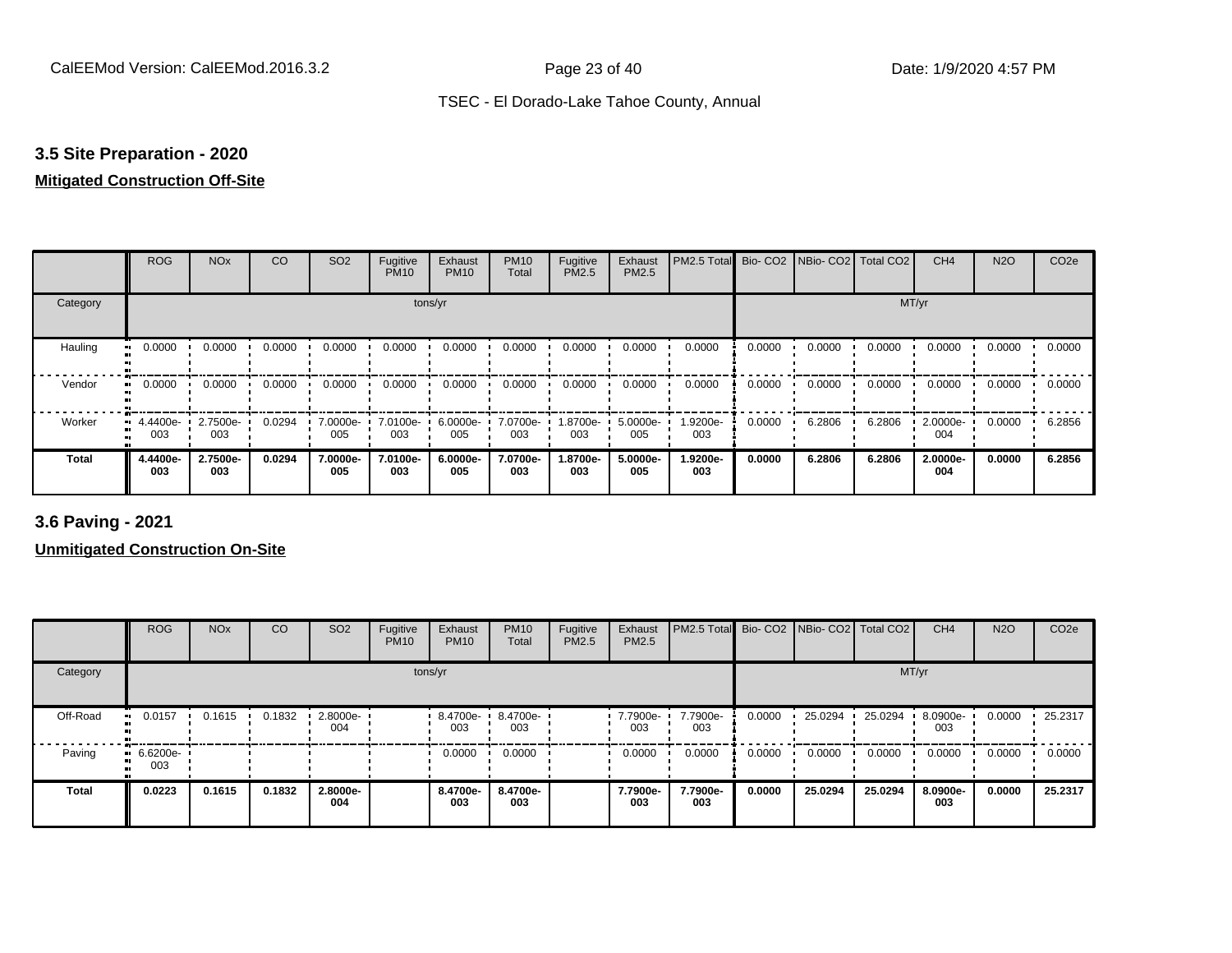#### **3.6 Paving - 2021**

# **Unmitigated Construction Off-Site**

|              | <b>ROG</b>                 | <b>NO<sub>x</sub></b> | CO              | SO <sub>2</sub> | Fugitive<br><b>PM10</b> | Exhaust<br><b>PM10</b> | <b>PM10</b><br>Total | Fugitive<br>PM2.5 | Exhaust<br>PM2.5 | PM2.5 Total     |        | Bio- CO2   NBio- CO2   Total CO2 |        | CH <sub>4</sub> | <b>N2O</b> | CO <sub>2e</sub> |
|--------------|----------------------------|-----------------------|-----------------|-----------------|-------------------------|------------------------|----------------------|-------------------|------------------|-----------------|--------|----------------------------------|--------|-----------------|------------|------------------|
| Category     |                            |                       |                 |                 | tons/yr                 |                        |                      |                   |                  |                 |        |                                  | MT/yr  |                 |            |                  |
| Hauling<br>  | 0.0000                     | 0.0000                | 0.0000          | 0.0000          | 0.0000                  | 0.0000                 | 0.0000               | 0.0000            | 0.0000           | 0.0000          | 0.0000 | 0.0000                           | 0.0000 | 0.0000          | 0.0000     | 0.0000           |
| Vendor       | 0.0000<br>$\bullet\bullet$ | 0.0000                | 0.0000          | 0.0000          | 0.0000                  | 0.0000                 | 0.0000               | 0.0000            | 0.0000           | 0.0000          | 0.0000 | 0.0000                           | 0.0000 | 0.0000          | 0.0000     | 0.0000           |
| Worker       | 8.8000e-<br>. .<br>004     | 5.2000e-<br>004       | 5.6300e-<br>003 | 1.0000e-<br>005 | 1.4800e-<br>003         | 1.0000e-<br>005        | 1.4900e-<br>003      | 3.9000e-<br>004   | $.0000e-$<br>005 | 4.0000e-<br>004 | 0.0000 | 1.2768                           | 1.2768 | 4.0000e-<br>005 | 0.0000     | 1.2778           |
| <b>Total</b> | 8.8000e-<br>004            | 5.2000e-<br>004       | 5.6300e-<br>003 | 1.0000e-<br>005 | 1.4800e-<br>003         | 1.0000e-<br>005        | 1.4900e-<br>003      | 3.9000e-<br>004   | .0000e-<br>005   | 4.0000e-<br>004 | 0.0000 | 1.2768                           | 1.2768 | 4.0000e-<br>005 | 0.0000     | 1.2778           |

|              | <b>ROG</b>         | <b>NO<sub>x</sub></b> | CO     | SO <sub>2</sub> | Fugitive<br><b>PM10</b> | Exhaust<br><b>PM10</b> | <b>PM10</b><br>Total | Fugitive<br><b>PM2.5</b> | Exhaust<br><b>PM2.5</b> | PM2.5 Total Bio- CO2 NBio- CO2 Total CO2 |        |         |         | CH <sub>4</sub> | <b>N2O</b> | CO <sub>2e</sub> |
|--------------|--------------------|-----------------------|--------|-----------------|-------------------------|------------------------|----------------------|--------------------------|-------------------------|------------------------------------------|--------|---------|---------|-----------------|------------|------------------|
| Category     |                    |                       |        |                 |                         | tons/yr                |                      |                          |                         |                                          |        |         |         | MT/yr           |            |                  |
| Off-Road     | 0.0157<br>         | 0.1615                | 0.1832 | 2.8000e-<br>004 |                         | 8.4700e-<br>003        | 8.4700e-<br>003      |                          | 7.7900e-<br>003         | 7.7900e-<br>003                          | 0.0000 | 25.0293 | 25.0293 | 8.0900e-<br>003 | 0.0000     | 25.2317          |
| Paving       | $-6.6200e-$<br>003 |                       |        |                 |                         | 0.0000                 | 0.0000               |                          | 0.0000                  | 0.0000                                   | 0.0000 | 0.0000  | 0.0000  | 0.0000          | 0.0000     | 0.0000           |
| <b>Total</b> | 0.0223             | 0.1615                | 0.1832 | 2.8000e-<br>004 |                         | 8.4700e-<br>003        | 8.4700e-<br>003      |                          | 7.7900e-<br>003         | 7.7900e-<br>003                          | 0.0000 | 25.0293 | 25.0293 | 8.0900e-<br>003 | 0.0000     | 25.2317          |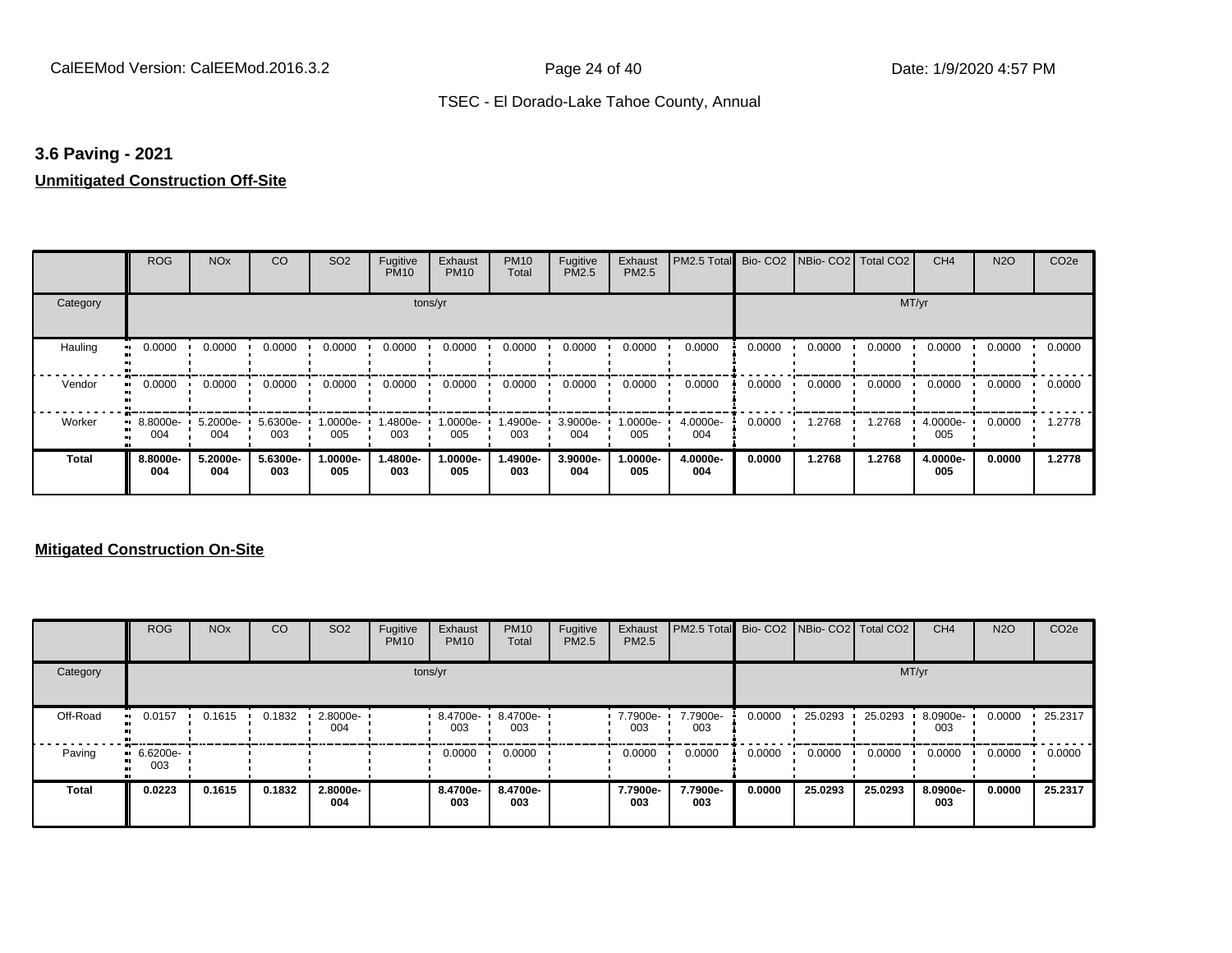#### **3.6 Paving - 2021**

#### **Mitigated Construction Off-Site**

|          | <b>ROG</b>      | <b>NO<sub>x</sub></b> | CO              | SO <sub>2</sub>      | Fugitive<br><b>PM10</b> | Exhaust<br><b>PM10</b> | <b>PM10</b><br>Total | Fugitive<br>PM2.5 | Exhaust<br>PM2.5 | PM2.5 Total Bio- CO2 NBio- CO2 Total CO2 |        |        |        | CH <sub>4</sub> | <b>N2O</b> | CO <sub>2e</sub> |
|----------|-----------------|-----------------------|-----------------|----------------------|-------------------------|------------------------|----------------------|-------------------|------------------|------------------------------------------|--------|--------|--------|-----------------|------------|------------------|
| Category |                 |                       |                 |                      | tons/yr                 |                        |                      |                   |                  |                                          |        |        | MT/yr  |                 |            |                  |
| Hauling  | 0.0000          | 0.0000                | 0.0000          | 0.0000               | 0.0000                  | 0.0000                 | 0.0000               | 0.0000            | 0.0000           | 0.0000                                   | 0.0000 | 0.0000 | 0.0000 | 0.0000          | 0.0000     | 0.0000           |
| Vendor   | 0.0000          | 0.0000                | 0.0000          | 0.0000               | 0.0000                  | 0.0000                 | 0.0000               | 0.0000            | 0.0000           | 0.0000                                   | 0.0000 | 0.0000 | 0.0000 | 0.0000          | 0.0000     | 0.0000           |
| Worker   | 8.8000e-<br>004 | $5.2000e -$<br>004    | 5.6300e-<br>003 | $1.0000e - 1$<br>005 | 1.4800e-<br>003         | 1.0000e-<br>005        | 1.4900e-<br>003      | 3.9000e-<br>004   | 1.0000e-<br>005  | 4.0000e-<br>004                          | 0.0000 | 1.2768 | 1.2768 | 4.0000e-<br>005 | 0.0000     | 1.2778           |
| Total    | 8.8000e-<br>004 | 5.2000e-<br>004       | 5.6300e-<br>003 | 1.0000e-<br>005      | 1.4800e-<br>003         | 1.0000e-<br>005        | 1.4900e-<br>003      | 3.9000e-<br>004   | .0000e-<br>005   | 4.0000e-<br>004                          | 0.0000 | 1.2768 | 1.2768 | 4.0000e-<br>005 | 0.0000     | 1.2778           |

**3.7 Architectural Coating - 2021**

|                 | <b>ROG</b>         | <b>NO<sub>x</sub></b> | CO     | SO <sub>2</sub> | Fugitive<br><b>PM10</b> | Exhaust<br><b>PM10</b> | <b>PM10</b><br>Total | Fugitive<br><b>PM2.5</b> | Exhaust<br><b>PM2.5</b> | PM2.5 Total Bio- CO2 NBio- CO2 |        |        | Total CO <sub>2</sub> | CH <sub>4</sub> | <b>N2O</b> | CO <sub>2e</sub> |
|-----------------|--------------------|-----------------------|--------|-----------------|-------------------------|------------------------|----------------------|--------------------------|-------------------------|--------------------------------|--------|--------|-----------------------|-----------------|------------|------------------|
| Category        |                    |                       |        |                 |                         | tons/yr                |                      |                          |                         |                                |        |        | MT/yr                 |                 |            |                  |
| Archit. Coating | 1.4156             |                       |        |                 |                         | 0.0000                 | 0.0000               |                          | 0.0000                  | 0.0000                         | 0.0000 | 0.0000 | 0.0000                | 0.0000          | 0.0000     | 0.0000           |
| Off-Road        | $-4.3800e-$<br>003 | 0.0305                | 0.0364 | 6.0000e-<br>005 |                         | 1.8800e-<br>003        | 1.8800e-<br>003      |                          | -8800e.<br>003          | 1.8800e-<br>003                | 0.0000 | 5.1065 | 5.1065                | 3.5000e-<br>004 | 0.0000     | 5.1153           |
| <b>Total</b>    | 1.4200             | 0.0305                | 0.0364 | 6.0000e-<br>005 |                         | 1.8800e-<br>003        | 1.8800e-<br>003      |                          | 1.8800e-<br>003         | 1.8800e-<br>003                | 0.0000 | 5.1065 | 5.1065                | 3.5000e-<br>004 | 0.0000     | 5.1153           |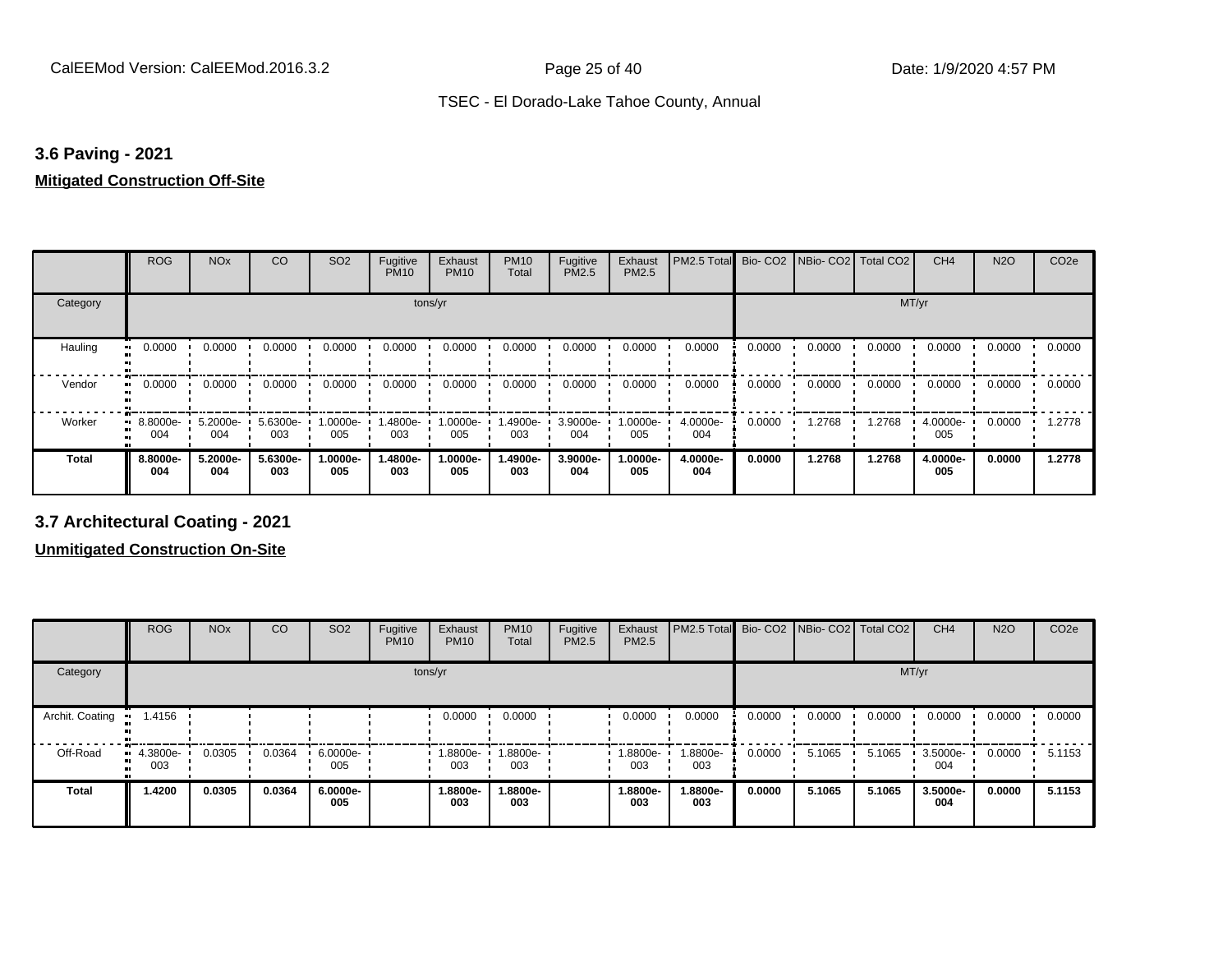# **3.7 Architectural Coating - 2021**

# **Unmitigated Construction Off-Site**

|               | <b>ROG</b>         | <b>NO<sub>x</sub></b> | CO     | SO <sub>2</sub> | Fugitive<br><b>PM10</b> | Exhaust<br><b>PM10</b> | <b>PM10</b><br>Total | Fugitive<br>PM2.5 | Exhaust<br>PM2.5 | PM2.5 Total Bio- CO2 NBio- CO2 Total CO2 |        |        |        | CH <sub>4</sub> | <b>N2O</b> | CO <sub>2e</sub> |
|---------------|--------------------|-----------------------|--------|-----------------|-------------------------|------------------------|----------------------|-------------------|------------------|------------------------------------------|--------|--------|--------|-----------------|------------|------------------|
| Category      |                    |                       |        |                 | tons/yr                 |                        |                      |                   |                  |                                          |        |        | MT/yr  |                 |            |                  |
| Hauling<br>81 | 0.0000             | 0.0000                | 0.0000 | 0.0000          | 0.0000                  | 0.0000                 | 0.0000               | 0.0000            | 0.0000           | 0.0000                                   | 0.0000 | 0.0000 | 0.0000 | 0.0000          | 0.0000     | 0.0000           |
| Vendor        | 0.0000             | 0.0000                | 0.0000 | 0.0000          | 0.0000                  | 0.0000                 | 0.0000               | 0.0000            | 0.0000           | 0.0000                                   | 0.0000 | 0.0000 | 0.0000 | 0.0000          | 0.0000     | 0.0000           |
| Worker        | $-4.3100e-$<br>003 | 2.5500e-<br>003       | 0.0276 | 7.0000e-<br>005 | 7.2400e-<br>003         | 6.0000e-<br>005        | 7.3000e-<br>003      | 1.9300e-<br>003   | 5.0000e-<br>005  | 1.9800e-<br>003                          | 0.0000 | 6.2649 | 6.2649 | 1.8000e-<br>004 | 0.0000     | 6.2695           |
| <b>Total</b>  | 4.3100e-<br>003    | 2.5500e-<br>003       | 0.0276 | 7.0000e-<br>005 | 7.2400e-<br>003         | 6.0000e-<br>005        | 7.3000e-<br>003      | 1.9300e-<br>003   | 5.0000e-<br>005  | 1.9800e-<br>003                          | 0.0000 | 6.2649 | 6.2649 | 1.8000e-<br>004 | 0.0000     | 6.2695           |

|                 | <b>ROG</b>         | <b>NO<sub>x</sub></b> | CO     | SO <sub>2</sub> | Fugitive<br><b>PM10</b> | Exhaust<br><b>PM10</b> | <b>PM10</b><br>Total | Fugitive<br><b>PM2.5</b> | Exhaust<br><b>PM2.5</b> | PM2.5 Total Bio- CO2 NBio- CO2 Total CO2 |        |        |        | CH <sub>4</sub> | <b>N2O</b> | CO <sub>2e</sub> |
|-----------------|--------------------|-----------------------|--------|-----------------|-------------------------|------------------------|----------------------|--------------------------|-------------------------|------------------------------------------|--------|--------|--------|-----------------|------------|------------------|
| Category        |                    |                       |        |                 |                         | tons/yr                |                      |                          |                         |                                          |        |        |        | MT/yr           |            |                  |
| Archit. Coating | 1.4156             |                       |        |                 |                         | 0.0000                 | 0.0000               |                          | 0.0000                  | 0.0000                                   | 0.0000 | 0.0000 | 0.0000 | 0.0000          | 0.0000     | 0.0000           |
| Off-Road        | $-4.3800e-$<br>003 | 0.0305                | 0.0364 | 6.0000e-<br>005 |                         | 1.8800e-<br>003        | 1.8800e-<br>003      |                          | 1.8800e-<br>003         | 1.8800e-<br>003                          | 0.0000 | 5.1065 | 5.1065 | 3.5000e-<br>004 | 0.0000     | 5.1153           |
| <b>Total</b>    | 1.4200             | 0.0305                | 0.0364 | 6.0000e-<br>005 |                         | 1.8800e-<br>003        | 1.8800e-<br>003      |                          | 1.8800e-<br>003         | 1.8800e-<br>003                          | 0.0000 | 5.1065 | 5.1065 | 3.5000e-<br>004 | 0.0000     | 5.1153           |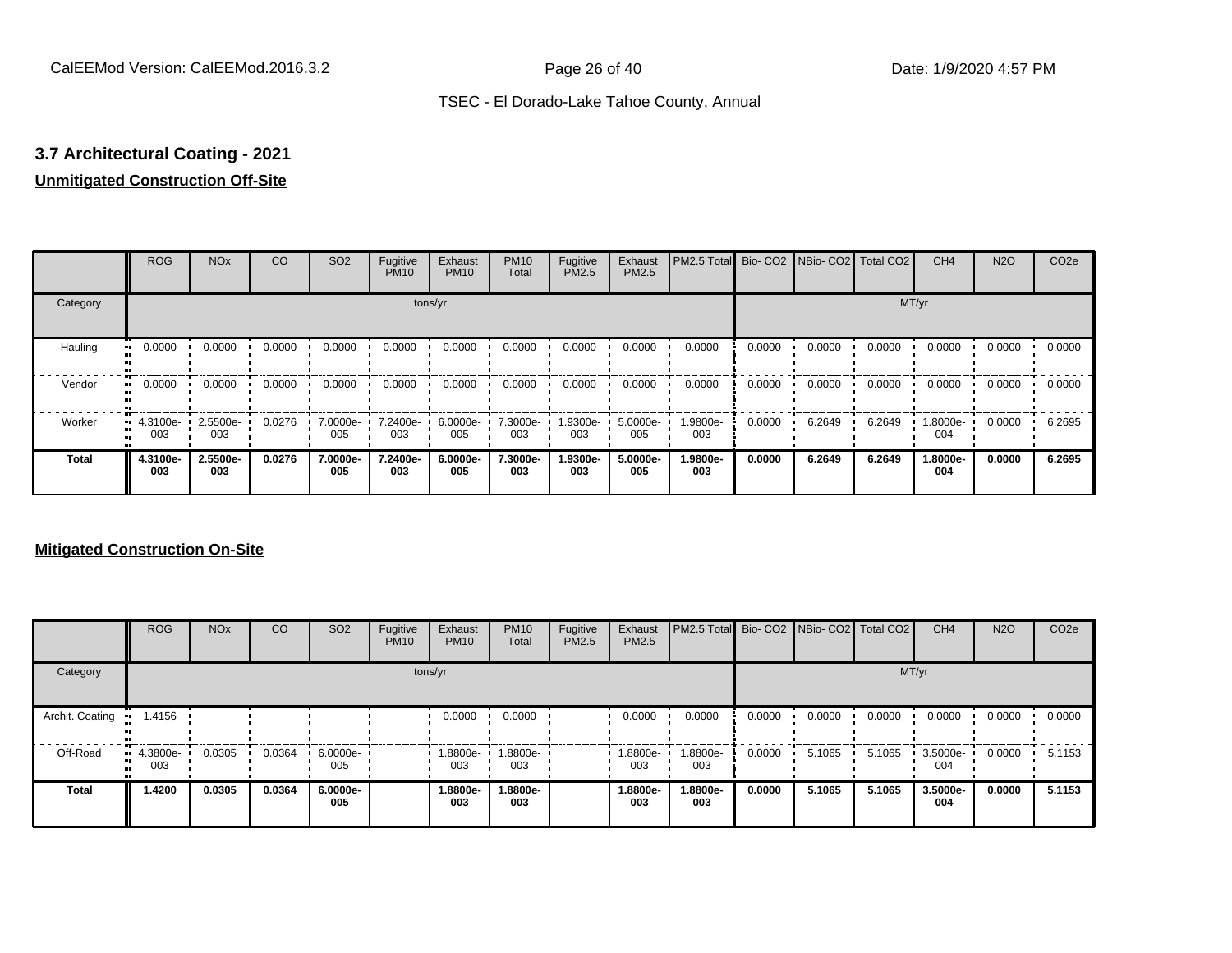# **3.7 Architectural Coating - 2021**

# **Mitigated Construction Off-Site**

|              | <b>ROG</b>                     | <b>NO<sub>x</sub></b> | CO     | SO <sub>2</sub>   | Fugitive<br><b>PM10</b> | Exhaust<br><b>PM10</b> | <b>PM10</b><br>Total | Fugitive<br><b>PM2.5</b> | Exhaust<br>PM2.5 | PM2.5 Total Bio- CO2 NBio- CO2 Total CO2 |        |        |        | CH <sub>4</sub> | <b>N2O</b> | CO <sub>2e</sub> |
|--------------|--------------------------------|-----------------------|--------|-------------------|-------------------------|------------------------|----------------------|--------------------------|------------------|------------------------------------------|--------|--------|--------|-----------------|------------|------------------|
| Category     |                                |                       |        |                   |                         | tons/yr                |                      |                          |                  |                                          |        |        |        | MT/yr           |            |                  |
| Hauling      | 0.0000                         | 0.0000                | 0.0000 | 0.0000            | 0.0000                  | 0.0000                 | 0.0000               | 0.0000                   | 0.0000           | 0.0000                                   | 0.0000 | 0.0000 | 0.0000 | 0.0000          | 0.0000     | 0.0000           |
| Vendor       | 0.0000<br>                     | 0.0000                | 0.0000 | 0.0000            | 0.0000                  | 0.0000                 | 0.0000               | 0.0000                   | 0.0000           | 0.0000                                   | 0.0000 | 0.0000 | 0.0000 | 0.0000          | 0.0000     | 0.0000           |
| Worker       | $\blacksquare$ 4.3100e-<br>003 | 2.5500e-<br>003       | 0.0276 | 7.0000e- '<br>005 | 7.2400e-<br>003         | 6.0000e-<br>005        | 7.3000e-<br>003      | 1.9300e-<br>003          | 5.0000e-<br>005  | 1.9800e-<br>003                          | 0.0000 | 6.2649 | 6.2649 | 1.8000e-<br>004 | 0.0000     | 6.2695           |
| <b>Total</b> | 4.3100e-<br>003                | 2.5500e-<br>003       | 0.0276 | 7.0000e-<br>005   | 7.2400e-<br>003         | 6.0000e-<br>005        | 7.3000e-<br>003      | 1.9300e-<br>003          | 5.0000e-<br>005  | 1.9800e-<br>003                          | 0.0000 | 6.2649 | 6.2649 | 1.8000e-<br>004 | 0.0000     | 6.2695           |

# **4.0 Operational Detail - Mobile**

#### **4.1 Mitigation Measures Mobile**

Increase Density

Improve Destination Accessibility

Increase Transit Accessibility

Improve Pedestrian Network

Limit Parking Supply

Increase Transit Frequency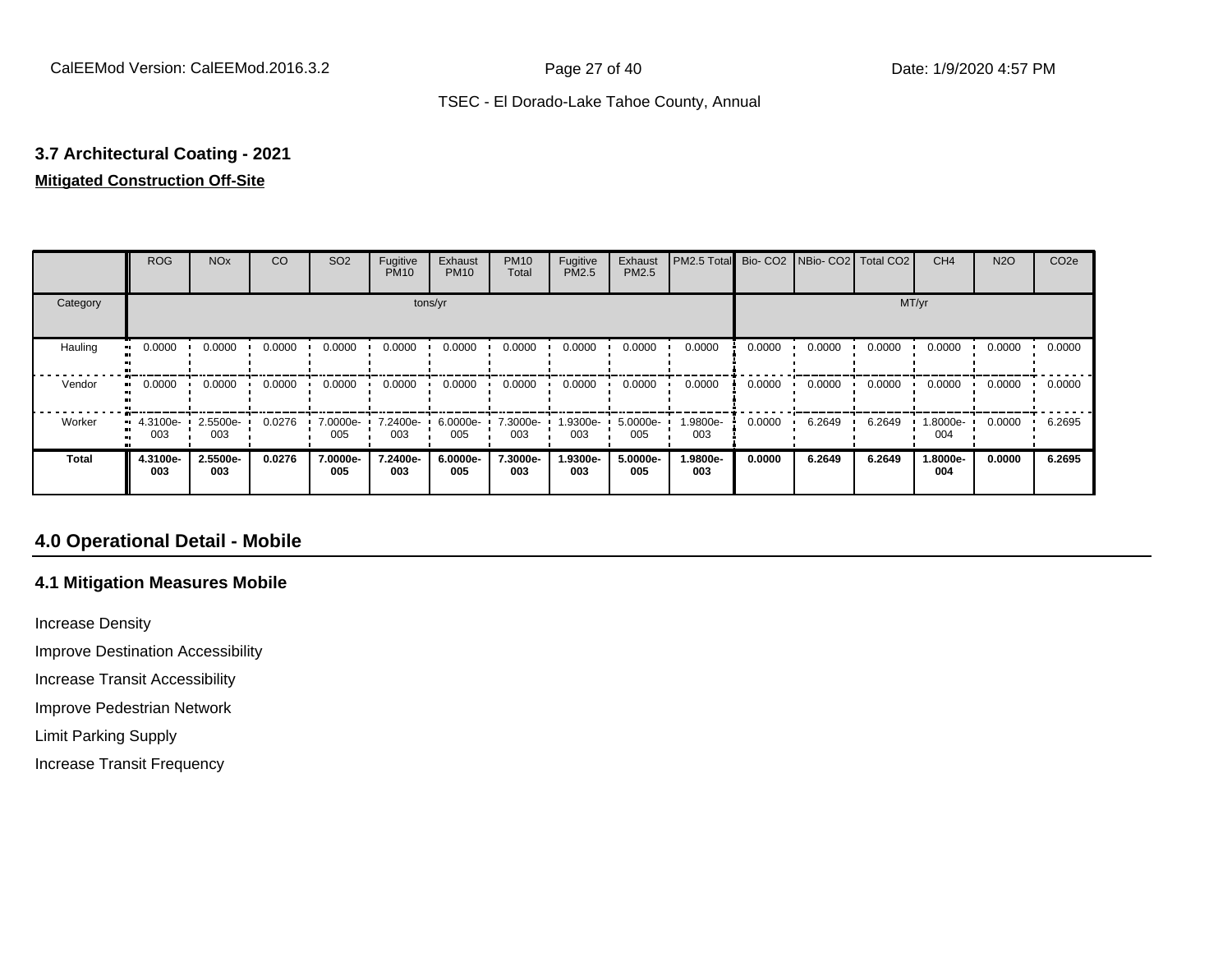|             | <b>ROG</b> | <b>NO<sub>x</sub></b> | CO     | SO <sub>2</sub> | Fugitive<br><b>PM10</b> | Exhaust<br><b>PM10</b> | <b>PM10</b><br>Total | Fugitive<br><b>PM2.5</b> | Exhaust<br><b>PM2.5</b>         | <b>PM2.5</b><br>Total |        |         | Bio- CO2   NBio- CO2   Total CO2 | CH <sub>4</sub> | <b>N2O</b> | CO <sub>2</sub> e |
|-------------|------------|-----------------------|--------|-----------------|-------------------------|------------------------|----------------------|--------------------------|---------------------------------|-----------------------|--------|---------|----------------------------------|-----------------|------------|-------------------|
| Category    |            |                       |        |                 |                         | tons/yr                |                      |                          |                                 |                       |        | MT/yr   |                                  |                 |            |                   |
| Mitigated   | 0.0156     | 0.0423                | 0.1381 | 3.2000e-<br>004 | 0.0278                  | 3.5000e-<br>004        | 0.0281               | 7.4400e-<br>003          | $.3.3000e-$<br>004              | 7.7700e-<br>003       | 0.0000 | 29.3458 | 29.3458                          | 1.1100e-<br>003 | 0.0000     | 29.3735           |
| Unmitigated | 0.0173     | 0.0549                | 0.1807 | 4.8000e-<br>004 | 0.0427                  | 5.0000e-<br>004        | 0.0432               | 0.0115                   | $\cdot$ 4.7000e- $\cdot$<br>004 | 0.0119                | 0.0000 | 43.9555 | 43.9555                          | 1.5100e-<br>003 | 0.0000     | 43.9932           |

#### **4.2 Trip Summary Information**

|                            |         | <b>Average Daily Trip Rate</b> |        | Unmitigated       | Mitigated         |
|----------------------------|---------|--------------------------------|--------|-------------------|-------------------|
| Land Use                   | Weekdav | Saturdav                       | Sunday | <b>Annual VMT</b> | <b>Annual VMT</b> |
| Arena                      | 83.33   | 0.00                           | 0.00   | 115.580           | 75.127            |
| Other Non-Asphalt Surfaces | 0.00    | 0.00                           | 0.00   |                   |                   |
| Parking Lot                | 0.00    | 0.00                           | 0.00   |                   |                   |
| Total                      | 83.33   | 0.00                           | 0.00   | 115.580           | 75.127            |

# **4.3 Trip Type Information**

|                            |            | <b>Miles</b>   |      |      | Trip % |                                               |         | Trip Purpose %  |         |
|----------------------------|------------|----------------|------|------|--------|-----------------------------------------------|---------|-----------------|---------|
| Land Use                   | H-W or C-W | $H-S$ or $C-C$ |      |      |        | H-O or C-NW H-W or C-W H-S or C-C H-O or C-NW | Primary | <b>Diverted</b> | Pass-by |
| Arena                      | 9.50       | 7.30           | 7.30 | 0.00 | 81.00  | 19.00                                         | 66      | 28              |         |
| Other Non-Asphalt Surfaces | 9.50       | 7.30           | 7.30 | 0.00 | 0.00   | 0.00                                          |         |                 |         |
| Parking Lot                | 9.50       | 7.30           | 7.30 | 0.00 | 0.00   | 0.00                                          |         |                 |         |

#### **4.4 Fleet Mix**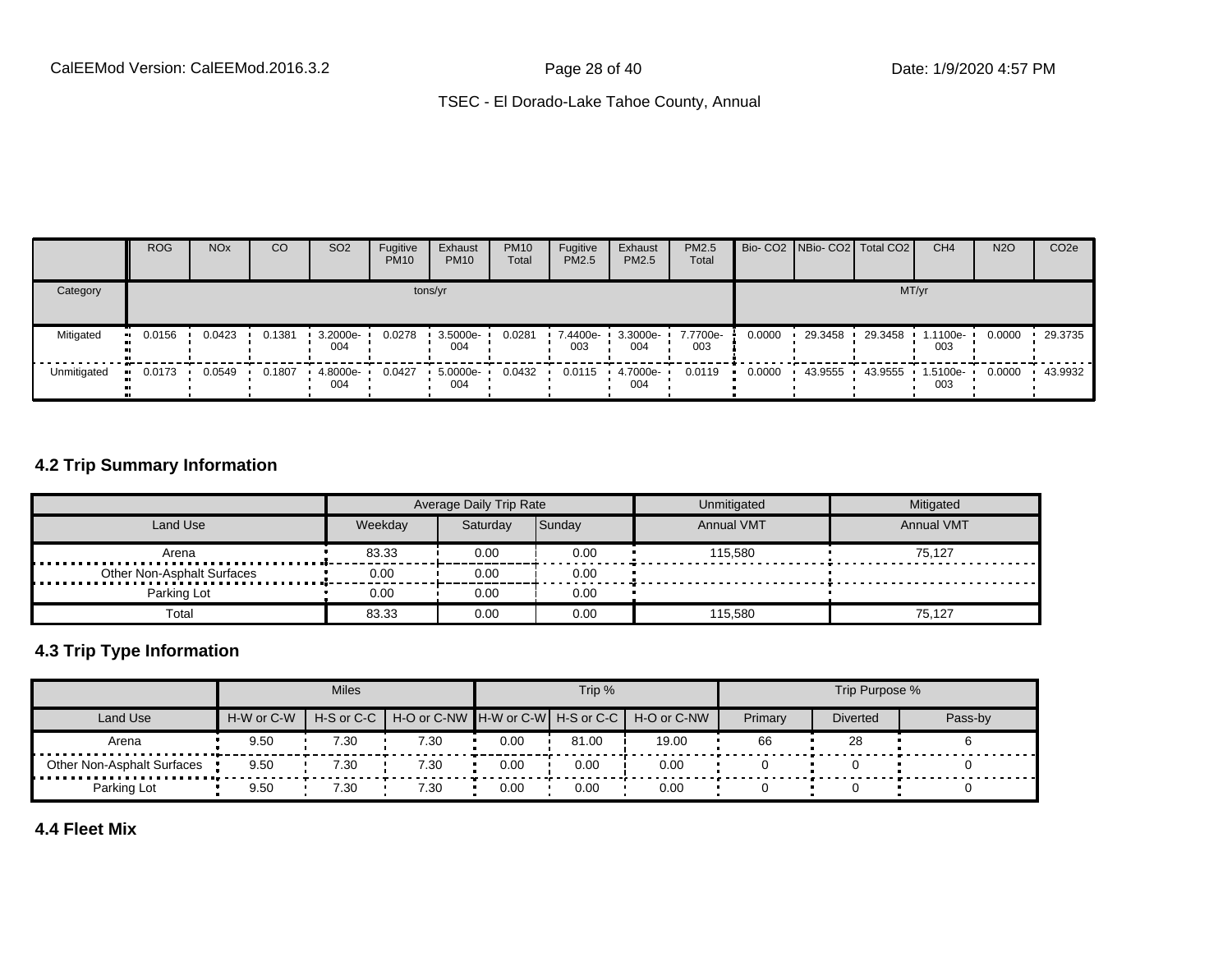| Land Use                   | <b>LDA</b> | LDT <sub>1</sub>    | LDT <sub>2</sub> | <b>MDV</b> | LHD1 | LHD <sub>2</sub>              | <b>MHD</b> | <b>HHD</b>                                                                                               | OBUS      | <b>UBUS</b> | <b>MCY</b>          | <b>SBUS</b> | <b>MH</b> |
|----------------------------|------------|---------------------|------------------|------------|------|-------------------------------|------------|----------------------------------------------------------------------------------------------------------|-----------|-------------|---------------------|-------------|-----------|
| Arena                      |            |                     | 0.225199i        | 0.133619i  |      | 0.030041i 0.006237i 0.016842i |            | 0.009530i                                                                                                | 0.001608i |             | 0.001127i 0.005339i | 0.0008021   | 0.001479  |
| Other Non-Asphalt Surfaces |            |                     |                  |            |      |                               |            | 0.529528   0.038650i   0.225199i   0.133619i   0.030041i   0.006237i   0.016842i   0.009530i   0.001608i |           |             | 0.001127i 0.005339i | 0.0008021   | 0.001479  |
| Parking Lot                |            | 0.529528   0.038650 | 0.225199         |            |      |                               |            | $0.133619$ $0.030041$ $0.006237$ $0.016842$ $0.009530$ $0.001608$                                        |           |             |                     | 0.000802    | 0.001479  |

# **5.0 Energy Detail**

Historical Energy Use: N

#### **5.1 Mitigation Measures Energy**

Install High Efficiency Lighting

Install Energy Efficient Appliances

|                            | ROG             | <b>NO<sub>x</sub></b> | CO     | SO <sub>2</sub>    | Fugitive<br><b>PM10</b> | Exhaust<br><b>PM10</b> | <b>PM10</b><br>Total | Fugitive<br>PM2.5 | Exhaust<br>PM2.5 | PM2.5 Total Bio- CO2 NBio- CO2 Total CO2 |        |                   |          | CH <sub>4</sub> | <b>N2O</b>         | CO <sub>2e</sub>  |
|----------------------------|-----------------|-----------------------|--------|--------------------|-------------------------|------------------------|----------------------|-------------------|------------------|------------------------------------------|--------|-------------------|----------|-----------------|--------------------|-------------------|
| Category                   |                 |                       |        |                    |                         | tons/yr                |                      |                   |                  |                                          |        |                   |          | MT/yr           |                    |                   |
| Electricity<br>Mitigated   |                 |                       |        |                    |                         | 0.0000                 | 0.0000               |                   | 0.0000           | 0.0000                                   | 0.0000 | 205.6830 205.6830 |          | 4.4900e-<br>003 | 004                | 9.3000e- 206.0722 |
| Electricity<br>Unmitigated |                 |                       |        |                    |                         | 0.0000                 | 0.0000               |                   | 0.0000           | 0.0000                                   | 0.0000 | $-327.1821$       | 327.1821 | 7.1400e-<br>003 | 003                | 1.4800e- 327.8012 |
| NaturalGas<br>Mitigated    | 2.0600e-<br>003 | 0.0187                | 0.0157 | $1.1000e -$<br>004 |                         | 1.4200e-<br>003        | 1.4200e-<br>003      |                   | 1.4200e-<br>003  | 1.4200e-<br>003                          | 0.0000 | 20.3977           | 20.3977  | 3.9000e-<br>004 | 3.7000e-<br>004    | 20.5189           |
| NaturalGas<br>Unmitigated  | 2.0600e-<br>003 | 0.0187                | 0.0157 | $1.1000e -$<br>004 |                         | 1.4200e-<br>003        | -4200e-<br>003       |                   | 1.4200e-<br>003  | 1.4200e-<br>003                          | 0.0000 | 20.3977           | 20.3977  | 3.9000e-<br>004 | $3.7000e -$<br>004 | 20.5189           |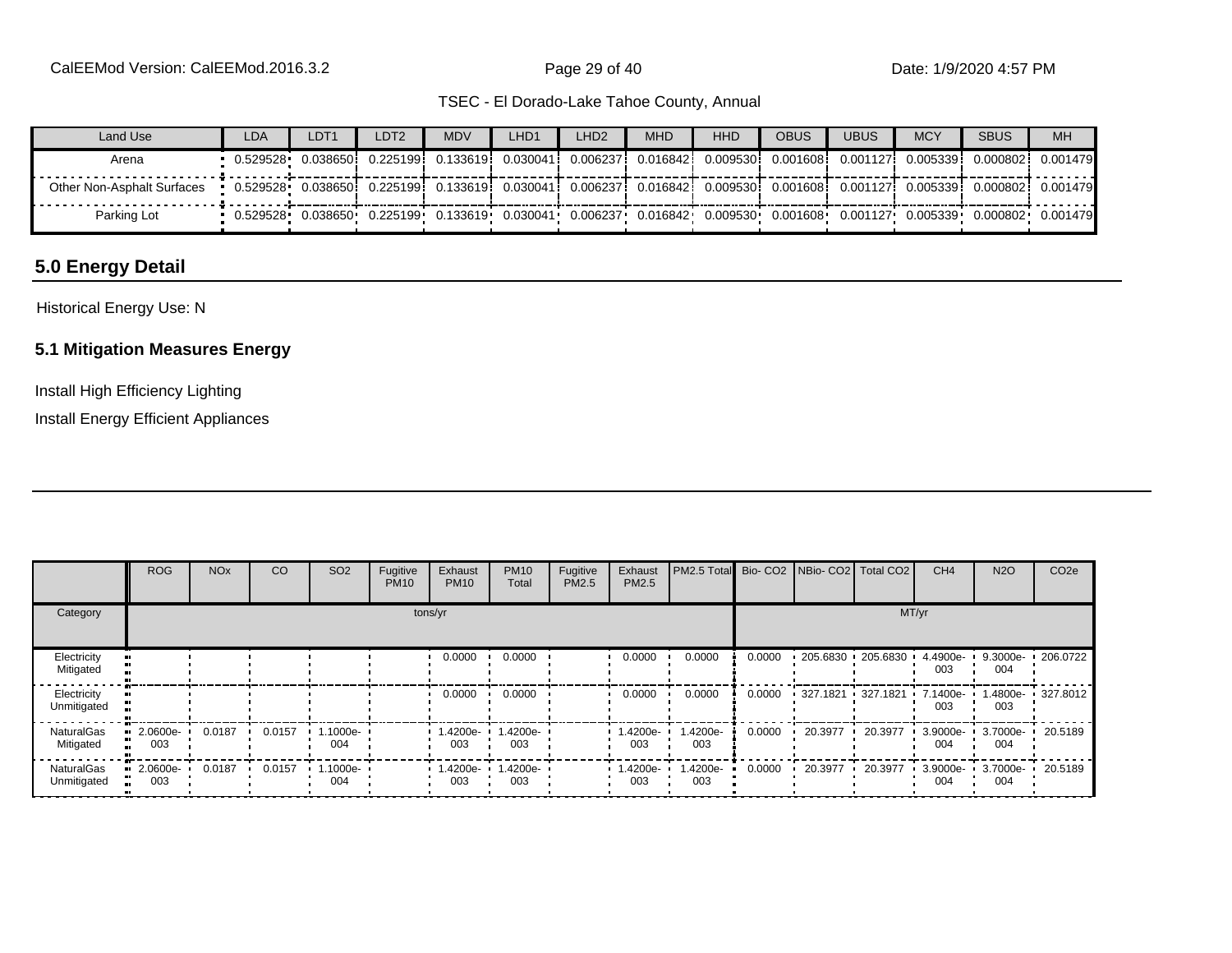# **5.2 Energy by Land Use - NaturalGas**

# **Unmitigated**

|                                       | NaturalGa<br>s Use | <b>ROG</b>      | <b>NO<sub>x</sub></b> | CO     | SO <sub>2</sub> | Fugitive<br><b>PM10</b> | Exhaust<br><b>PM10</b> | <b>PM10</b><br>Total | Fugitive<br>PM2.5 | Exhaust<br>PM2.5 | PM2.5 Total Bio- CO2 NBio- CO2 Total CO2 |        |         |         | CH <sub>4</sub> | <b>N2O</b>      | CO <sub>2e</sub> |
|---------------------------------------|--------------------|-----------------|-----------------------|--------|-----------------|-------------------------|------------------------|----------------------|-------------------|------------------|------------------------------------------|--------|---------|---------|-----------------|-----------------|------------------|
| Land Use                              | kBTU/yr            |                 |                       |        |                 |                         | tons/yr                |                      |                   |                  |                                          |        |         | MT/yr   |                 |                 |                  |
| Arena                                 | 382239             | 2.0600e-<br>003 | 0.0187                | 0.0157 | 1.1000e-<br>004 |                         | 1.4200e-<br>003        | 1.4200e-<br>003      |                   | 1.4200e-<br>003  | -4200e.<br>003                           | 0.0000 | 20.3977 | 20.3977 | 3.9000e-<br>004 | 3.7000e-<br>004 | 20.5189          |
| Other Non-<br><b>Asphalt Surfaces</b> | $\mathbf{0}$       | 0.0000          | 0.0000                | 0.0000 | 0.0000          |                         | 0.0000                 | 0.0000               |                   | 0.0000           | 0.0000                                   | 0.0000 | 0.0000  | 0.0000  | 0.0000          | 0.0000          | 0.0000           |
| Parking Lot                           | $\mathbf{0}$       | 0.0000          | 0.0000                | 0.0000 | 0.0000          |                         | 0.0000                 | 0.0000               |                   | 0.0000           | 0.0000                                   | 0.0000 | 0.0000  | 0.0000  | 0.0000          | 0.0000          | 0.0000           |
| <b>Total</b>                          |                    | 2.0600e-<br>003 | 0.0187                | 0.0157 | 1.1000e-<br>004 |                         | 1.4200e-<br>003        | 1.4200e-<br>003      |                   | 1.4200e-<br>003  | -.4200e<br>003                           | 0.0000 | 20.3977 | 20.3977 | 3.9000e-<br>004 | 3.7000e-<br>004 | 20.5189          |

#### **Mitigated**

|                                       | NaturalGa<br>s Use | <b>ROG</b>      | <b>NO<sub>x</sub></b> | CO     | SO <sub>2</sub> | Fugitive<br><b>PM10</b> | Exhaust<br><b>PM10</b> | <b>PM10</b><br>Total | Fugitive<br>PM2.5 | Exhaust<br>PM2.5 | PM2.5 Total Bio- CO2 NBio- CO2 Total CO2 |        |         |         | CH <sub>4</sub> | <b>N2O</b>         | CO <sub>2e</sub> |
|---------------------------------------|--------------------|-----------------|-----------------------|--------|-----------------|-------------------------|------------------------|----------------------|-------------------|------------------|------------------------------------------|--------|---------|---------|-----------------|--------------------|------------------|
| Land Use                              | kBTU/yr            |                 |                       |        |                 |                         | tons/yr                |                      |                   |                  |                                          |        |         | MT/yr   |                 |                    |                  |
| Arena                                 | 382239             | 2.0600e-<br>003 | 0.0187                | 0.0157 | 1.1000e-<br>004 |                         | 1.4200e-<br>003        | .4200e-<br>003       |                   | 1.4200e-<br>003  | -4200e.<br>003                           | 0.0000 | 20.3977 | 20.3977 | 3.9000e-<br>004 | $3.7000e -$<br>004 | 20.5189          |
| Other Non-<br><b>Asphalt Surfaces</b> | $\mathbf{0}$<br>   | 0.0000          | 0.0000                | 0.0000 | 0.0000          |                         | 0.0000                 | 0.0000               |                   | 0.0000           | 0.0000                                   | 0.0000 | 0.0000  | 0.0000  | 0.0000          | 0.0000             | 0.0000           |
| Parking Lot                           | 0<br>              | 0.0000          | 0.0000                | 0.0000 | 0.0000          |                         | 0.0000                 | 0.0000               |                   | 0.0000           | 0.0000                                   | 0.0000 | 0.0000  | 0.0000  | 0.0000          | 0.0000             | 0.0000           |
| <b>Total</b>                          |                    | 2.0600e-<br>003 | 0.0187                | 0.0157 | 1.1000e-<br>004 |                         | 1.4200e-<br>003        | 1.4200e-<br>003      |                   | 1.4200e-<br>003  | 1.4200e-<br>003                          | 0.0000 | 20,3977 | 20,3977 | 3.9000e-<br>004 | 3.7000e-<br>004    | 20.5189          |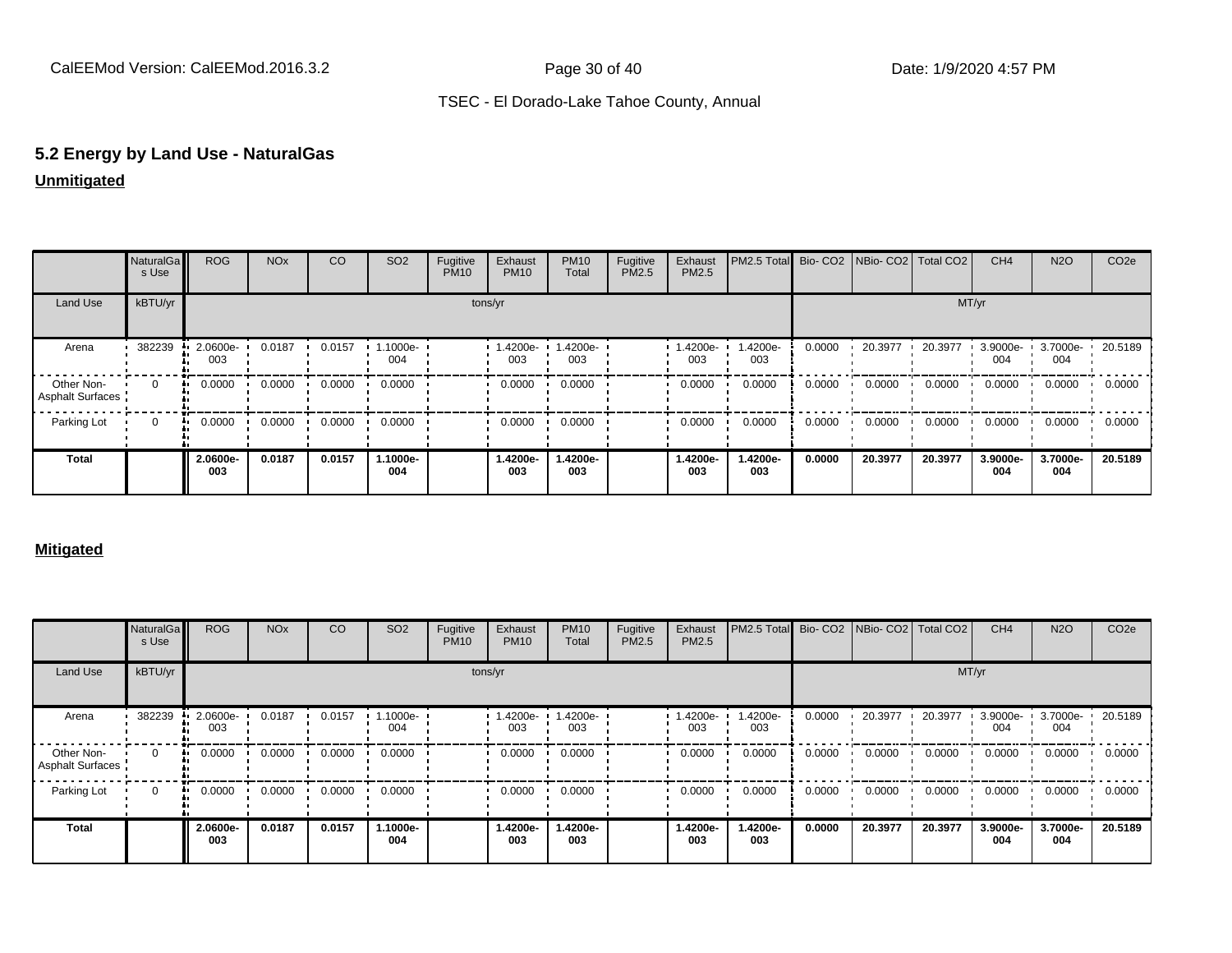CalEEMod Version: CalEEMod.2016.3.2 Page 31 of 40 Date: 1/9/2020 4:57 PM

#### TSEC - El Dorado-Lake Tahoe County, Annual

# **5.3 Energy by Land Use - Electricity Unmitigated**

|                                | Electricity<br><b>Use</b> | <b>Total CO2</b> | CH <sub>4</sub> | <b>N2O</b>      | CO <sub>2e</sub> |
|--------------------------------|---------------------------|------------------|-----------------|-----------------|------------------|
| Land Use                       | kWh/yr                    |                  |                 | MT/yr           |                  |
| Arena                          | 466092                    | 280.7940<br>٠.   | 6.1300e-<br>003 | 1.2700e-<br>003 | 281.3253         |
| Other Non-<br>Asphalt Surfaces | 0                         | 0.0000           | 0.0000          | 0.0000          | 0.0000           |
| Parking Lot                    | 77000                     | 46.3881          | 1.0100e-<br>003 | 2.1000e-<br>004 | 46.4759          |
| Total                          |                           | 327.1821         | 7.1400e-<br>003 | 1.4800e-<br>003 | 327.8012         |

#### **Mitigated**

|                                       | Electricity<br><b>Use</b> | <b>Total CO2</b> | CH <sub>4</sub> | <b>N2O</b>      | CO <sub>2e</sub> |
|---------------------------------------|---------------------------|------------------|-----------------|-----------------|------------------|
| <b>Land Use</b>                       | kWh/yr                    |                  | MT/yr           |                 |                  |
| Arena                                 | 318315                    | 191.7665         | 4.1900e-<br>003 | 8.7000e-<br>004 | 192.1294         |
| Other Non-<br><b>Asphalt Surfaces</b> | $\Omega$                  | 0.0000           | 0.0000          | 0.0000          | 0.0000           |
| Parking Lot                           | 23100                     | 13.9164          | 3.0000e-<br>004 | 6.0000e-<br>005 | 13.9428          |
| <b>Total</b>                          |                           | 205.6830         | 4.4900e-<br>003 | 9.3000e-<br>004 | 206.0722         |

**6.0 Area Detail**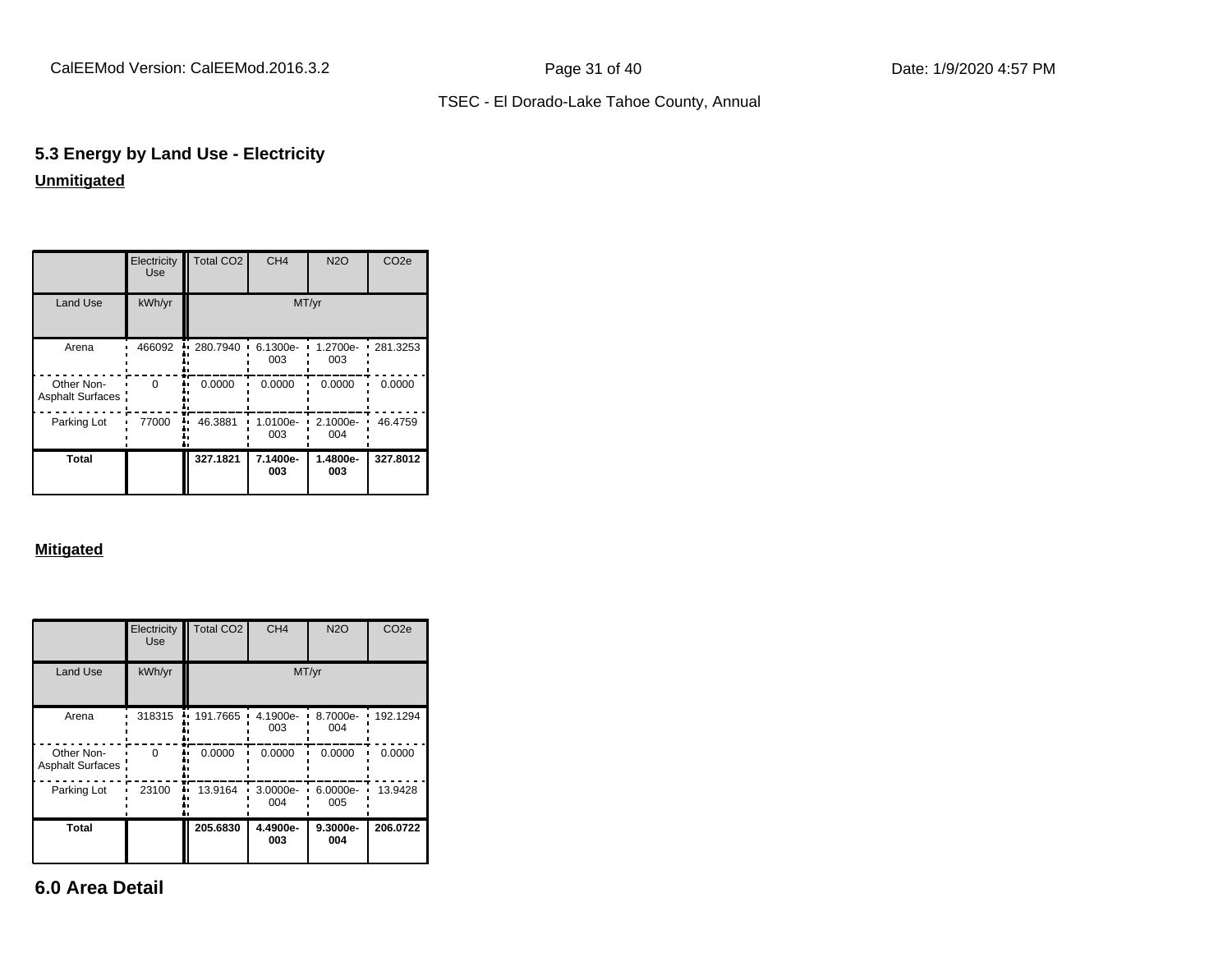# **6.1 Mitigation Measures Area**

Use Low VOC Paint - Non-Residential Interior Use Low VOC Paint - Non-Residential Exterior No Hearths Installed

Use Low VOC Cleaning Supplies

|             | <b>ROG</b>            | <b>NO<sub>x</sub></b> | CO              | SO <sub>2</sub> | Fugitive<br><b>PM10</b> | Exhaust<br><b>PM10</b> | <b>PM10</b><br>Total | Fugitive<br>PM2.5 | Exhaust<br>PM2.5 | <b>PM2.5 Total Bio- CO2 NBio- CO2   Total CO2  </b> |        |                 |                 | CH <sub>4</sub> | <b>N2O</b> | CO <sub>2e</sub> |
|-------------|-----------------------|-----------------------|-----------------|-----------------|-------------------------|------------------------|----------------------|-------------------|------------------|-----------------------------------------------------|--------|-----------------|-----------------|-----------------|------------|------------------|
| Category    |                       |                       |                 |                 | tons/yr                 |                        |                      |                   |                  |                                                     |        |                 |                 | MT/yr           |            |                  |
| Mitigated   | $\blacksquare$ 0.5638 | 2.0000e-<br>005       | 2.0900e-<br>003 | 0.0000          |                         | 1.0000e-<br>005        | 1.0000e-<br>005      |                   | 1.0000e-<br>005  | 1.0000e-<br>005                                     | 0.0000 | 4.0700e-<br>003 | 4.0700e-<br>003 | 1.0000e-<br>005 | 0.0000     | 4.3400e-<br>003  |
| Unmitigated | 0.5956<br>. .         | 2.0000e-<br>005       | 2.0900e-<br>003 | 0.0000          |                         | 1.0000e-<br>005        | 1.0000e-<br>005      |                   | 1.0000e-<br>005  | 1.0000e-<br>005                                     | 0.0000 | 4.0700e-<br>003 | 4.0700e-<br>003 | 1.0000e-<br>005 | 0.0000     | 4.3400e-<br>003  |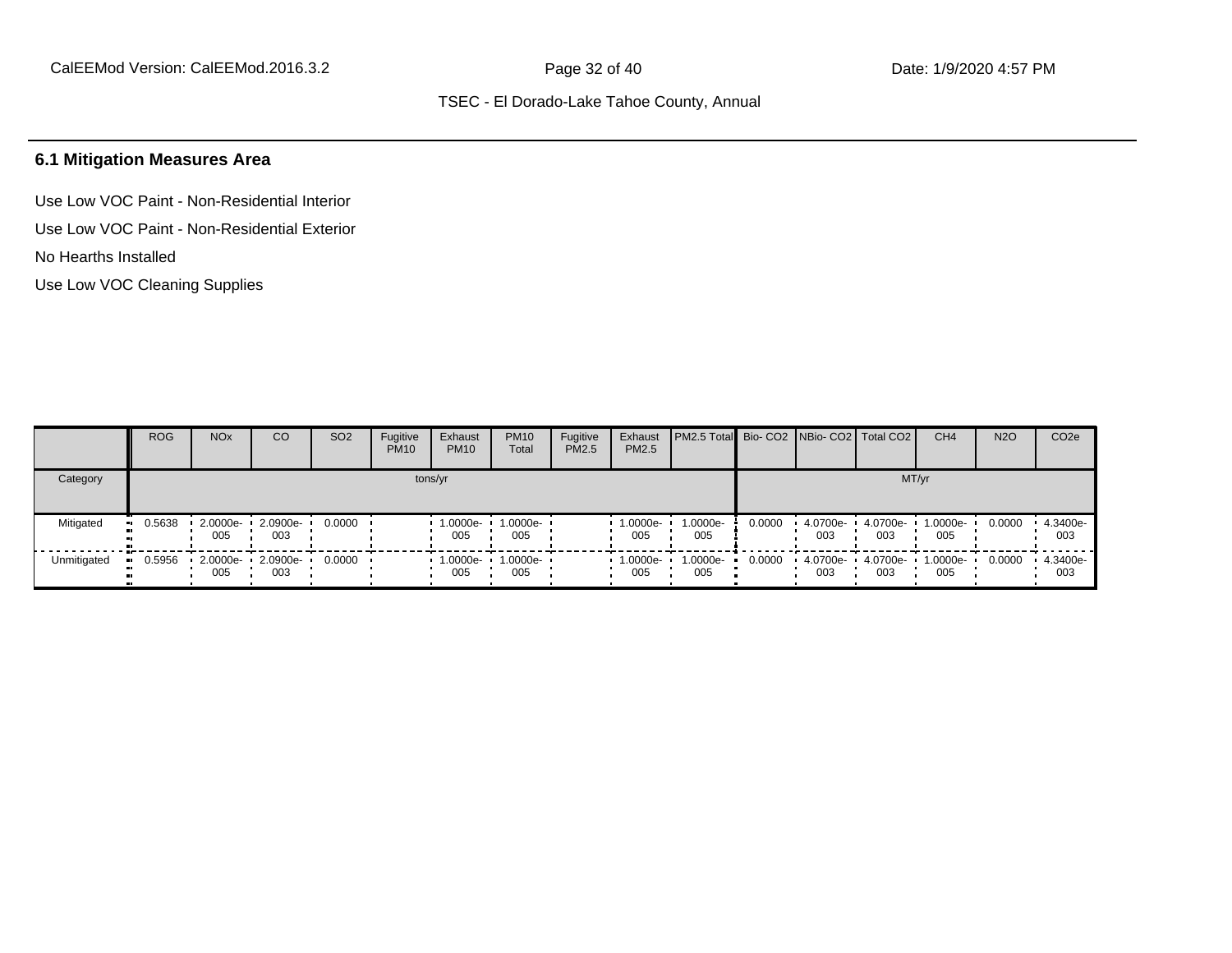#### **6.2 Area by SubCategory**

#### **Unmitigated**

|                          | <b>ROG</b>            | <b>NO<sub>x</sub></b> | <sub>CO</sub>   | SO <sub>2</sub> | Fugitive<br><b>PM10</b> | Exhaust<br><b>PM10</b> | <b>PM10</b><br>Total | Fugitive<br>PM2.5 | Exhaust<br><b>PM2.5</b> | PM2.5 Total Bio- CO2 NBio- CO2 Total CO2 |        |                 |                 | CH <sub>4</sub> | <b>N2O</b> | CO <sub>2e</sub> |
|--------------------------|-----------------------|-----------------------|-----------------|-----------------|-------------------------|------------------------|----------------------|-------------------|-------------------------|------------------------------------------|--------|-----------------|-----------------|-----------------|------------|------------------|
| SubCategory              |                       |                       |                 |                 | tons/yr                 |                        |                      |                   |                         |                                          |        |                 | MT/yr           |                 |            |                  |
| Architectural<br>Coating | $-0.1416$             |                       |                 |                 |                         | 0.0000                 | 0.0000               |                   | 0.0000                  | 0.0000                                   | 0.0000 | 0.0000          | 0.0000          | 0.0000          | 0.0000     | 0.0000           |
| Consumer<br>Products     | $\blacksquare$ 0.4539 |                       |                 |                 |                         | 0.0000                 | 0.0000               |                   | 0.0000                  | 0.0000                                   | 0.0000 | 0.0000          | 0.0000          | 0.0000          | 0.0000     | 0.0000           |
| Landscaping              | 1.9000e-<br>004       | 2.0000e-<br>005       | 2.0900e-<br>003 | 0.0000          |                         | 1.0000e-<br>005        | 1.0000e-<br>005      |                   | 1.0000e-<br>005         | 1.0000e-<br>005                          | 0.0000 | 4.0700e-<br>003 | 4.0700e-<br>003 | 1.0000e-<br>005 | 0.0000     | 4.3400e-<br>003  |
| <b>Total</b>             | 0.5956                | 2.0000e-<br>005       | 2.0900e-<br>003 | 0.0000          |                         | 1.0000e-<br>005        | 1.0000e-<br>005      |                   | 1.0000e-<br>005         | 1.0000e-<br>005                          | 0.0000 | 4.0700e-<br>003 | 4.0700e-<br>003 | 1.0000e-<br>005 | 0.0000     | 4.3400e-<br>003  |

#### **Mitigated**

|                          | ROG    | <b>NO<sub>x</sub></b>      | CO                | SO <sub>2</sub> | Fugitive<br><b>PM10</b> | Exhaust<br><b>PM10</b> | <b>PM10</b><br>Total     | Fugitive<br><b>PM2.5</b> | Exhaust<br><b>PM2.5</b> | <b>PM2.5 Total</b> Bio- CO2 NBio- CO2 Total CO2 |        |                 |                            | CH <sub>4</sub> | <b>N2O</b> | CO <sub>2</sub> e |
|--------------------------|--------|----------------------------|-------------------|-----------------|-------------------------|------------------------|--------------------------|--------------------------|-------------------------|-------------------------------------------------|--------|-----------------|----------------------------|-----------------|------------|-------------------|
| SubCategory              |        |                            |                   |                 |                         | tons/yr                |                          |                          |                         |                                                 |        |                 | MT/yr                      |                 |            |                   |
| Architectural<br>Coating | 0.1416 |                            |                   |                 |                         | 0.0000                 | 0.0000                   |                          | 0.0000                  | 0.0000                                          | 0.0000 | 0.0000          | 0.0000                     | 0.0000          | 0.0000     | 0.0000            |
| Consumer<br>Products     | 0.4221 |                            |                   |                 |                         | 0.0000                 | 0.0000                   |                          | 0.0000                  | 0.0000                                          | 0.0000 | 0.0000          | 0.0000                     | 0.0000          | 0.0000     | 0.0000            |
| Landscaping              | 004    | 1.9000e- 1 2.0000e-<br>005 | $2.0900e-$<br>003 | 0.0000          |                         | 005                    | 1.0000e- 1.0000e-<br>005 |                          | 1.0000e-<br>005         | 1.0000e-<br>005                                 | 0.0000 | 003             | 4.0700e - 4.0700e -<br>003 | 1.0000e-<br>005 | 0.0000     | 4.3400e-<br>003   |
| <b>Total</b>             | 0.5638 | 2.0000e-<br>005            | 2.0900e-<br>003   | 0.0000          |                         | 1.0000e-<br>005        | 1.0000e-<br>005          |                          | 1.0000e-<br>005         | 1.0000e-<br>005                                 | 0.0000 | 4.0700e-<br>003 | 4.0700e-<br>003            | 1.0000e-<br>005 | 0.0000     | 4.3400e-<br>003   |

**7.0 Water Detail**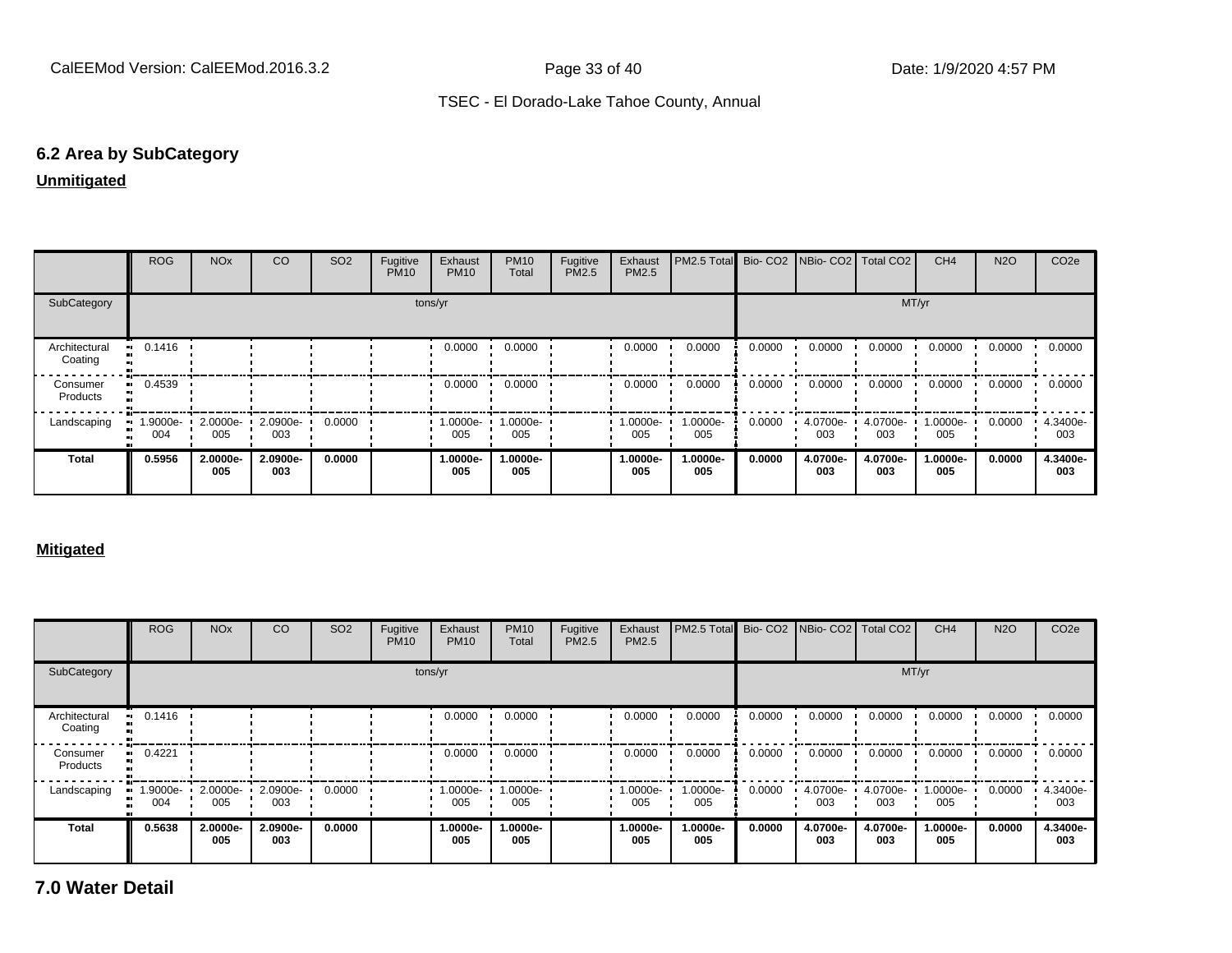#### **7.1 Mitigation Measures Water**

Install Low Flow Bathroom Faucet Install Low Flow Kitchen Faucet Install Low Flow Toilet Install Low Flow Shower Use Water Efficient Irrigation System

Use Water Efficient Landscaping

|             | Total CO <sub>2</sub> | CH <sub>4</sub> | <b>N2O</b>           | CO <sub>2e</sub> |
|-------------|-----------------------|-----------------|----------------------|------------------|
| Category    |                       |                 | MT/yr                |                  |
| Mitigated   | 10.0559<br><br><br>   | 0.0879          | 2.1100e-<br>٠<br>003 | 12.8839          |
| Unmitigated | 12.4912<br><br><br>   | 0.1099          | 2.6400e-<br>٠<br>003 | 16.0260          |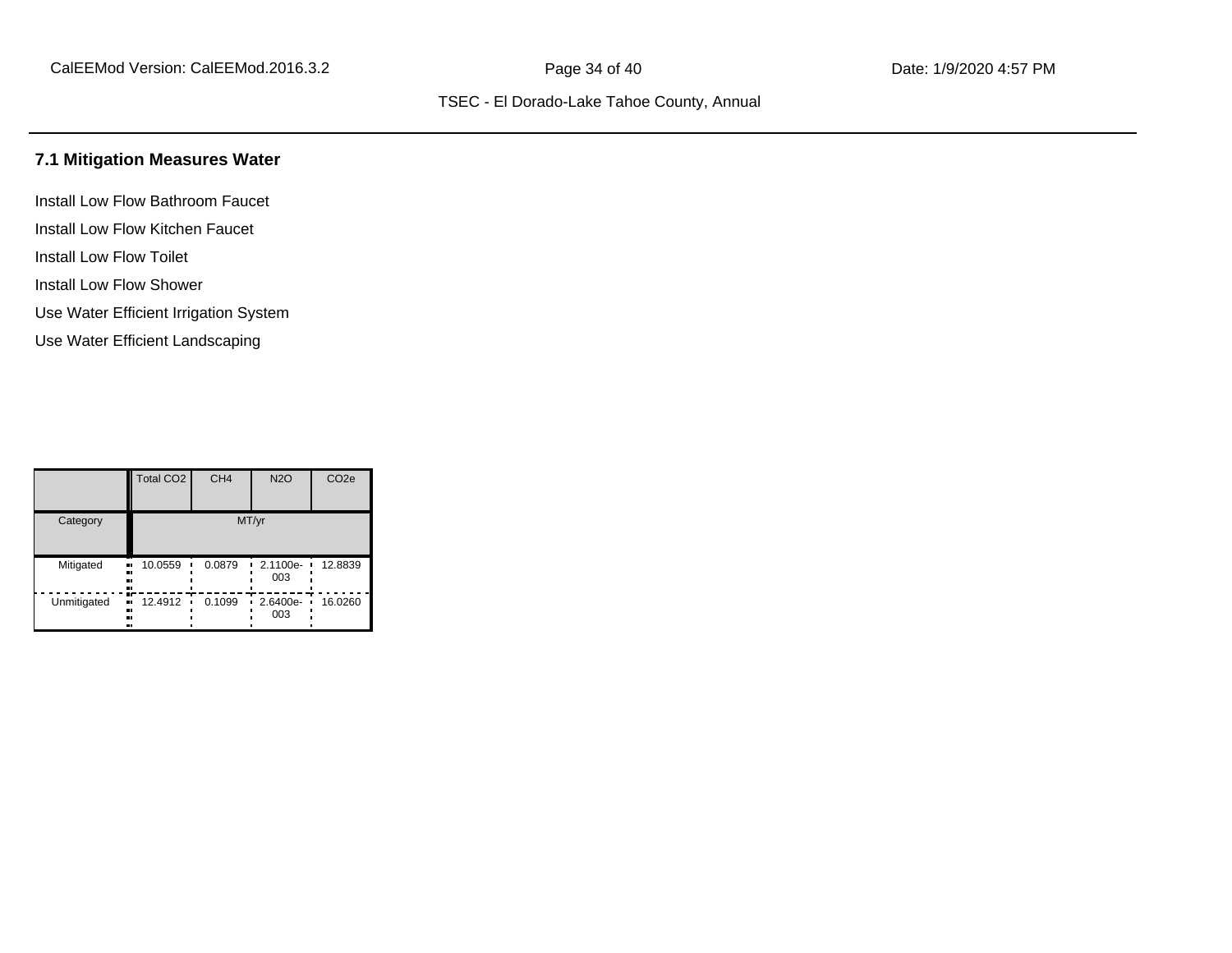#### **7.2 Water by Land Use**

# **Unmitigated**

|                                | door Use             | Indoor/Out Total CO2 | CH <sub>4</sub> | <b>N2O</b>      | CO <sub>2e</sub> |
|--------------------------------|----------------------|----------------------|-----------------|-----------------|------------------|
| <b>Land Use</b>                | Mgal                 |                      |                 | MT/yr           |                  |
| Arena                          | 3.36539/<br>0.214812 | 12.4912              | 0.1099          | 2.6400e-<br>003 | 16.0260          |
| Other Non-<br>Asphalt Surfaces | 0/0                  | 0.0000               | 0.0000          | 0.0000          | 0.0000           |
| Parking Lot                    | 0/0                  | 0.0000               | 0.0000          | 0.0000          | 0.0000           |
| Total                          |                      | 12.4912              | 0.1099          | 2.6400e-<br>003 | 16.0260          |

#### **Mitigated**

|                                | Indoor/Out<br>door Use     | <b>Total CO2</b> | CH <sub>4</sub> | <b>N2O</b>      | CO <sub>2e</sub> |
|--------------------------------|----------------------------|------------------|-----------------|-----------------|------------------|
| <b>Land Use</b>                | Mgal                       |                  |                 | MT/yr           |                  |
| Arena                          | 2.69231/<br>ш,<br>0.201709 | 10.0559          | 0.0879          | 2.1100e-<br>003 | 12.8839          |
| Other Non-<br>Asphalt Surfaces | 0/0                        | 0.0000           | 0.0000          | 0.0000          | 0.0000           |
| Parking Lot                    | 0/0                        | 0.0000           | 0.0000          | 0.0000          | 0.0000           |
| <b>Total</b>                   |                            | 10.0559          | 0.0879          | 2.1100e-<br>003 | 12.8839          |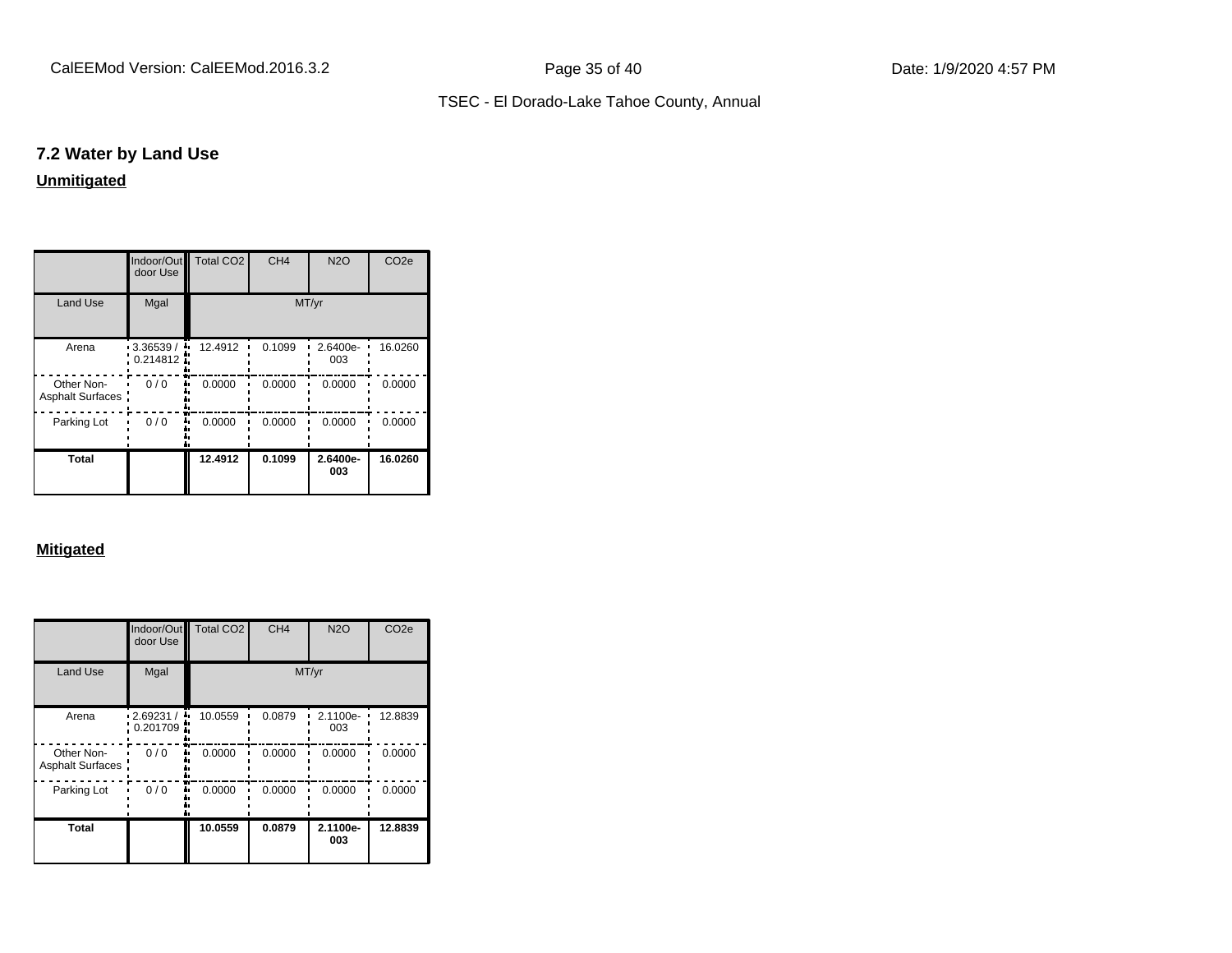# **8.0 Waste Detail**

#### **8.1 Mitigation Measures Waste**

Institute Recycling and Composting Services

### **Category/Year**

|             | Total CO <sub>2</sub>    | CH <sub>4</sub>         | <b>N2O</b> | CO <sub>2e</sub> |  |  |  |
|-------------|--------------------------|-------------------------|------------|------------------|--|--|--|
|             | MT/yr                    |                         |            |                  |  |  |  |
| Mitigated   | 0.0320<br>.,<br><br><br> | 1.8900e-<br>003         | 0.0000     | 0.0792           |  |  |  |
| Unmitigated | 0.0426<br><br><br><br>ш. | $\cdot$ 2.5200e-<br>003 | 0.0000     | 0.1056           |  |  |  |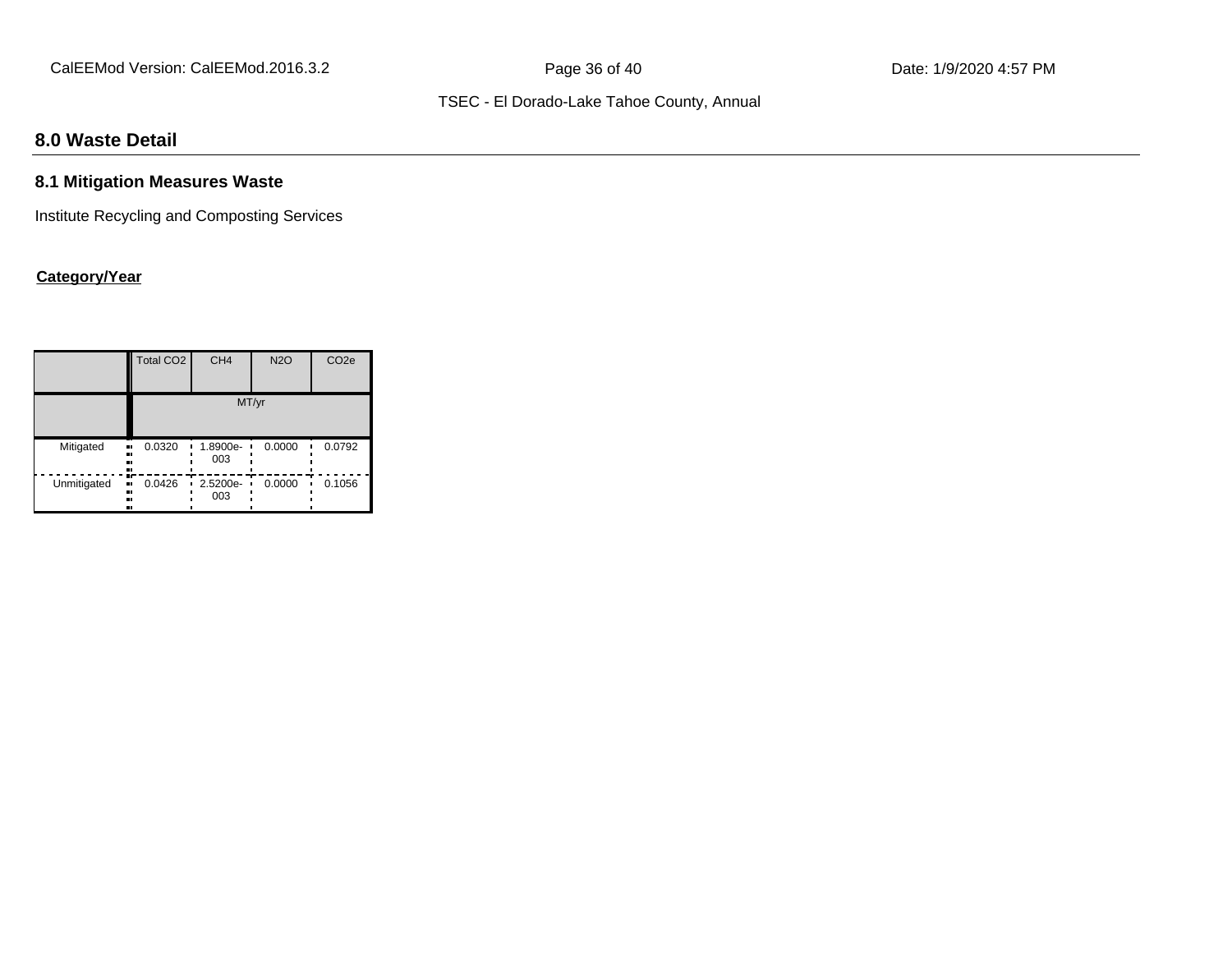## **8.2 Waste by Land Use**

# **Unmitigated**

|                                 | Waste<br><b>Disposed</b> | Total CO <sub>2</sub> | CH <sub>4</sub> | <b>N2O</b> | CO <sub>2e</sub> |
|---------------------------------|--------------------------|-----------------------|-----------------|------------|------------------|
| <b>Land Use</b>                 | tons                     |                       | MT/yr           |            |                  |
| Arena                           | 0.21                     | 0.0426                | 2.5200e-<br>003 | 0.0000     | 0.1056           |
| Other Non-<br>Asphalt Surfaces: | 0                        | 0.0000                | 0.0000          | 0.0000     | 0.0000           |
| Parking Lot                     | 0                        | 0.0000                | 0.0000          | 0.0000     | 0.0000           |
| <b>Total</b>                    |                          | 0.0426                | 2.5200e-<br>003 | 0.0000     | 0.1056           |

#### **Mitigated**

|                                 | Waste<br><b>Disposed</b> | Total CO <sub>2</sub> | CH <sub>4</sub> | N2O    | CO <sub>2e</sub> |
|---------------------------------|--------------------------|-----------------------|-----------------|--------|------------------|
| <b>Land Use</b>                 | tons                     |                       | MT/yr           |        |                  |
| Arena                           | 0.1575                   | 0.0320                | 1.8900e-<br>003 | 0.0000 | 0.0792           |
| Other Non-<br>Asphalt Surfaces: | 0                        | 0.0000                | 0.0000          | 0.0000 | 0.0000           |
| Parking Lot                     | 0                        | 0.0000                | 0.0000          | 0.0000 | 0.0000           |
| Total                           |                          | 0.0320                | 1.8900e-<br>003 | 0.0000 | 0.0792           |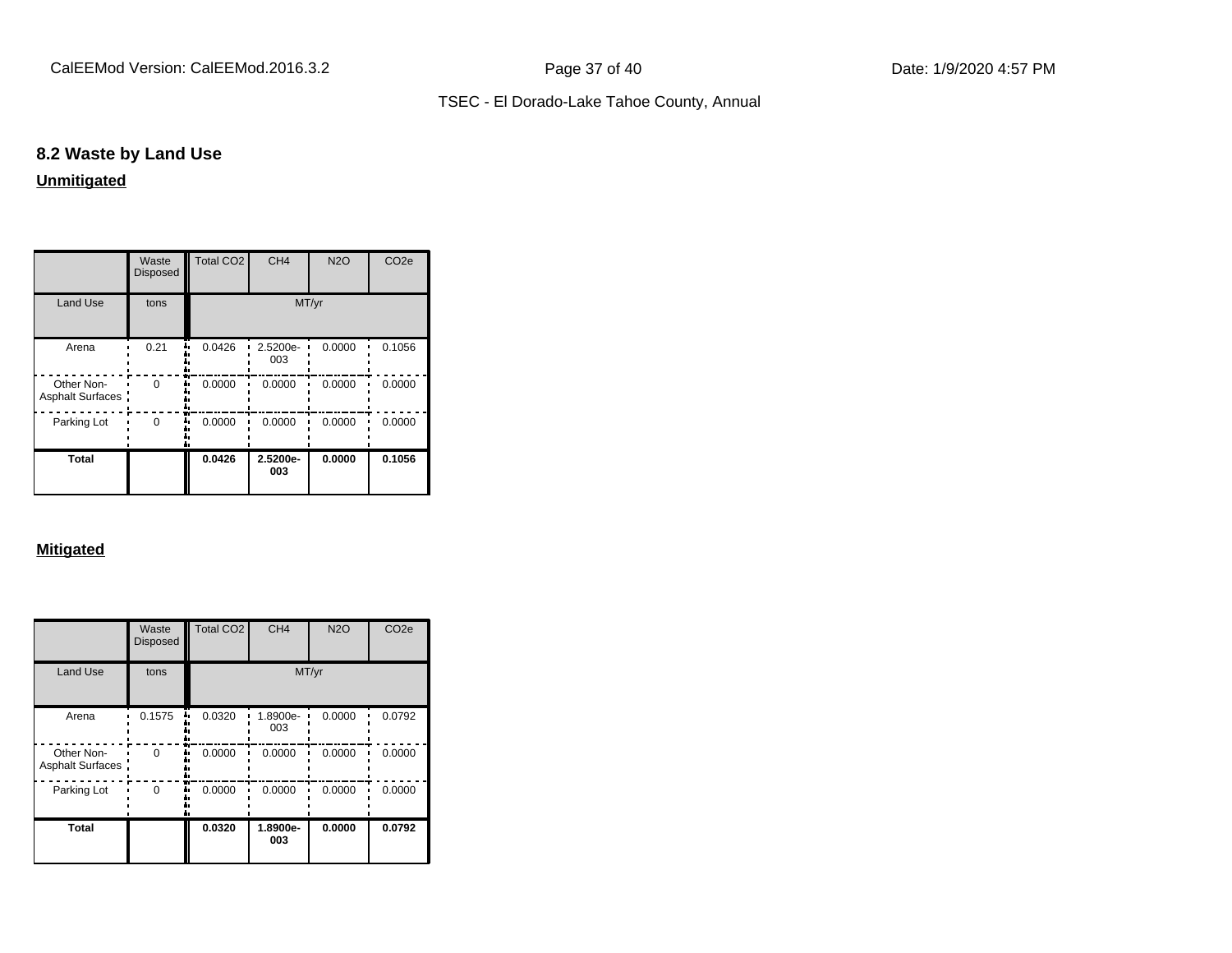# **9.0 Operational Offroad**

| Hours/Dav<br>Davs/Year<br><b>Load Factor</b><br><b>Horse Power</b><br>Equipment Type<br>Number |  |  |  |                         |
|------------------------------------------------------------------------------------------------|--|--|--|-------------------------|
|                                                                                                |  |  |  | <b>Fuel Type</b><br>--- |

# **10.0 Stationary Equipment**

#### **Fire Pumps and Emergency Generators**

| <b>Equipment Type</b>      | <b>Number</b> | Hours/Dav | Hours/Year | <b>Horse Power</b> | Load Factor | Fuel Type          |
|----------------------------|---------------|-----------|------------|--------------------|-------------|--------------------|
| <b>Emergency Generator</b> |               |           |            | 100!               |             | 0.73 Diesel<br>--- |
| Fire Pump                  |               |           |            | 100                |             | 0.73 Diesel        |

#### **Boilers**

| <b>Equipment Type</b> | Number | Heat Input/Day | Heat Input/Year | <b>Boiler Rating</b> | Fuel Type                               |
|-----------------------|--------|----------------|-----------------|----------------------|-----------------------------------------|
| Boiler                |        |                | 900             |                      | $1.8$ <sup><math>\cdot</math></sup> CNG |

### **User Defined Equipment**

Equipment Type Number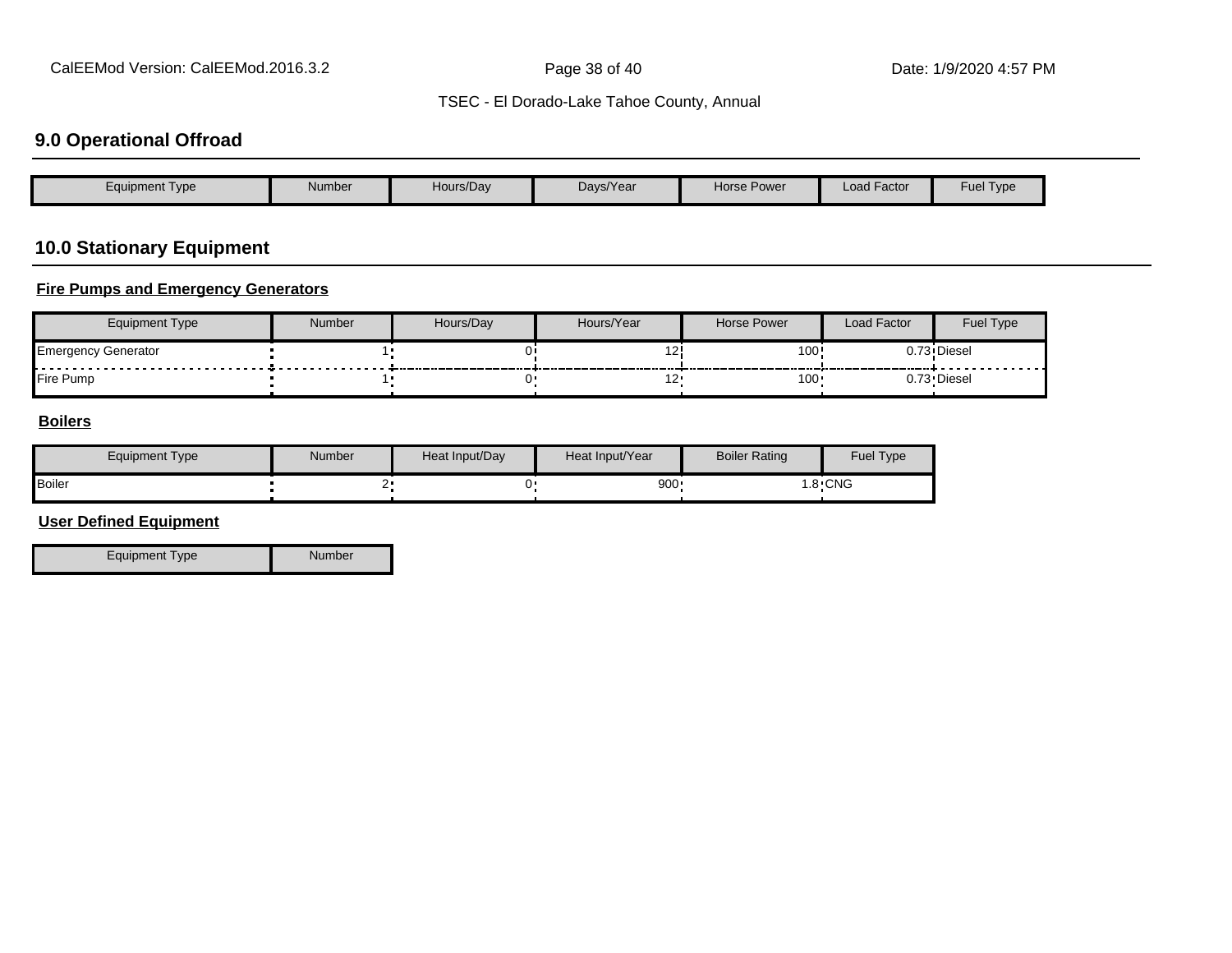#### **10.1 Stationary Sources**

## **Unmitigated/Mitigated**

|                                                      | <b>ROG</b>                      | <b>NO<sub>x</sub></b> | CO              | SO <sub>2</sub> | Fugitive<br><b>PM10</b> | Exhaust<br><b>PM10</b> | <b>PM10</b><br>Total | Fugitive<br>PM2.5 | Exhaust<br>PM2.5 | PM2.5 Total     |        | Bio- CO2 NBio- CO2 Total CO2 |         | CH <sub>4</sub> | <b>N2O</b> | CO <sub>2e</sub> |
|------------------------------------------------------|---------------------------------|-----------------------|-----------------|-----------------|-------------------------|------------------------|----------------------|-------------------|------------------|-----------------|--------|------------------------------|---------|-----------------|------------|------------------|
| <b>Equipment Type</b>                                | tons/yr                         |                       |                 |                 |                         |                        |                      |                   | MT/yr            |                 |        |                              |         |                 |            |                  |
| Boiler - CNG (0 -<br>2 MMBTU)                        | 4.8500e-<br>003                 | 0.0216                | 0.0865          | 5.3000e-<br>004 |                         | 6.7100e-<br>003        | 6.7100e<br>003       |                   | 6.7100e-<br>003  | 6.7100e-<br>003 | 0.0000 | 96.0565                      | 96.0565 | .8400e-<br>003  | 0.0000     | 96.1025          |
| Emergency<br>Generator -<br>Diesel (100 - 175<br>HP) | 9.8000e-<br>004                 | 2.7500e-<br>003       | 3.5700e-<br>003 | 0.0000          |                         | 1.4000e-<br>004        | .4000e-<br>004       |                   | 1.4000e-<br>004  | 1.4000e-<br>004 | 0.0000 | 0.4570                       | 0.4570  | 6.0000e-<br>005 | 0.0000     | 0.4586           |
| Fire Pump -<br>Diesel (100 - 175<br>HP)              | 9.8000e-<br>$\mathbf{u}$<br>004 | 2.7500e-<br>003       | 3.5700e-<br>003 | 0.0000          |                         | 2.1000e-<br>004        | 2.1000e-<br>004      |                   | 2.1000e-<br>004  | 2.1000e-<br>004 | 0.0000 | 0.4570                       | 0.4570  | 6.0000e-<br>005 | 0.0000     | 0.4586           |
| <b>Total</b>                                         | 6.8100e-<br>003                 | 0.0271                | 0.0936          | 5.3000e-<br>004 |                         | 7.0600e-<br>003        | 7.0600e-<br>003      |                   | 7.0600e-<br>003  | 7.0600e-<br>003 | 0.0000 | 96.9704                      | 96.9704 | 1.9600e-<br>003 | 0.0000     | 97.0196          |

# **11.0 Vegetation**

|                   | Total CO <sub>2</sub>     | CH <sub>4</sub> | <b>N2O</b>  | CO <sub>2e</sub> |
|-------------------|---------------------------|-----------------|-------------|------------------|
| Category          |                           | MT              |             |                  |
| Unmitigated<br>п. | ■ 169.0660<br>٠<br>ш.<br> | 0.0000          | 0.0000<br>٠ | .169.0660        |